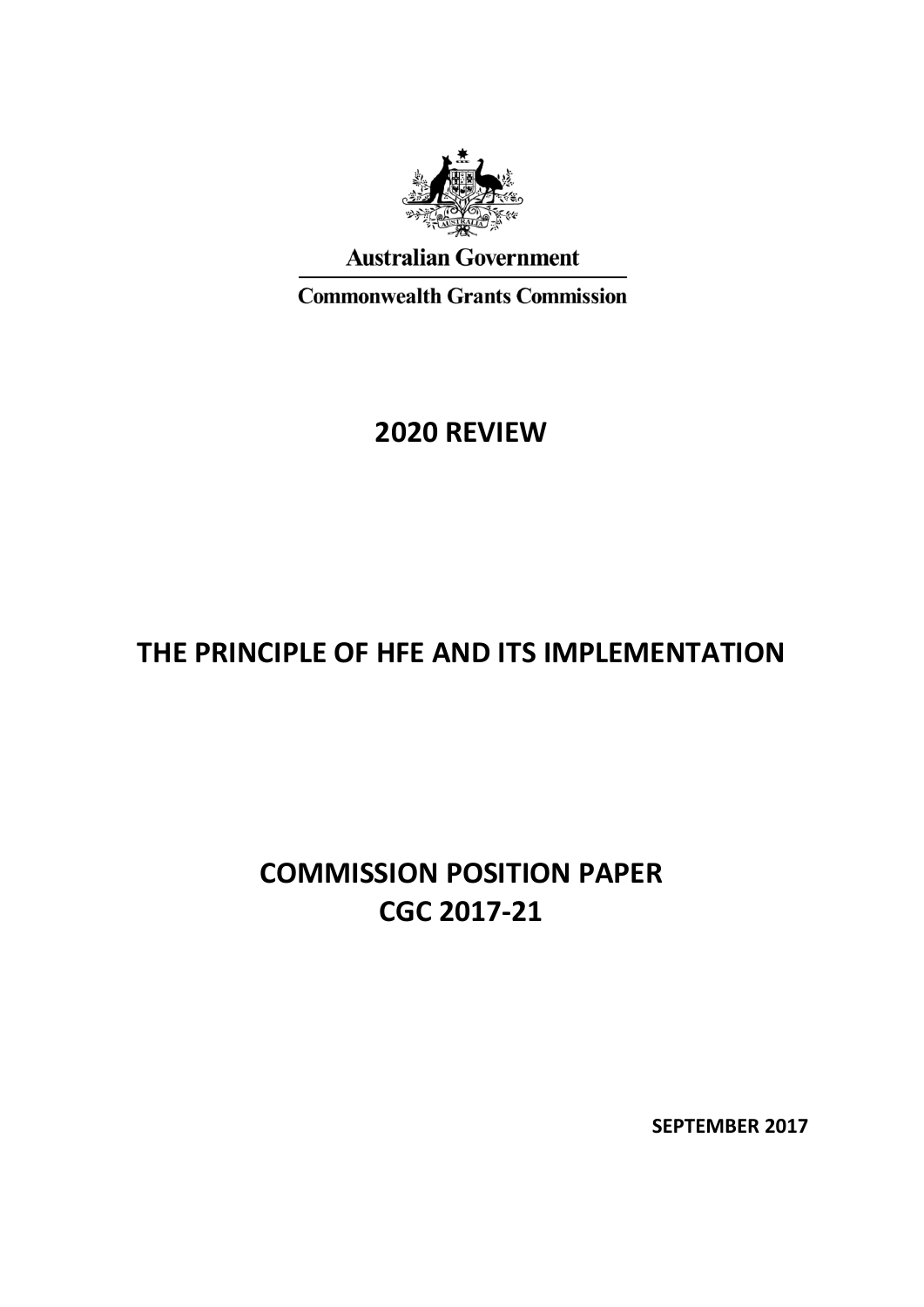| Paper issued          | 27 September 2017                                                                                                                                                                                                                                        |
|-----------------------|----------------------------------------------------------------------------------------------------------------------------------------------------------------------------------------------------------------------------------------------------------|
| Comments or queries?  | Please email secretary@cgc.gov.au                                                                                                                                                                                                                        |
| Confidential material | It is the Commission's normal practice to make State<br>submissions available on its website under the CC BY licence,<br>allowing free use of content by third parties.                                                                                  |
|                       | Further information on the CC BY licence can be found on the<br>Creative Commons website (http://creativecommons.org).                                                                                                                                   |
|                       | Confidential material contained in submissions must be<br>clearly identified or included in separate attachment/s, and<br>details provided in the covering email. Identified confidential<br>material will not be published on the Commission's website. |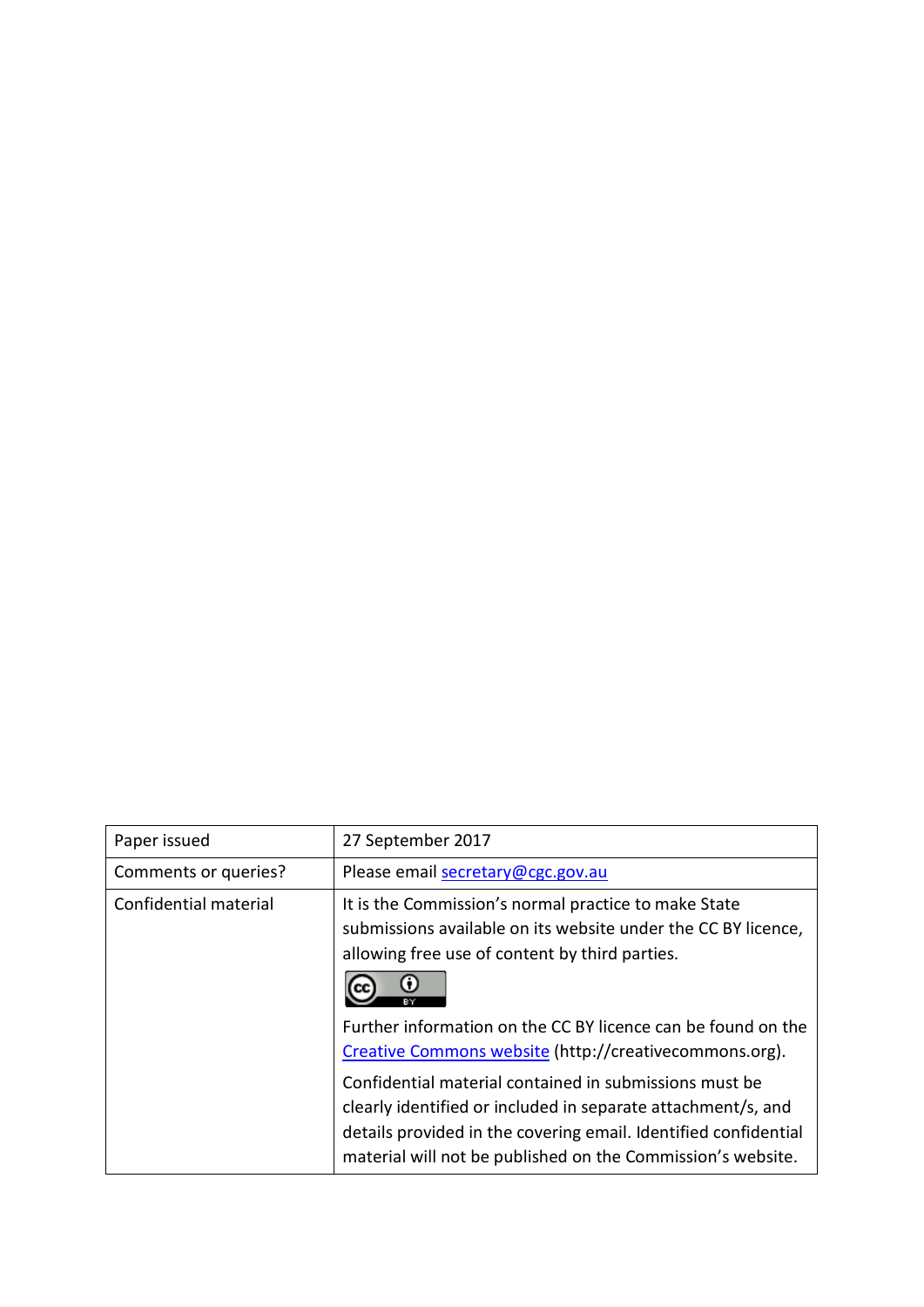# **CONTENTS**

| <b>EXECUTIVE SUMMARY</b>                                  | 1              |
|-----------------------------------------------------------|----------------|
| Background and purpose of this paper                      | $\mathbf 1$    |
| The objective of HFE                                      | 1              |
| Supporting principles                                     | $\mathbf 1$    |
| Implementation issues                                     | 3              |
| Next steps                                                | 4              |
| <b>1. THE OBJECTIVE OF HFE</b>                            | 5              |
| Background                                                | 5              |
| Box: HFE in context                                       | 6              |
| State views                                               | $\overline{7}$ |
| Commission position                                       | 8              |
| <b>2. SUPPORTING PRINCIPLES</b>                           | 11             |
| State views                                               | 11             |
| Commission position on the role of supporting principles  | 13             |
| Commission position on 'what States do'                   | 14             |
| Commission position on policy neutrality                  | 19             |
| Box: HFE and mining revenue policy                        | 24             |
| Commission position on practicality                       | 27             |
| Commission position on contemporaneity                    | 28             |
| Commission position on applying the supporting principles | 30             |
| <b>3. IMPLEMENTATION ISSUES</b>                           | 33             |
| Discounting assessments                                   | 33             |
| Materiality thresholds                                    | 34             |
| Quality assurance                                         | 35             |
| <b>Backcasting</b>                                        | 36             |
| Treatment of other Commonwealth payments to States        | 36             |
| The Assessment guidelines                                 | 37             |
| Box: Assessment guidelines for the 2020 Review            | 39             |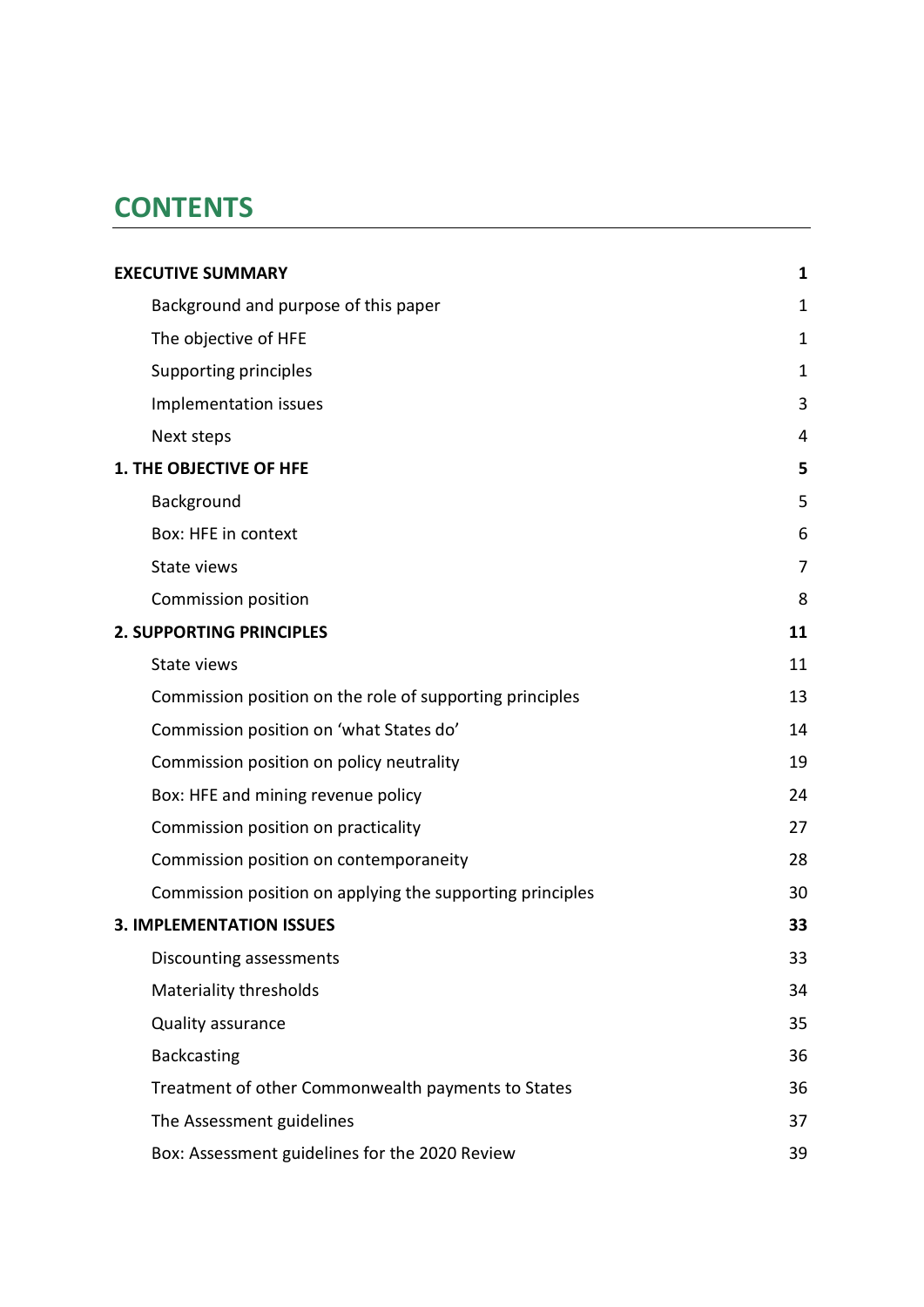### <span id="page-3-0"></span>**EXECUTIVE SUMMARY**

# <span id="page-3-1"></span>**Background and purpose of this paper**

This paper presents the Commission's interim positions on the objective of horizontal fiscal equalisation (HFE), supporting principles and guidelines, and addresses associated implementation issues. It has been informed by a first round of consultations with the States and Territories as part of the Commission's 2020 Methodology Review. The positions taken in this paper will provide initial guidance for the Commission's further work on assessment methods, but will remain open to further consultation and possible adjustment over the remaining course of the review.

# <span id="page-3-2"></span>**The objective of HFE**

The Commission will continue to recognise the 'principle of HFE' using the same general approach that has guided its work on general revenue sharing since 1978. For the 2020 Review, the Commission proposes to continue using the specific definition first articulated in the 2010 Review:

State governments should receive funding from the pool of goods and services tax such that, after allowing for material factors affecting revenues and expenditures, each would have the fiscal capacity to provide services and the associated infrastructure at the same standard, if each made the same effort to raise revenue from its own sources and operated at the same level of efficiency.

Subject to terms of reference, the Commission will continue to consider HFE as the sole objective that guides its choice of methodologies.

# <span id="page-3-3"></span>**Supporting principles**

The Commission's view is that the four existing supporting principles should be retained, but with some further clarification of their purpose and scope. The Commission considers that, wherever possible, methods should be chosen having regard to all of the supporting principles. The interaction and subsequent constraints between the supporting principles requires a balancing of competing considerations when determining the choice of methods. This balance may vary with the varying structural elements of the Commission's methodology and with the varying underlying circumstances in each area of assessment. The Commission does not propose to establish any prior ranking or weighting of the supporting principles.

#### *What States do*

This supporting principle ensures that the range of activities for which the States apply GST (and other) revenue are reflected in the Commission's recommendations. It applies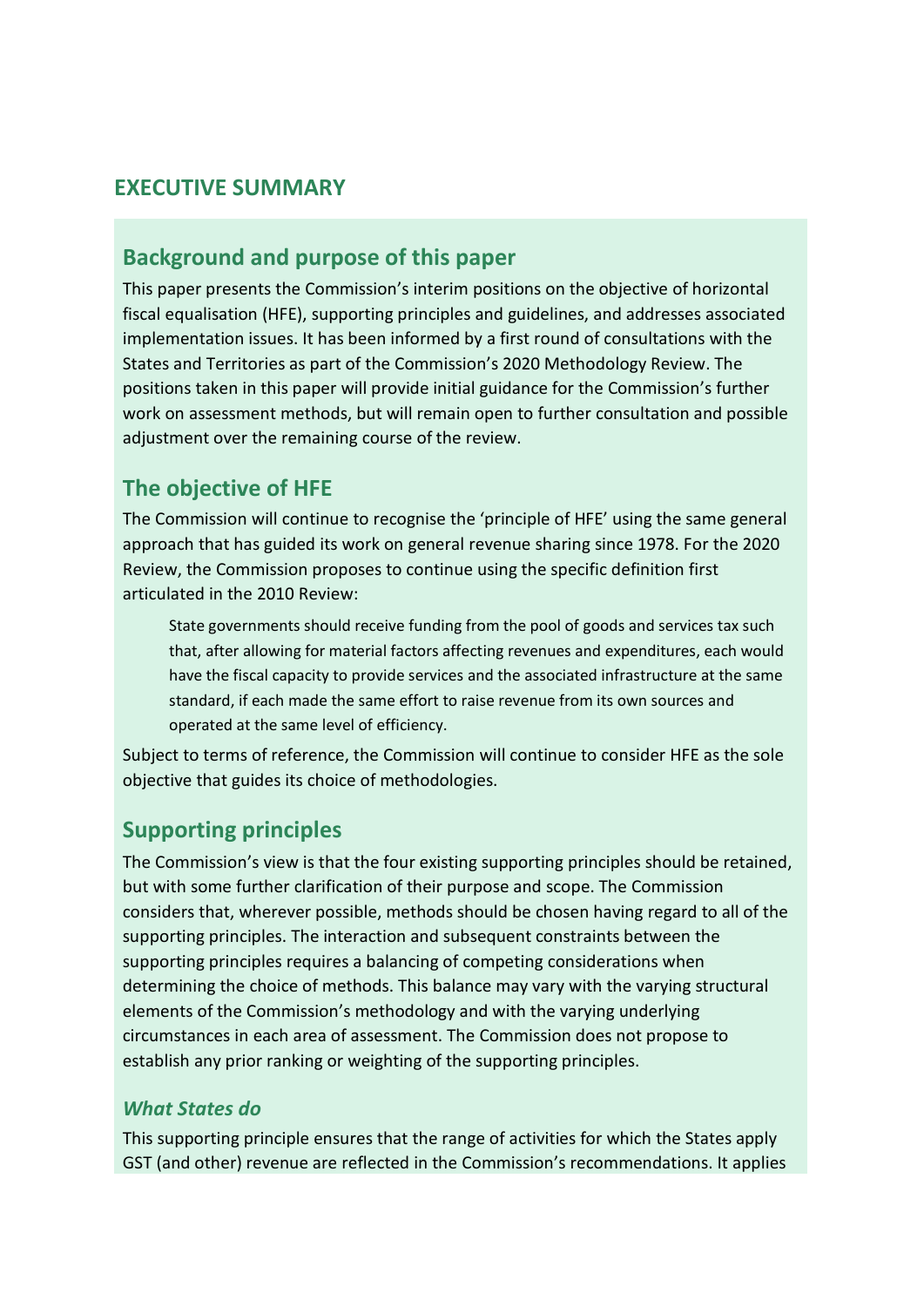mainly to deciding the scope of assessments and to identifying relative needs. It refers to what States collectively do (rather than what each does individually) because the assessment of fiscal capacity is based on determining what State revenues and expenditures would be under a common policy. The common policy assessed by the Commission generally is the (weighted) average policy of all States combined.

What States do sets the standard, rather than an external judgment of what States should, or could, do. As the roles, functions, priorities and circumstances of the States change, so does the assessment of their fiscal capacities.

#### *Policy neutrality*

This supporting principle aims to ensure that State policy choices have minimal direct influence on HFE assessments and, conversely, that HFE has minimal direct influence on State policy choices.

Any equalisation has the potential to interact with policy choices, but these aims can be achieved satisfactorily in most cases through assessing fiscal capacity on the basis of the weighted average of the policies of the States. In most cases, each State has only a small influence on the average policy of all States.

However, exceptions can arise, and over the past decade these potentially have become significant in the case of State mining revenues. The Commission considers that its current assessments of mining revenues appropriately support the achievement of HFE. However, the assessment methods risk undue conflict with the policy neutrality principle in some circumstances — the Commission will aim to modify the operation of its assessments in those circumstances to secure greater policy neutrality. In particular, the Commission wishes to ensure its assessment methods do not distort a State's consideration whether or not to make a tax rate change.

Where practicable, the Commission will ensure that future discretionary revenue policy changes do not excessively change the GST distribution. It will do this by limiting the extent to which any discretionary change in royalty (or tax) rates by a State which has a dominant role in the production of a mineral (or tax base) flows through to the assessed revenue capacity of that State. The result generally will be that, after consideration of changes to its GST share, a dominant State will retain at least half of the own-source revenue effects of its tax or royalty rate change.

The Commission will also aim to strengthen application of the policy neutrality principle in two further ways. It will aim to ensure that assessments do not unduly penalise or reward States which, in similar circumstances, adopt very different policies towards potential mineral and energy developments (for example, coal seam gas production). For revenue assessments generally, the Commission will aim to minimise, to the extent practicable, tax reform disincentives arising from the effects on tax bases (elasticity effects) of tax policy choices.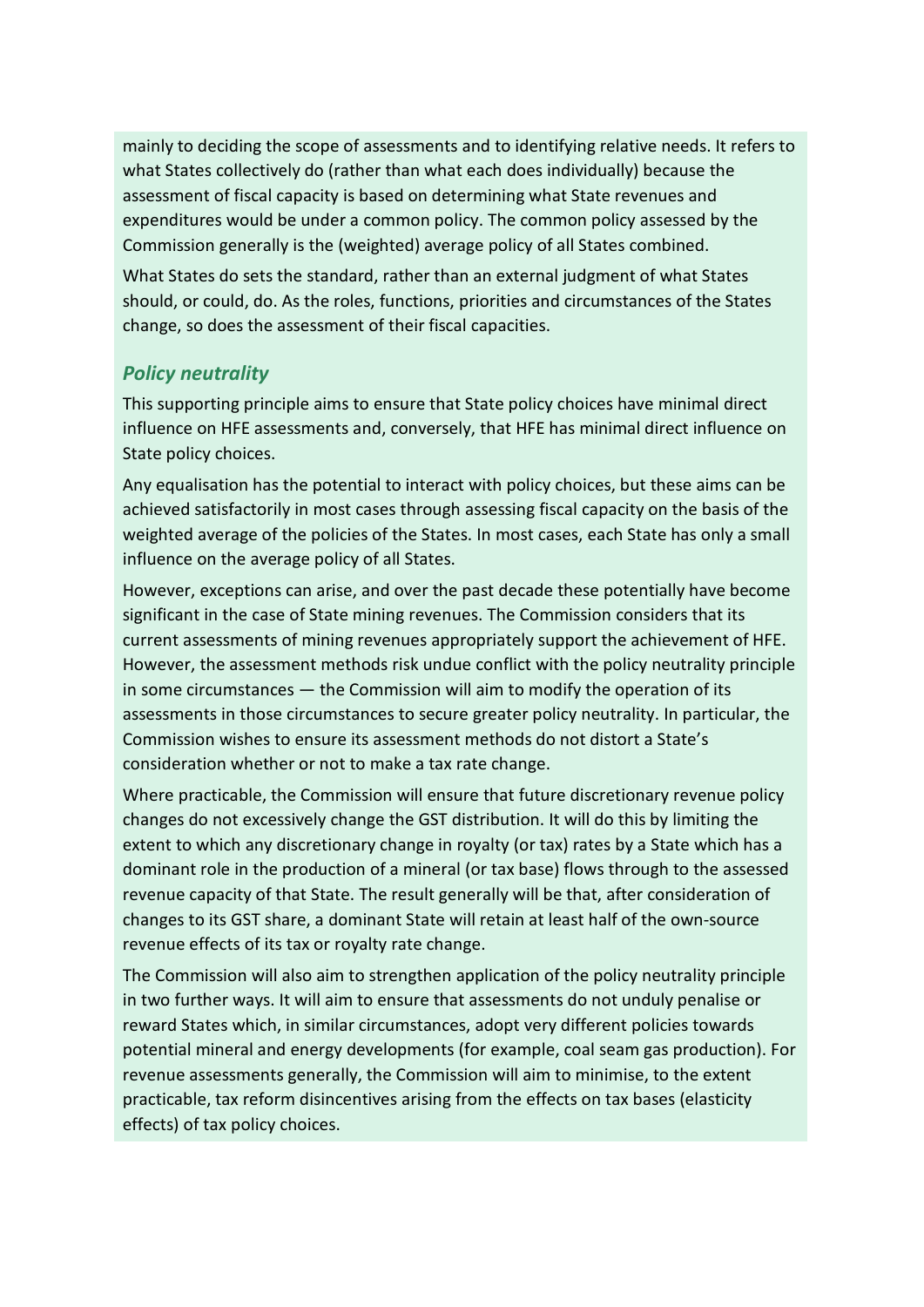#### *Practicality*

This supporting principle means that assessments should be based on sound and reliable data and methods and be as simple as possible, while also reflecting the major influences on State expenses and revenues.

The Commission has decided to add a further element to the practicality principle, namely 'fitness for purpose'. States have emphasised to the Commission their need for transparent, reliable and, where possible, reasonably predictable relativities in time for their State budgets. The Commission therefore intends that this principle also support methods that provide relativities that are practical for States to incorporate into their budget management processes.

#### *Contemporaneity*

The main meaning of this supporting principle is that, subject to other practical considerations, the Commission should seek to minimise the lag between the years in which reliable data are available to make an assessment (for example by narrowing the assessment window) and the year in which the resulting relativities will be applied (the application year).

Since 2010, the assessment window has been the most recent three years for which reliable data exist. Instead, one State argues in favour of using estimates of the application year outcomes, on the basis that it seeks to have its GST share directly offset volatility in its own source revenues, thereby assisting its budget management. However the Commission is not attracted to using State, or independent, estimates or forecasts of revenues in the application year. These are unlikely to be sufficiently reliable for use as the basis of the GST distribution.

Conversely, most States support the current approach, on the basis that it provides greater predictability of GST shares, and hence assists with their budget management. Notwithstanding this, the Commission is not settled on whether the size of the assessment window should be changed, and will give further consideration over the course of the review as to whether the assessment window should comprise the most recent one, two or three years.

# <span id="page-5-0"></span>**Implementation issues**

Subject to terms of reference, the Commission will retain its current guideline for the assessment of Commonwealth payments to the States, namely that payments which support State services, and for which expenditure needs are assessed, will affect GST shares.

In support of simpler methods, the Commission will continue to assess State needs only where doing so makes a material difference to the distribution of GST revenue for any State. For this review, the Commission intends to increase materiality thresholds only to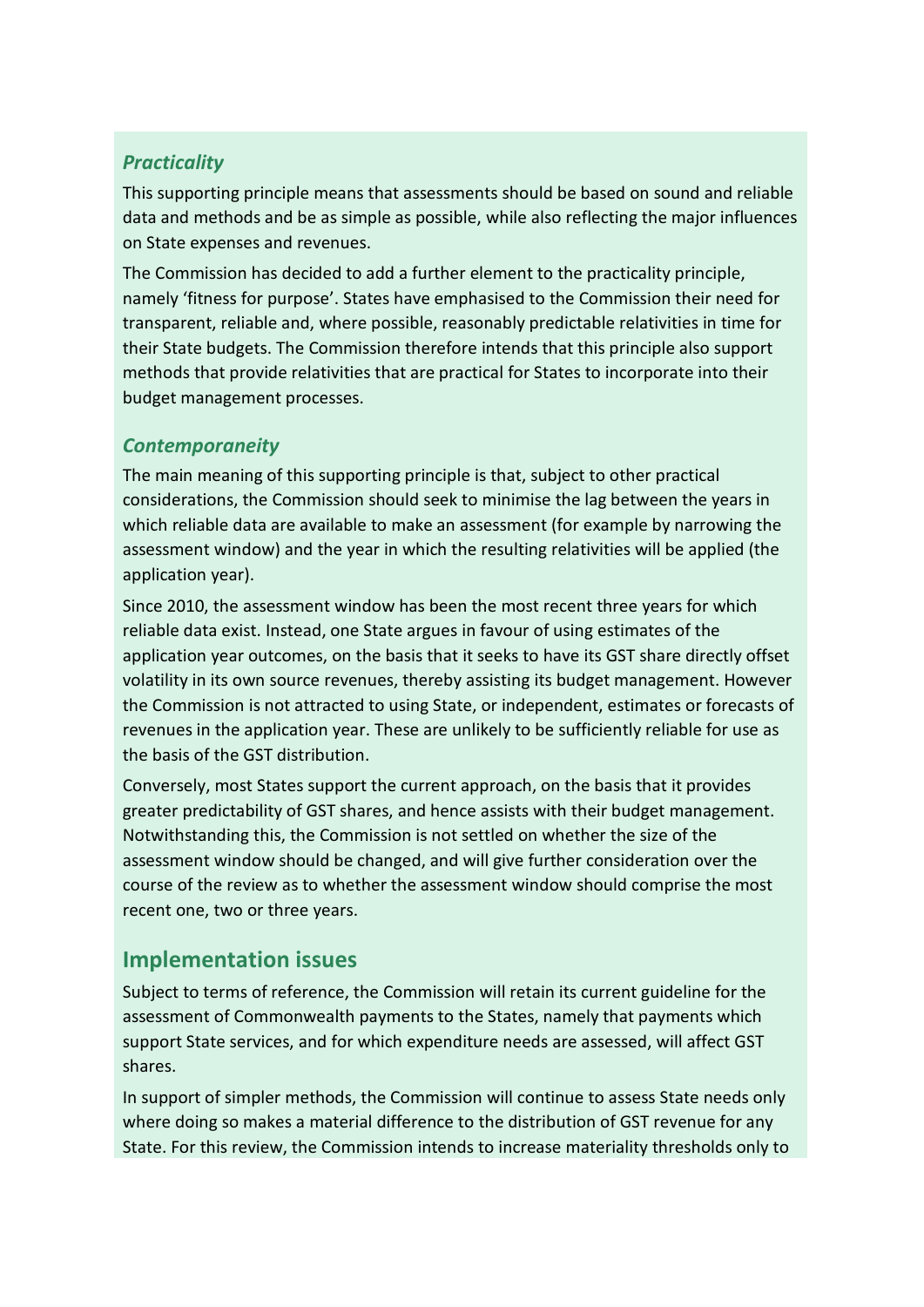the extent that they retain their value after adjusting for price and wages increases. The materiality threshold for a disability will be set at \$35 per capita (an increase of \$5 since the 2015 Review) while the threshold for data adjustments will remain at \$10 per capita.

The Commission will continue its current approach of discounting its measurement of disabilities where there are substantive concerns about the data available. Three levels of discount may be applied – low (12.5%), medium (25%) and high (50%) – depending on the Commission's judgment about the reliability of the data for the purposes of the assessment.

### <span id="page-6-0"></span>**Next steps**

For the remainder of 2017 and through 2018, the primary focus of the Commission will be in applying the objective and principles to its specific assessments, identifying material factors beyond the control of States that affect their revenue raising capacities and expenditure needs. States will be invited to make further submissions on the definition of HFE and the supporting principles and guidelines later in 2018, having regard also to any Government decisions on the findings of the Productivity Commission review of the system of Horizontal Fiscal Equalisation.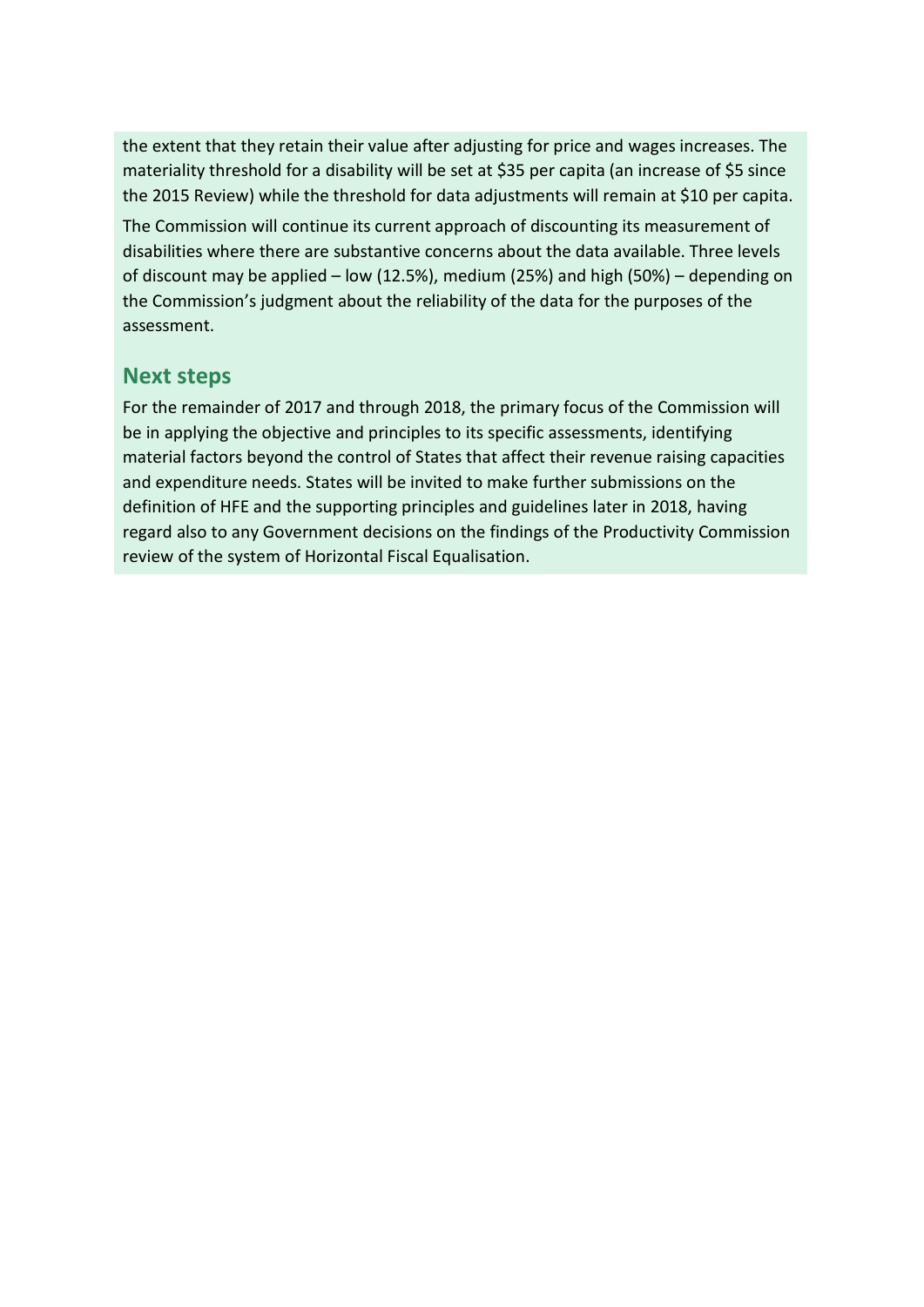# <span id="page-7-0"></span>**1. THE OBJECTIVE OF HFE**

# <span id="page-7-1"></span>**Background**

- 1.1 The Commonwealth Grants Commission (the Commission) makes recommendations each year for the distribution of GST revenue among the States. It completed its last comprehensive review of methods in 2015. On 28 November 2016, the Treasurer gave the Commission terms of reference for a 2020 Methodology Review (the review).[1](#page-7-2)
- 1.2 Consistent with the *Intergovernmental Agreement on Federal Financial Relations* (the IGA), the Commission is required by the terms of reference to base its methods on the principle of horizontal fiscal equalisation (HFE). The first stage of the review is to adopt a clear statement of the definition of this principle, and to specify the supporting principles and guidelines that the Commission will use to develop its specific assessment methods.
- 1.3 This paper presents the Commission's interim positions on the definition of HFE and the supporting principles and guidelines for its implementation. It has been informed by a recently completed first round of consultations with the States.<sup>[2](#page-7-3)</sup> The positions taken in this paper will provide initial guidance for the Commission's further work on assessment methods, but will remain open to further consultation and possible adjustment over the remaining course of the review.
- 1.4 The terms of reference direct the Commission '…to take into account the *Intergovernmental Agreement on Federal Financial Relations* (as amended), which provides that GST revenue will be distributed among the States in accordance with the principle of horizontal fiscal equalisation.' An understanding of what HFE is and its purpose in Australia's fiscal federalism arrangements provides useful context when considering the Commission's approach to its task. This is discussed in the box *HFE in context*.

<span id="page-7-2"></span><sup>&</sup>lt;sup>1</sup> The complete terms of reference for the 2020 Review can be found on the Commission's website, (https://cgc.gov.au/).

<span id="page-7-3"></span><sup>&</sup>lt;sup>2</sup> References to the States in this paper include the six States, the Northern Territory and the Australian Capital Territory collectively, unless the context indicates otherwise.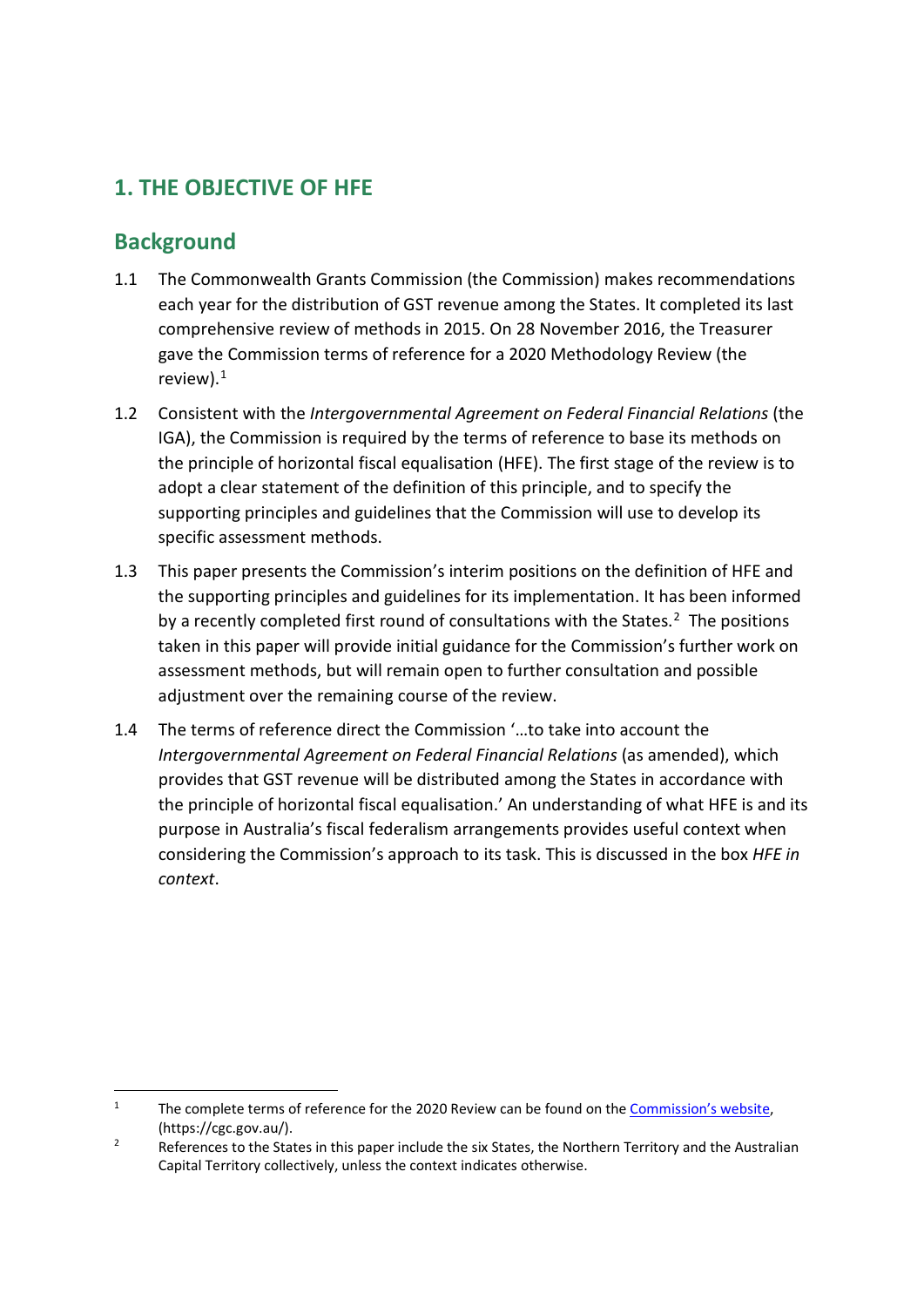### <span id="page-8-0"></span>**HFE in context**

HFE ensures that each State in Australia has the same fiscal capacity to deliver services. Each State may pursue its own policies and priorities, but its fiscal capacity to do so is equalised, taking account of the differences between jurisdictions in their tax bases and their service delivery needs or costs. In practice most of the spending by the States delivers a broadly similar set of services across Australia, and HFE makes this possible because each State has the same fiscal capacity.

Major public services are delivered to Australians by both the Commonwealth and State governments. The Commonwealth collects most of the tax revenue for both levels of government. In addition to defence and customs, the Commonwealth also delivers most of the social assistance transfers (pensions, family allowances, Medicare payments and pharmaceutical benefits) and plays the major role in funding many service areas such as universities, child care and aged care.

These policies are generally applied on a common basis in all States, so that in all these areas there is effective fiscal equalisation operating throughout the Commonwealth. More Commonwealth tax is collected from taxpayers in States with stronger tax bases, and more Commonwealth spending occurs in States with higher needs, simply because the same Commonwealth policies (obligations and entitlements) apply across all States.

Over 80% of State spending relates to programs in five broad areas – health (mainly public hospitals), education (mainly public schools), justice services, roads and public transport and some remaining welfare and social housing services. While the Commonwealth has been playing an ever increasing role in most of these areas, the States retain major roles, including responsibility for service delivery. HFE makes it possible for every State to provide broadly similar standards of services in these and other areas.

Thus HFE achieves the benefits of equalisation that would otherwise require transfers of function to the Commonwealth, without losing the benefits of decentralised governance and administration provided by sub-national jurisdictions. The payment of HFE grants as general revenue assistance allows State governments to deliver services according to State specific needs and circumstances. The combination of fiscal equalisation with decentralised governance is a longstanding feature of the Australian federation (as well as many other federations).

Where equalisation is absent or limited, substantial differences in service levels or tax levels arise across States or provinces, with substantial consequences for spatial inequality. This is evident in a few federations, notably the United States of America, although even then there is some equalisation, either through federally funded support programs in areas like schools, or through ad hoc spending proposals adopted through legislative processes (described as 'earmarking').

Any substantial change in fiscal equalisation in Australia is likely to have far-reaching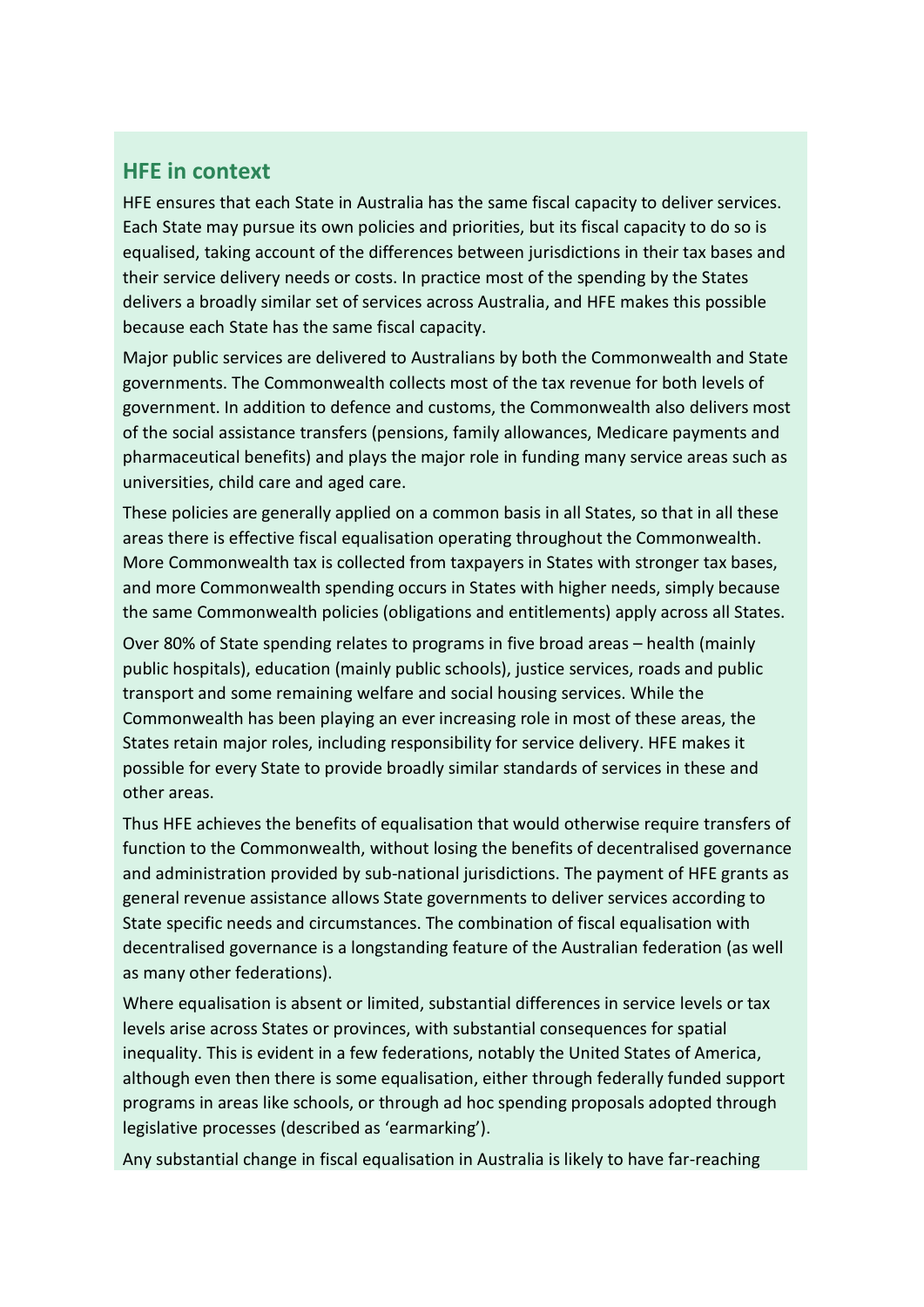consequences over time for the functioning of Australia's federation, including the relative roles of the Commonwealth and States.

The objective of HFE as now applied in Australia — that States should receive untied transfers from the Commonwealth such that they have capacity to deliver comparable levels of services after imposing comparable levels of taxation — has been in place for decades, in one form or another, and almost certainly has underpinned the evolution and current form of our federal arrangements.

Since 2000-01, the pool of funds set aside by the Commonwealth to achieve HFE between the States is an amount equivalent to that raised through the imposition nationally of the goods and services tax (GST). $3$  Before 2000, a range of other pools of funds were used, particularly after 1942 when the Commonwealth assumed the sole right to levy income taxes, and 1978 when formal State tax sharing arrangements were legislated (then later modified and extended to the Territories).

### <span id="page-9-0"></span>**State views**

- 1.5 The Commission released Staff Discussion Paper CGC 2017-02-S *The principle of HFE and its implementation* on 12 May 2017, with submissions sought from States by 28 July 2017. Views attributed to States in this paper reflect the positions States expressed in those submissions and in subsequent discussions between the Commission and State Treasurers and State Treasury officials during August 2017.[4](#page-9-2)
- 1.6 With the exception of New South Wales, States support the objective of HFE. Most States note that the 2020 Review terms of reference and the IGA clearly require the Commission to recommend a distribution of GST revenue in such a way as to achieve HFE and this is the sole objective. Some argue that the achievement of HFE among the States is a strength of the Australian federation, and translates into practice a belief that Australians should have access to similar standards of State services, with comparable levels of taxation, regardless of the jurisdiction in which they live.
- 1.7 New South Wales disagrees, arguing that the GST revenue should be distributed on a population share (or equal per capita — EPC) basis. New South Wales' view is that an EPC distribution would still involve some equalisation (in that even under an EPC approach, New South Wales would still receive less than its share of the consumption tax base). However, an EPC distribution it says would be simpler, more objective, more predictable and more easily understood. Further, New South Wales says that the Northern Territory (and arguably the ACT) should be excluded from the HFE process and funded separately by the Commonwealth.

<span id="page-9-2"></span><span id="page-9-1"></span><sup>&</sup>lt;sup>3</sup> Less an amount representing the administrative cost to the Commonwealth of raising the GST.

<sup>4</sup> State submissions are available in full on the [Commission's website,](https://cgc.gov.au/index.php?option=com_content&view=article&id=264&Itemid=544) (https://cgc.gov.au/). New South Wales advised the Commission that its submission to the Productivity Commission (PC) Inquiry into HFE represented its views on these issues. Accordingly, views attributed to New South Wales reflect those expressed in that submission.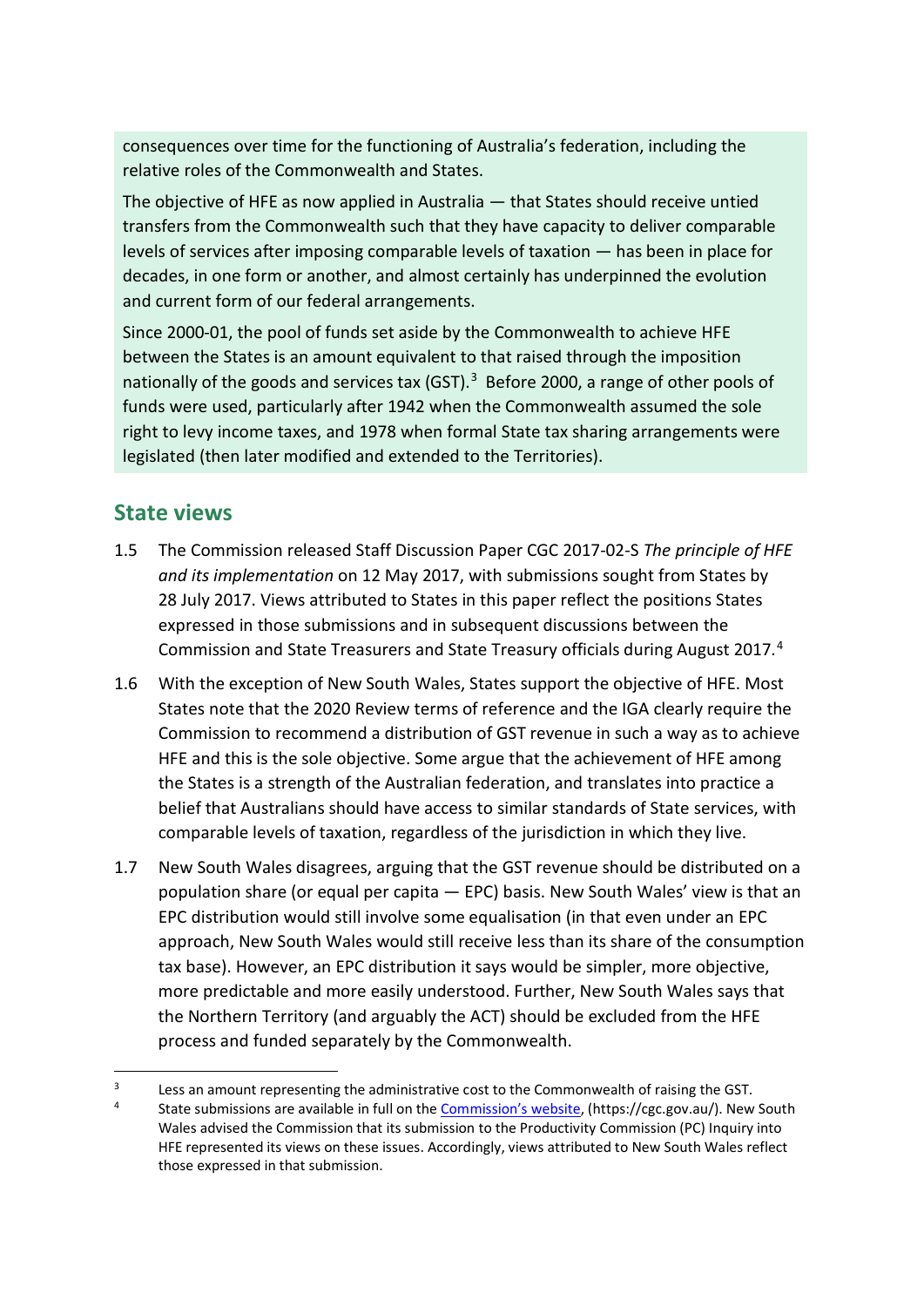- 1.8 Most States supporting the objective of HFE accept this means equal fiscal capacities should be the outcome. They therefore supported the continued use of the current definition in the 2020 Review.
- 1.9 While Western Australia considers the current definition reasonable, it states that assistance should provide States with the capacity to provide an 'acceptable' standard of service to their communities. This suggests Western Australia may not support full equalisation, at least as currently understood.
- 1.10 Queensland argues that the word 'same' (standard of service or revenue raising capacity) should be replaced. It argues that the 'same' is unattainable and the definition should reflect what is possible. Queensland suggests replacing the word 'same' with 'similar' as this would create the potential for a simpler and more transparent system.

# <span id="page-10-0"></span>**Commission position**

1.11 In 1978, the Commonwealth asked the Commission to review States' shares of general revenue grants. It specified the principle it wanted the Commission to apply in section 13(3) of the *States Personal Income Tax Sharing Amendment Act 1976*. [5](#page-10-1)

> The respective payments to which the States are entitled … should enable each State to provide, without imposing taxes and charges at levels appreciably different from the levels of the taxes and charges imposed by the other States, government services at standards not appreciably different from the standards of the government services provided by the other States.

- 1.12 This principle (the equalisation principle) was expressed in legislation or terms of reference until the 1999 Review. It was the principle the Commission was asked to implement when all States signed the Intergovernmental Agreement on the Reform of Commonwealth–State Financial Relations in 1999.<sup>6</sup>
- 1.13 The Commission takes the view that the terms of reference are clear: it is to recommend how the GST should be distributed in accordance with the 'principle of HFE' as clearly understood and accepted by all governments when they signed the 1999, and subsequent, IGAs. Within the terms of reference, the Commission is not asked, nor given the discretion, to decide when other policy objectives or agreements between the Commonwealth and the States should moderate the achievement of HFE, nor is it given discretion as to which States the principle of HFE should be applied.

<span id="page-10-2"></span><span id="page-10-1"></span><sup>&</sup>lt;sup>5</sup> This was similar to the equalisation principle the Commission had used in its State claimancy inquiries. Later IGAs signed in 2008 and, most recently, in 2011 also specified for the GST revenue to be distributed according to the principle of HFE. In addition, the IGAs provide for the revenue collected from the GST to be paid to the States for them to use for any purpose. That is, GST revenue is provided to States as general revenue assistance. General revenue assistance was provided to States out of Commonwealth general revenues prior to being hypothecated as GST revenue.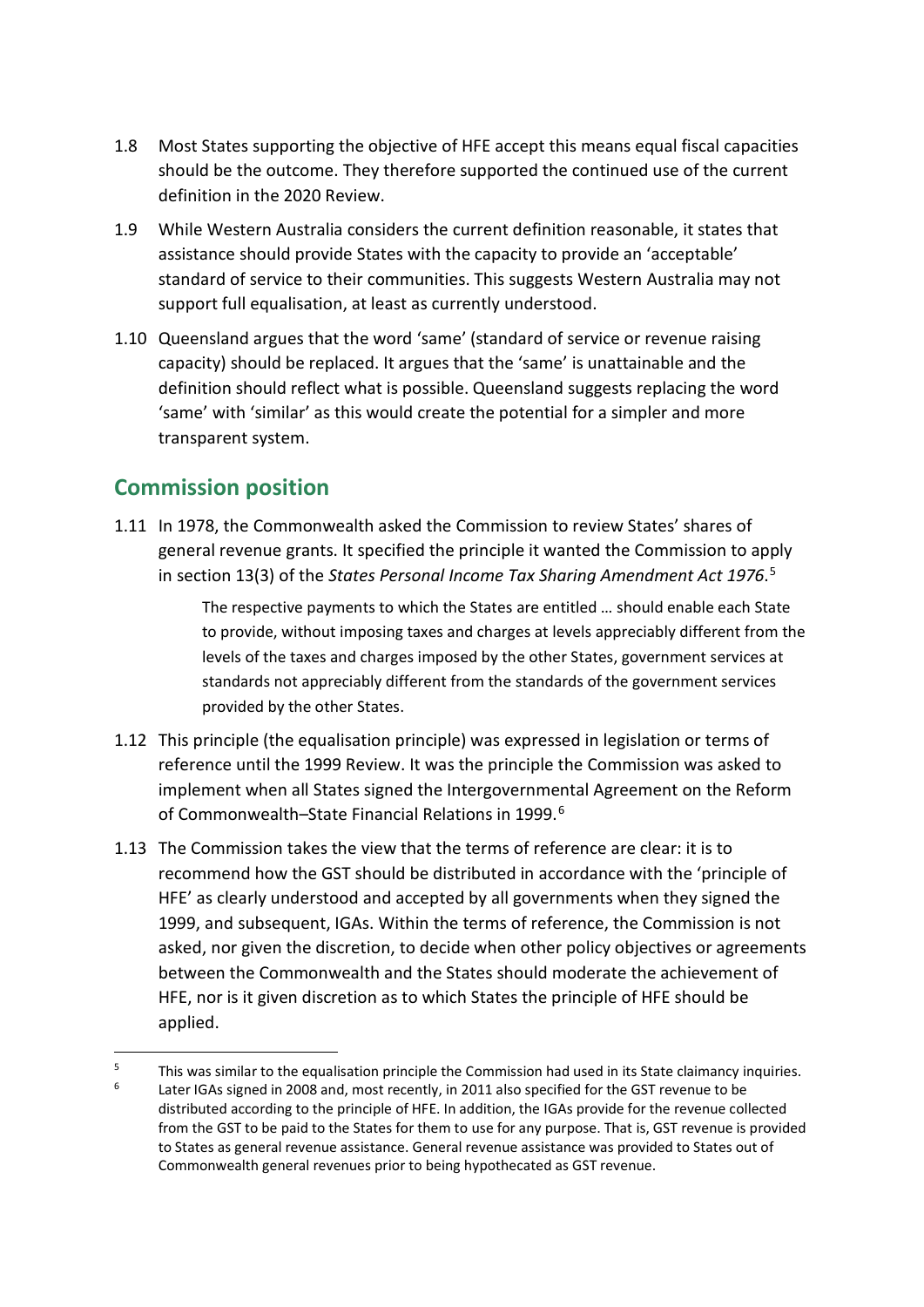- 1.14 It is not clear that achieving HFE can be made consistent with also facilitating other objectives, or at least minimising any perceived adverse impacts of HFE on the operations of government and the economy, in ways other than those dealt with by the supporting principles. Distributions that advantage certain revenue bases over others (such as the calls for global discounting of mining revenue assessments), or distributions based solely upon State population shares (as proposed by New South Wales), are not consistent with equalising State fiscal capacities — the goal the Commission has been set. As required by its terms of reference, the Commission must seek to deliver as close as it can to 'full', not 'partial', equalisation. Accordingly, the Commission does not consider discounting certain revenue bases or an EPC distribution of GST revenue would deliver HFE or be consistent with the Commission's terms of reference. Rather, such a distribution would exacerbate differences in fiscal capacity between the States and so likely increase disparities in the provision of State services.
- 1.15 In summary, the Commission's view is that it must recommend a distribution of GST revenue on HFE grounds consistent with the IGA and its terms of reference. It intends to retain the definition of the HFE principle adopted in the 2015 Review. That definition is as follows:

State governments should receive funding from the pool of goods and services tax such that, after allowing for material factors affecting revenues and expenditures, each would have the fiscal capacity to provide services and the associated infrastructure at the same standard, if each made the same effort to raise revenue from its own sources and operated at the same level of efficiency.

- 1.16 The definition focuses on the main task of the Commission: to identify factors (also referred to as 'disabilities') affecting State finances that are beyond their direct control and which would cause their fiscal capacities to diverge. Using these factors, the Commission recommends a distribution of GST revenue which removes the impact of that divergence. As a result, States will have the same capacity to deliver services, provided they deliver them at the average level of technical efficiency and make the same effort to raise revenue.
- 1.17 The Commission does not consider there is any benefit in changing the wording to 'similar', or 'acceptable', rather than 'same', as it would potentially lead to debates about how 'similar' standards of service and revenue raising capacity should be, or what 'acceptable' means. 'Same' is aspirational but the Commission will deviate from this only for reasons of practicality. The Commission prefers to have a clear objective and does not consider changing the definition would lead to a simpler or more transparent system.
- 1.18 The reference to material factors in the definition makes it clear the Commission does not aim to achieve precise equalisation as not all disabilities are included, either because they cannot be reliably measured or they have only a relatively small effect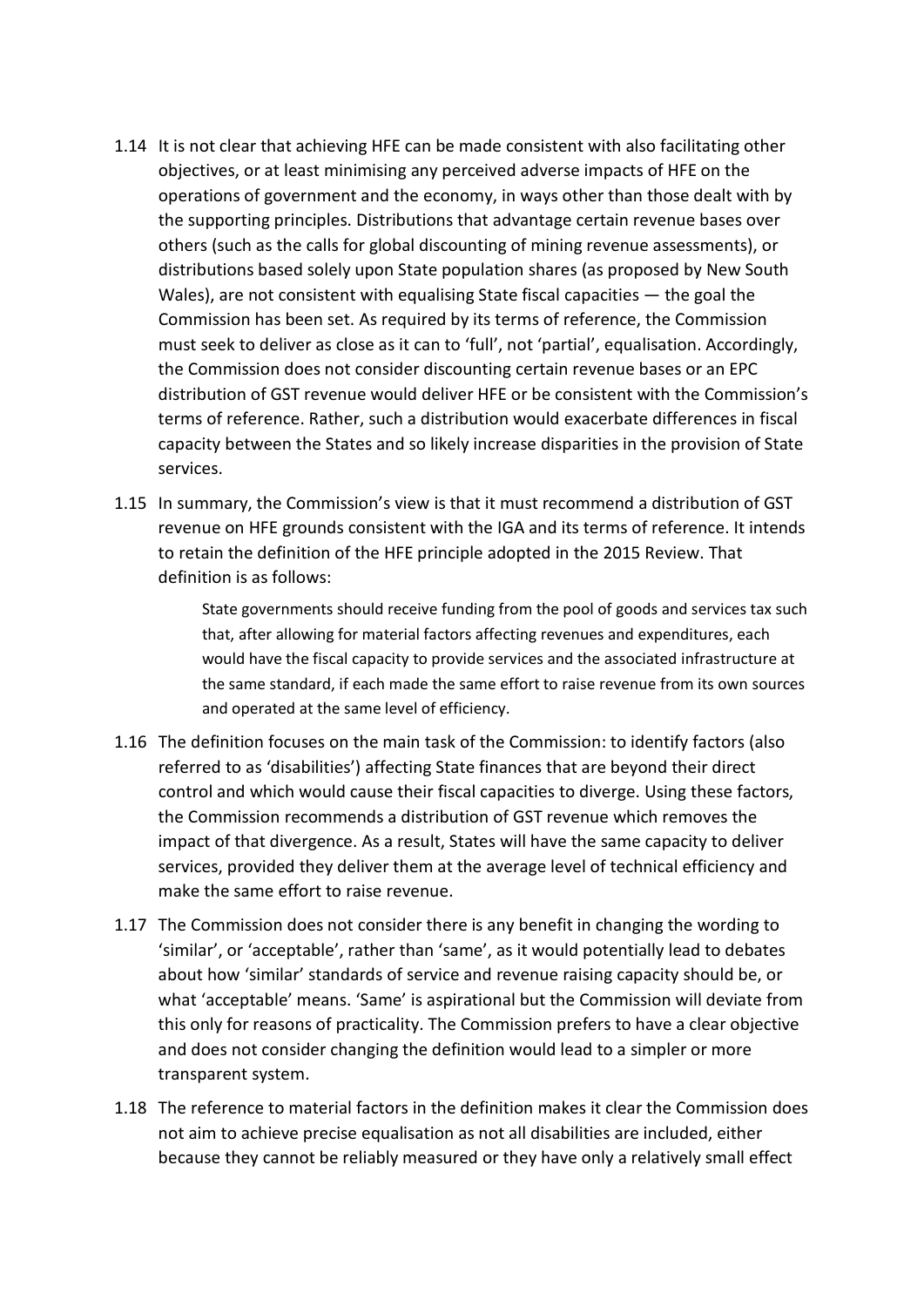on the GST distribution. This means that while precise (or complete) equalisation is the aspirational goal, in reality the Commission achieves proximate equalisation.

- 1.19 Material factors affecting revenue and expenditures mean differences in State circumstances outside their direct control that:
	- give rise to differences in the capacities of States to raise revenue or differences in the cost of providing services or infrastructure, other than those that result from the policy choices of individual States
	- can be measured or estimated reliably
	- have an impact on the recommended GST distribution which differs from an equal per capita (EPC) distribution by more than the materiality thresholds.<sup>[7,](#page-12-0)[8](#page-12-1)</sup>
- 1.20 Capacity equalisation does not require States to follow any particular service or tax policies or to meet any particular targets. States are free to use GST revenue as they see fit. Capacity equalisation is consistent with the GST pool being untied assistance, which States can spend according to their own priorities, as agreed in the IGA.

<span id="page-12-1"></span><span id="page-12-0"></span><sup>7</sup> Under an EPC distribution each State would receive its population share of GST revenue.<br>8 Materiality thresholds represent a minimum shapes to the GST distribution that must be

Materiality thresholds represent a minimum change to the GST distribution that must be met before the Commission will recognise a disability. They are discussed in more detail in the section on Implementation issues.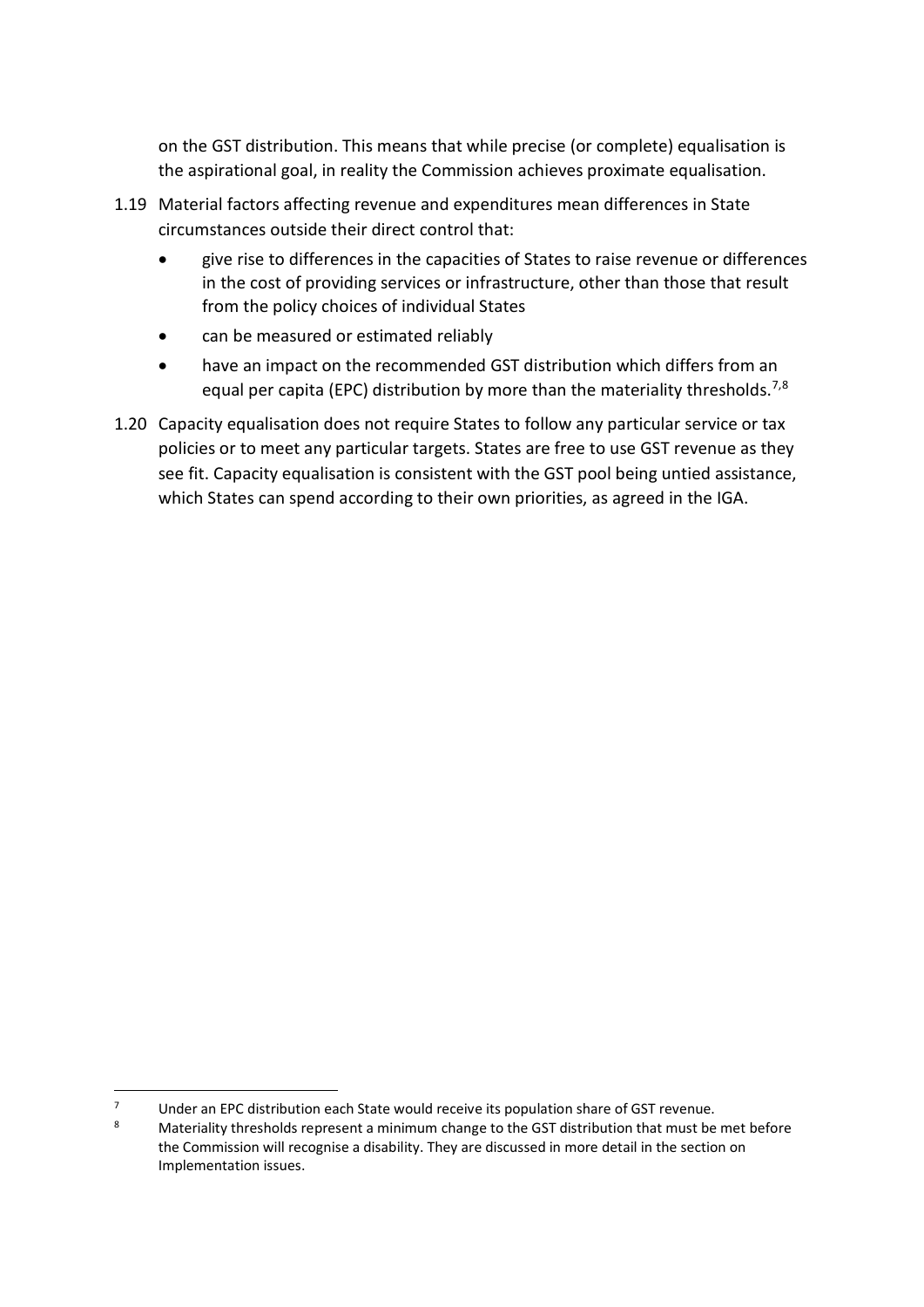# <span id="page-13-0"></span>**2. SUPPORTING PRINCIPLES**

- 2.1 The Commission has developed supporting principles to guide its approach to achieving HFE. Clause 6 of the terms of reference asks the Commission to consider whether the supporting principles it uses remain appropriate, including whether different weights should be given to different supporting principles.
- 2.2 The supporting principles are neither separate objectives nor necessarily pre-conditions for methodological choices. The Commission considers that wherever possible, methods should be chosen with regard to all of the supporting principles. The interaction and subsequent constraints between the supporting principles requires a balancing of competing considerations when determining the choice of methods. This balance may vary with the varying structural elements of the Commission's methodology and with the varying underlying circumstances in each area of assessment. The Commission does not propose to establish any prior ranking or weighting of the supporting principles.

### <span id="page-13-1"></span>**State views**

- 2.3 All States except New South Wales and Western Australia expressed support for retaining the supporting principles from the 2015 Review. In addition, Victoria, South Australia, Tasmania and the Northern Territory do not consider a hierarchy of principles should be developed and argue the Commission should use its judgment to determine the relative priority of the principles on a case-by-case basis. These States consider the supporting principles assist the Commission to implement HFE in a consistent and coherent way.
- 2.4 The ACT considers that there is already an implicit weighting built into the current listing of the principles and that 'what States do' and 'policy neutrality' are the most important. It argues the Commission should make trade-offs on the basis of HFE.
- 2.5 Queensland advocates a hierarchy (and supports renaming the principles as guiding considerations) to help States better understand the Commission's decision making processes. It emphasises the importance of:
	- practicality, particularly simplicity, which helps to build the credibility and robustness of the system
	- what States do, which is critical in determining the scope of HFE and the factors affecting State finances
	- policy neutrality, because the HFE process should not be allowed to be a significant consideration for policy makers.
- 2.6 Queensland does not suggest how a hierarchy might be developed or used.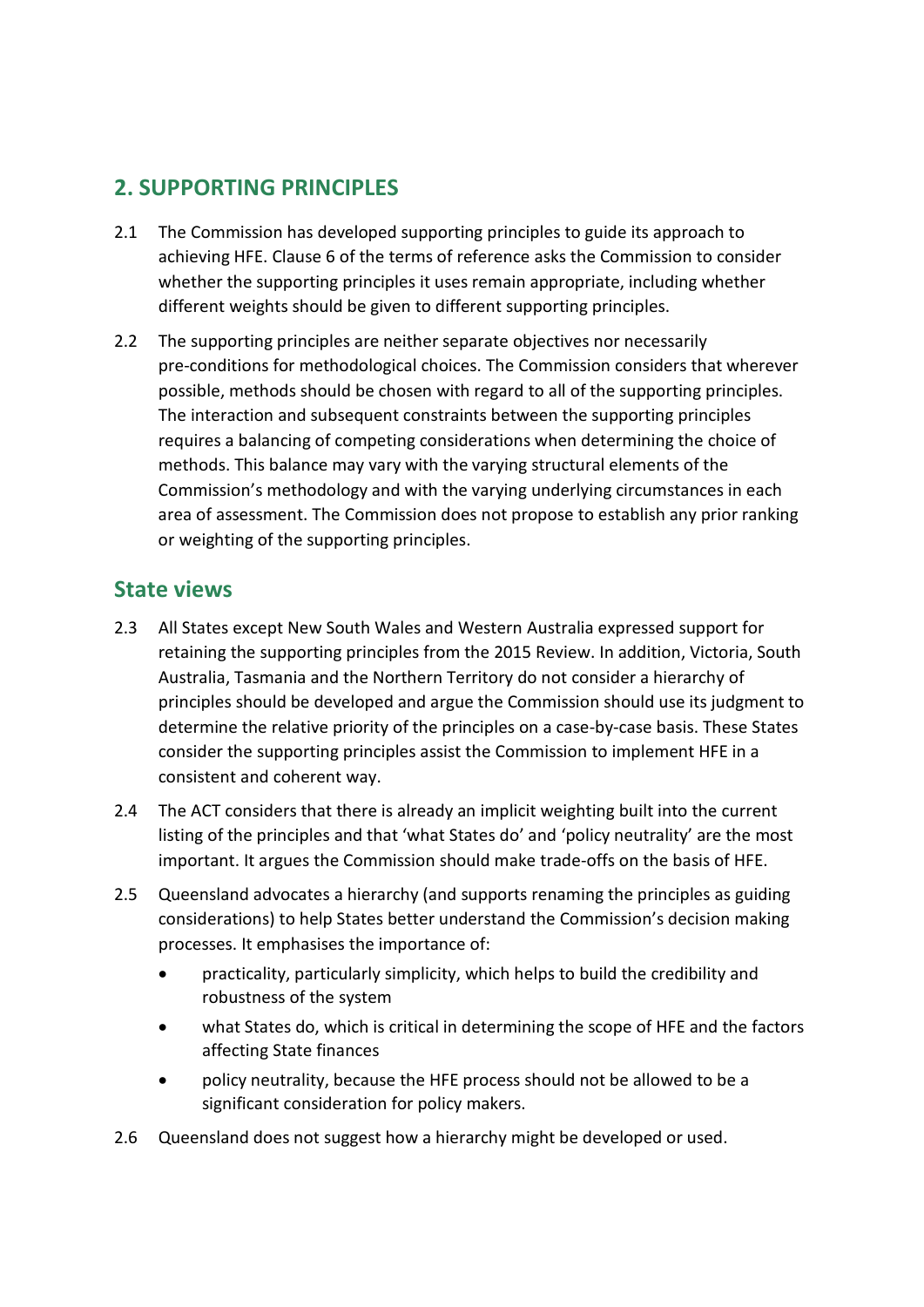- 2.7 Western Australia argues for a new set of principles and argues the following:
	- HFE cannot be achieved without policy neutrality, because it is integral to a GST distribution that reflects States applying the same effort and not having their policy decisions distorted
	- the way the 'what States do' principle is used leads to a micro approach to assessments which increases complexity and bias, leading the Commission away from HFE
	- the practicality principle is used to override HFE rather than guiding sensible responses to assessment issues
	- contemporaneity is not achieved due to the use of average historical assessments and this causes significant budget management difficulties.
- 2.8 Western Australia proposes the following fundamental principles.
	- Policy neutrality, proposing that broader indicators should be used, particularly for revenue assessments, so that GST grants are not affected by revenue or spending mixes or differences in policies that affect revenue bases and spending needs.
	- Equity, so that underlying disabilities are recognised (rather than their detailed manifestations), consistent with policy neutrality, broadly reflecting State policies.
- 2.9 Western Australia further proposes the following principles to guide implementation.
	- Contemporaneity by using forward estimates volatility would be recognised as it occurs (using budget estimates and later corrections), or long run capacity should be recognised.
	- Conservatism a State's fiscal capacity should be presumed to fully or partly reflect its own effort if there is no, or partial, evidence to the contrary, so that the Commission should use caution in redistributing away from EPC.
	- Accountability, simplicity and transparency
		- − High level implementation decisions should reflect a consensus view of Governments or decisions of the Commonwealth Treasurer (where consensus cannot be reached). The Commission should be responsible for implementation, not policy.
		- The Commission's methods should undergo regular peer review, which could possibly be made up of a number of independent experts commissioned to conduct reviews.
		- There needs to be full documentation of methods which should be clearly described and simple.
- 2.10 New South Wales did not discuss the current supporting principles. Instead, it proposes a new set of principles to guide an appropriate distribution of the GST.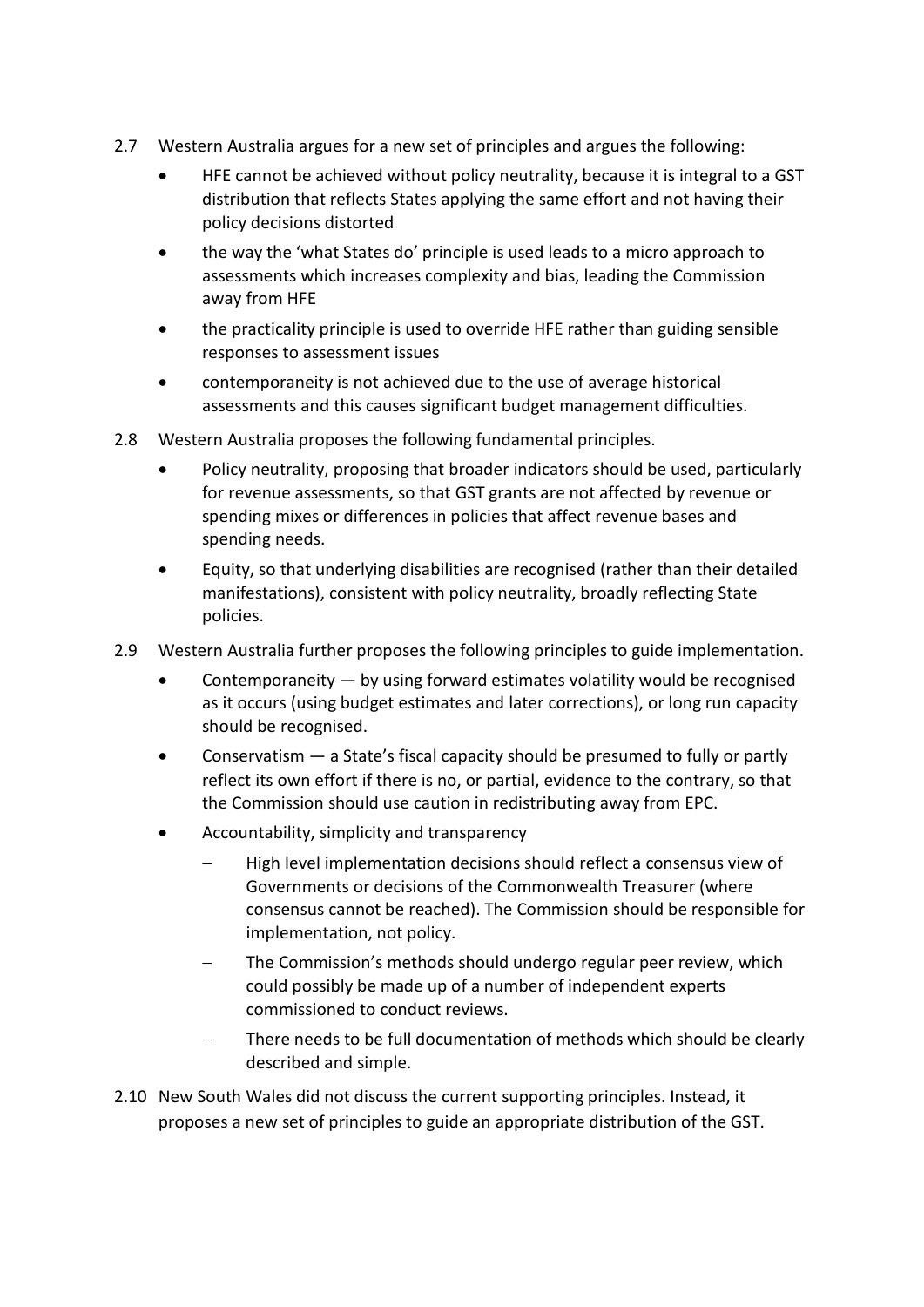- 2.11 New South Wales argues that a well-designed and carefully targeted system of HFE, achieved in its view by an EPC distribution, must be consistent with the following principles.
	- Fairness the distribution of GST revenue should be fair in the eyes of Australians. The system should provide sufficient revenue for States to provide minimum levels of selected critical services – health, education, law and order and infrastructure. No single State should bear an unreasonable burden that would detract from their responsibilities towards their own constituents.
	- Efficiency the distribution of GST should not create disincentives for economic adjustment and reform relating to expenditures or taxes. The benefits of pursuing equity should be greater than the efficiency cost.
	- Simplicity the mechanism should be simple to understand and administer. It should be easy to replicate.
	- Accountability should apply to both the body making the calculations of GST distribution and to the Commonwealth and State governments who must be responsible to their citizens for the spending and revenue choices they make.
	- Stability GST revenue distribution needs to be more predictable so that State governments can confidently budget to provide essential services.

# <span id="page-15-0"></span>**Commission position on the role of supporting principles**

- 2.12 The Commission uses supporting principles through the course of a review to evaluate alternative approaches to each of the structural elements of the methodology. These elements include:
	- decisions on scope (that is, identifying which revenues and expenditures to assess and how to categorise them)
	- decisions on disabilities (that is, identifying the conceptual case supporting the existence of a disability)
	- decisions on assessment methods (that is, how to give effect to, and measure, the disability).
- 2.13 The supporting principles are guiding considerations for the Commission in determining its methodologies. They are neither separate objectives nor pre-conditions for methodological choices. In most cases all or most of the supporting principles apply concurrently and so each is constrained by the others. Their relevance and role inevitably varies according to the issues and circumstances under consideration.
- 2.14 The Commission's view is that for the 2020 Review the four existing supporting principles should be maintained, but with some further clarification of their purpose and scope. It considers that wherever possible methods should be chosen with regard to all of the supporting principles. Accordingly it does not propose to establish any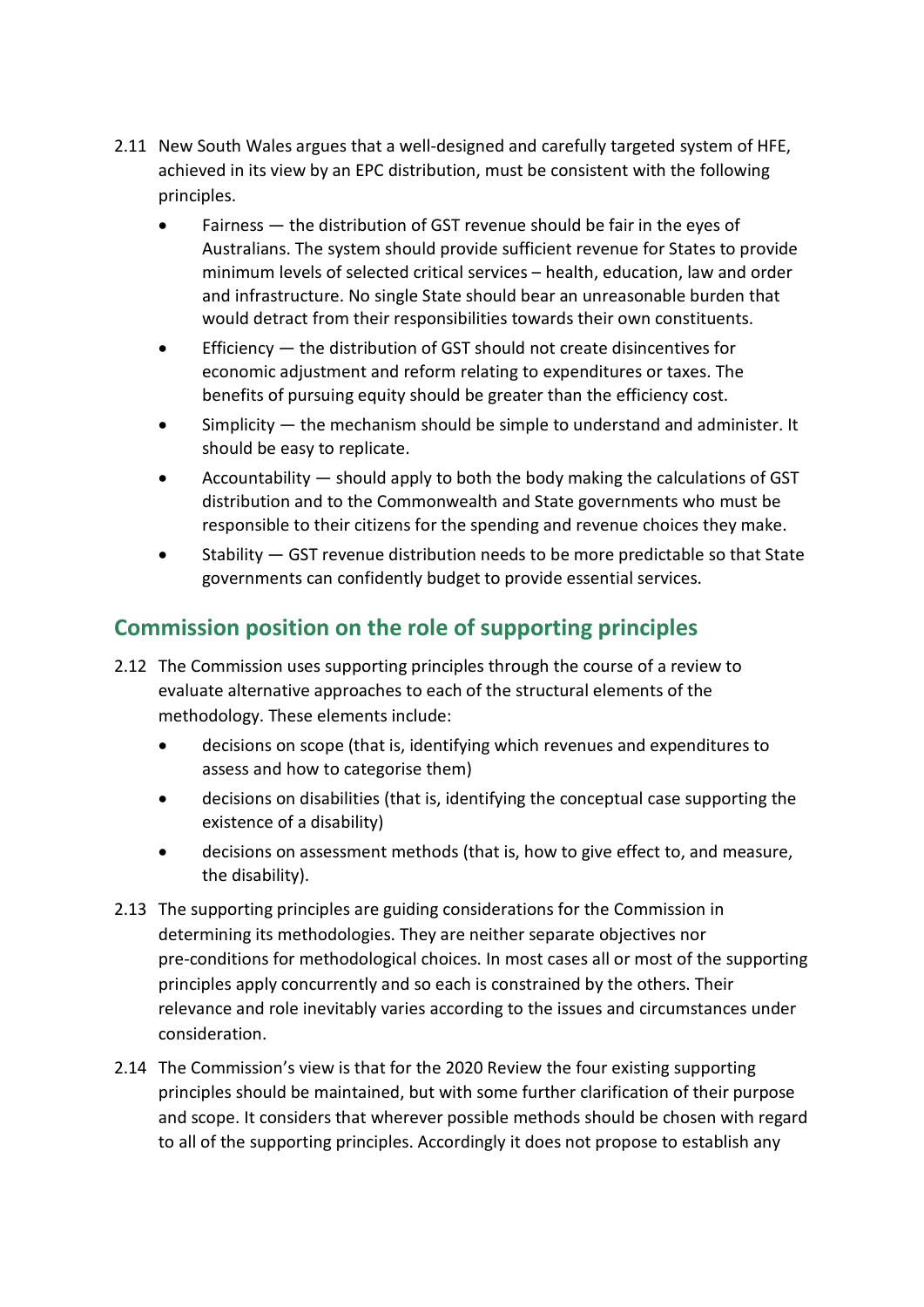prior ranking or weighting of them. The balance of considerations may vary with the varying structural elements of the Commission's methodology and with varying underlying circumstances in each area of assessment. The four supporting principles are:

- what States do
- policy neutrality
- practicality
- contemporaneity.

# <span id="page-16-0"></span>**Commission position on 'what States do'**

- 2.15 This supporting principle ensures that the range of activities for which the States apply GST (and other) revenue are reflected in the Commission's recommendations. It applies mainly to deciding the scope of assessments and to identifying relative needs. It refers to what States collectively do (rather than what each does individually) because the assessment of fiscal capacity is based on determining what State revenues and expenditures would be under a common policy.
- 2.16 Following the 'what States do' supporting principle means that the common policy assessed by the Commission generally is the (weighted) average policy of all States combined. What States do sets the standard, rather than an external judgment of what States should, or could, do. As the roles, functions, priorities and circumstances of the States change, so does the assessment of their fiscal capacities.
- 2.17 More specifically, as a result of following this supporting principle:
	- the scope of the assessments reflect the average range of services provided collectively by States and the average range of taxes and other general purpose revenues imposed by them in order to fund them
	- the level of services and associated infrastructure States are funded to provide, and the revenue raising efforts they are presumed to make, are an average of those actually provided or made
	- the range of disabilities assessed reflects the material factors actually affecting the cost of delivering State services and the capacity to raise State taxes.<sup>[9](#page-16-1)</sup>

### *Scope of equalisation*

2.18 The Commission intends to retain the existing scope of equalisation — general government, plus urban transport and public housing public non-financial

<span id="page-16-1"></span><sup>&</sup>lt;sup>9</sup> Materiality thresholds represent a minimum change to the GST distribution that must be met before the Commission will recognise a disability. They are discussed in more detail in the section on Implementation issues.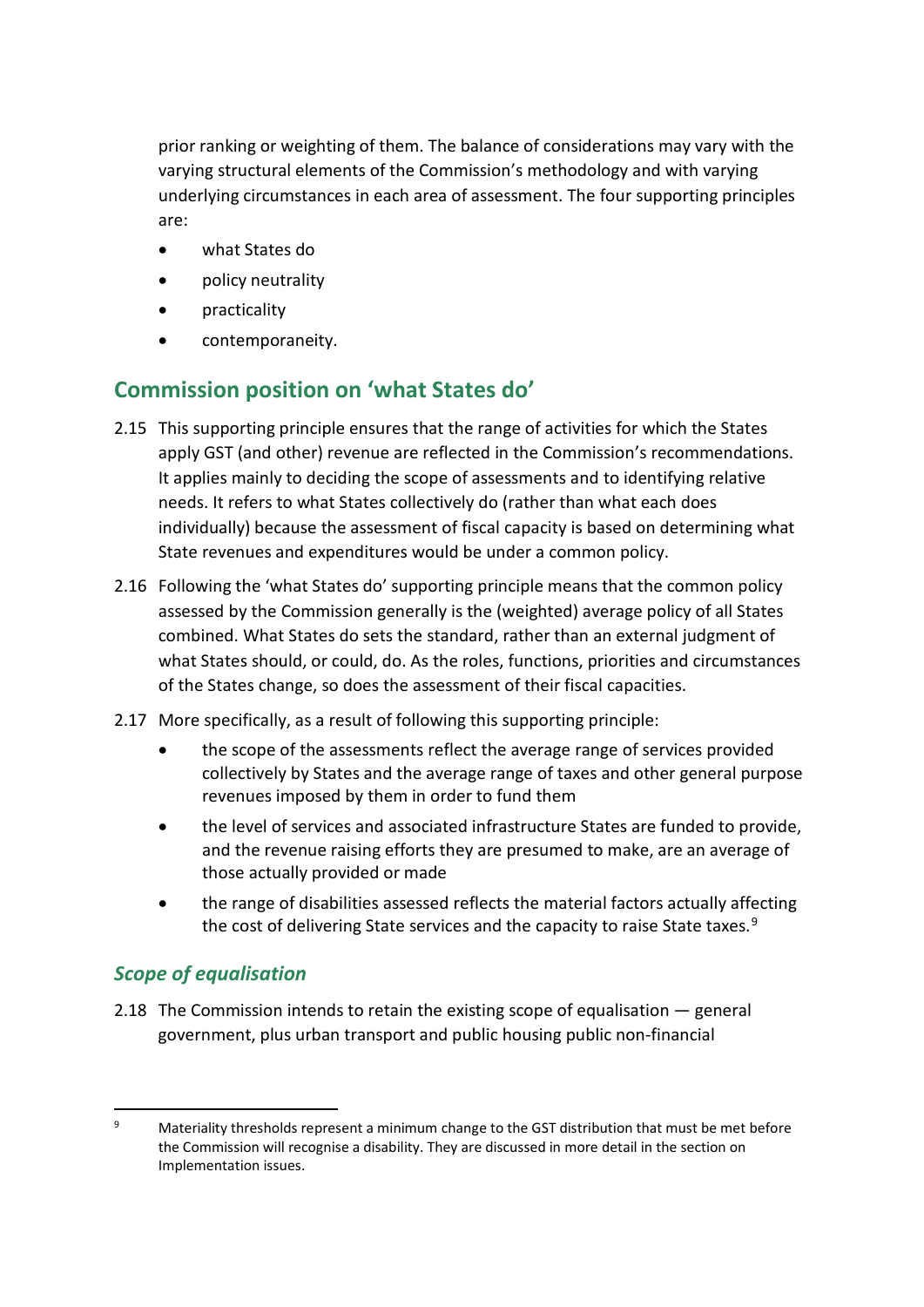corporations (PNFCs) and excluding local government (except for the interactions between it and the State sector).

- 2.19 The Commission considers neither the IGA, nor terms of reference, provide it with a basis for discriminating between services or revenues. Therefore it considers there to be no logical basis for excluding particular activities. A comprehensive coverage is consistent with an aim of equalising (to the extent possible) the capacities of States to provide services at the same standard. This would not be achieved if major revenues, expenses or disabilities were omitted from the assessments. A comprehensive scope does not, however, mean that all functions have to be differentially assessed.
- 2.20 A comprehensive scope is also fully consistent with a policy framework that encourages innovation in service delivery or revenue raising. It would make no sense, for example, for the Commission to consider only service delivery spending in the general government sector where some of that category spending, in some States, is delivered through PNFCs. A comprehensive scope limits the risk of inadvertently favouring or prejudicing certain ways of doing things through the creation of artificial distinctions.
- 2.21 The Commission intends to continue to equalise the fiscal outcome of States so that they have the same average per capita net financial worth. That is, as in the 2015 Review, the equalisation objective will be implemented as follows.

Fiscal capacities are equal when each State has the capacity to hold the average per capita value of net financial worth (and earn income from it) after recognising their differential revenue raising capacities, different amounts received from Commonwealth payments and differential costs of providing the average level of services and holding the infrastructure necessary to provide them.

2.22 This approach explicitly states that equalising net financial worth means that income from general government holdings of net financial worth is equalised. This means that there is a simplifying assumption that all holdings of financial worth have the same capacity to earn income, or else that State holdings of different mixes of financial worth are their policy choice. Some States raised methodological issues associated with this approach. These will be considered in more detail through the development of the capital assessments.

#### *Internal standards*

- 2.23 The Commission continues to have a strong preference for internal standards. However, in circumstances of extreme policy non-neutrality, where it is difficult to determine what average policy would be, the Commission may consider the use of external standards, if another suitable resolution cannot be found.
- 2.24 Average State expenses, infrastructure and revenues will be derived generally by dividing the total collective State expenses, infrastructure and revenues by the total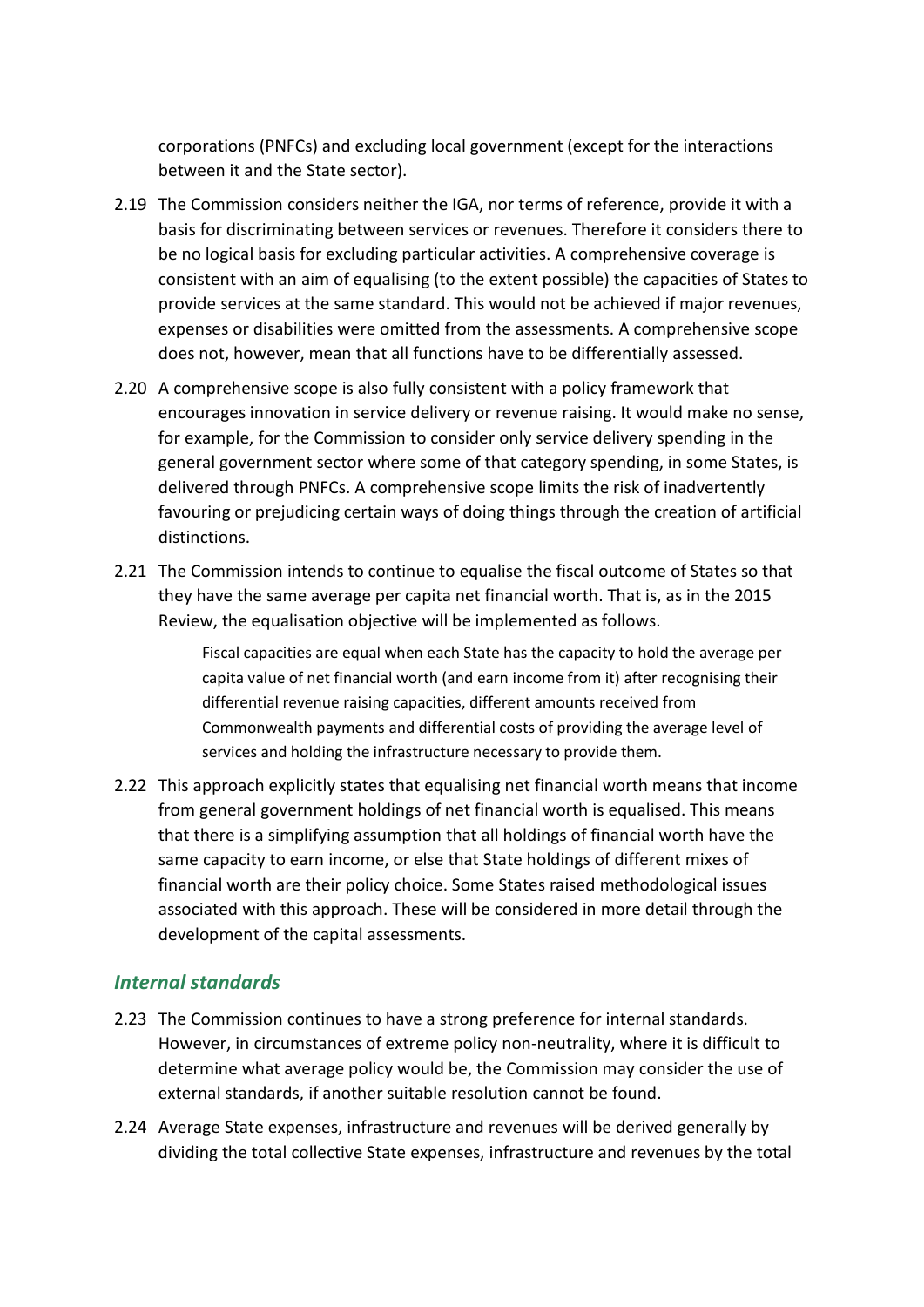of State populations. Average revenue raising efforts generally will be derived by dividing the total collective State revenue by the total collective State tax bases. These averages will therefore be influenced by what States do, to the extent each State undertakes the activity.

- 2.25 In relation to service delivery, the Commission intends to continue to observe what the data tell it about the different spending patterns States adopt for different groups in their populations – differentiated by characteristics such as age, socio-economic status and location. In this way the Commission will recognise what each State would need to spend if it spent these average amounts on its own population groups.
- 2.26 The Commission notes that, as changing internal standards in any way would destroy the relationships it observes, it does not intend to discount or otherwise adjust standards as a means of more actively encouraging efficiency. The Commission will equalise States to the average cost of service delivery which incorporates the average level of technical efficiency. If a State is more efficient than average, its own budget benefits. If a State is less efficient than average, it must finance this above average inefficiency itself.
- 2.27 The Commission observes that different tax bases in States attract different (sometimes nil) rates of tax. These differences reflect constitutional, historical and economic conditions over the course of the development of States. The Commission's view is that differences in States' fiscal capacity cannot be appropriately recognised without taking account of these differences.
- 2.28 The Commission acknowledges that the problems of data quality and policy neutrality associated with a detailed approach could potentially be solved or reduced with the use of a broad indicator. However, the Commission would only consider adopting a broader indicator if it were judged to be a more reliable indicator of States' capacity to raise revenue than any alternative approach.

#### *Weighted averages and average policy*

- 2.29 Where States follow different policies, the Commission needs to determine the average policy used as a benchmark for its assessments. If the Commission decides a tax or service is part of what States do, it allows the differences in States' underlying capacities to raise the tax or deliver the service to affect their GST shares.
- 2.30 In adopting internal standards, States with a larger share of a revenue base or a population group to whom services are provided will have a larger impact on the average policy. The more populous States, New South Wales and Victoria, generally have the largest effect on standards, but this is not always the case. A State with more of a revenue base (for example, Western Australia in regard to iron ore and Queensland in regard to coal) will have a larger effect on the average tax rate used to calculate the relevant revenue raising capacity if these minerals are assessed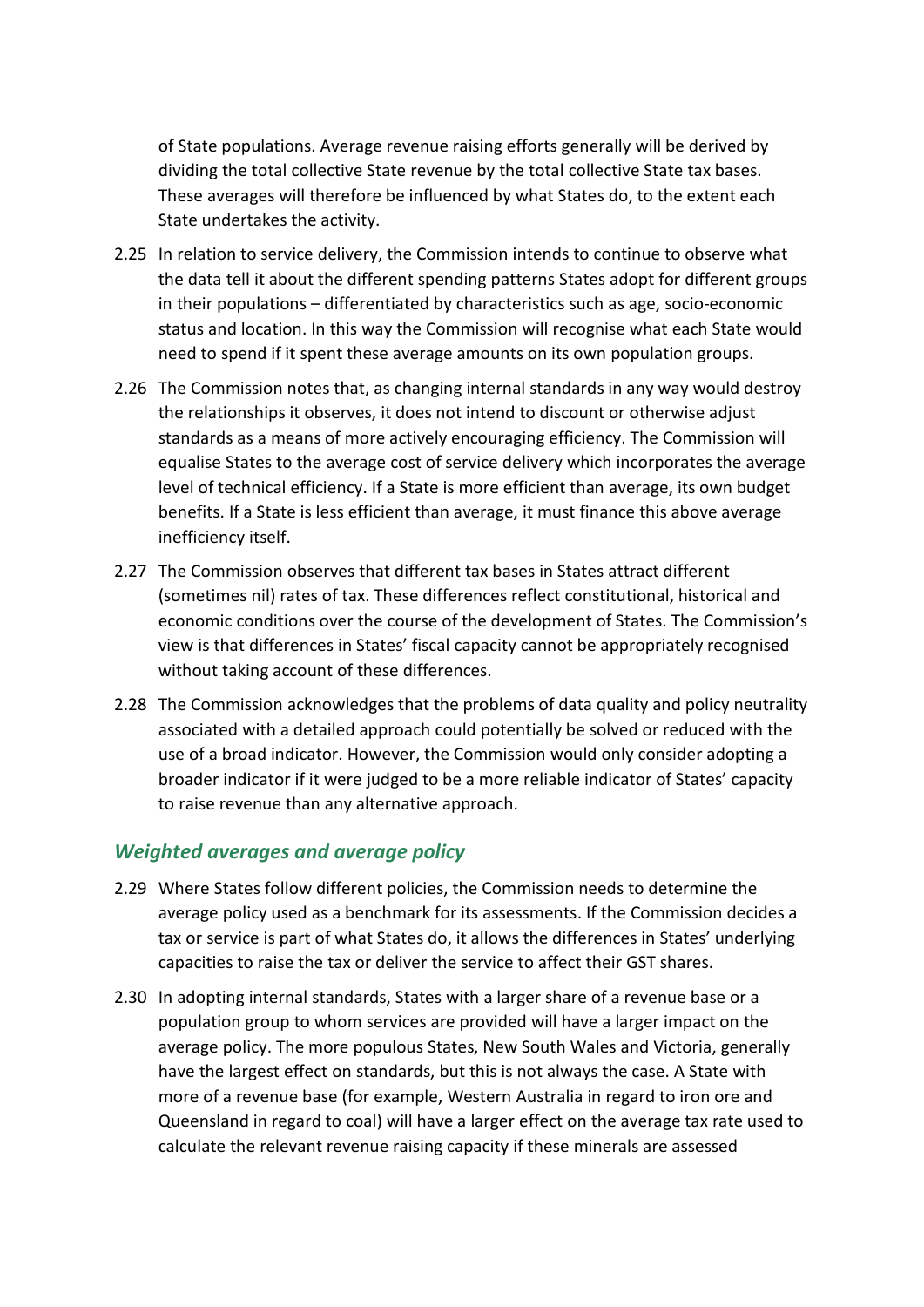separately. Similarly, States with the greatest number of Indigenous people (New South Wales and Queensland) will have a larger effect on the average State spending on services to Indigenous people.

- 2.31 In the 2015 Review, the Commission extended its approach to determining average standards to also determining average policy. It said its aim was to use what the data told it about what States do to decide what and how assessments were made. The Commission intends to continue to adopt this 'weighted average' approach as its general approach, where average policy reflects the average of what all States do, recognising that some States may make a zero effort.
- 2.32 Under this approach to average policy, if even one State does something (raises a revenue or provides a service), the revenue raised or spent becomes a part of what States do collectively. However, a differential (to EPC) assessment will only be made if it will have a material effect on the GST distribution. In this way, average policy is not a switch, where States collectively either do, or do not do, an activity; rather it is a continuum, where:
	- the average effective tax rate on a base is a reflection of the share of the tax base taxed by States<sup>[10](#page-19-0)</sup>
	- the average per capita spending on a service will depend on the total amount of money spent on that service, regardless of in which States that money is spent.
- 2.33 In this way, the more States there are taxing a base, the higher the average effective rate will be; the more States providing a service, the higher is average per capita spending on the service. The Commission then determines if a differential assessment is to be made solely on the basis that it can be done reliably and would be materially different from an EPC assessment.
- 2.34 The Commission observes that, where only one State raises a tax or provides a service, the average effective tax rate or national per capita spending is most likely to be very low and a differential assessment is unlikely to be material. However, if one State raises a tax on a large tax base or spends a large amount on a service, a differential assessment could be material, in which case the impact on State fiscal capacities should be recognised.
- 2.35 The Commission notes that applying this approach to determining average policy might at times need to be modified due to practical considerations; for example, where reliable assessments cannot be made. Data limitations can mean the approach may not always be implementable in a pure way. In these cases the Commission intends to use its discretion in deciding the methods to be adopted.

<span id="page-19-0"></span><sup>&</sup>lt;sup>10</sup> The effective tax rate for a State is the actual tax raised by that State divided by the assessed tax base from which that tax is raised. The average effective tax rate is the sum of the revenues raised by each State, divided by the sum of the assessed tax bases from which that tax is raised by each State.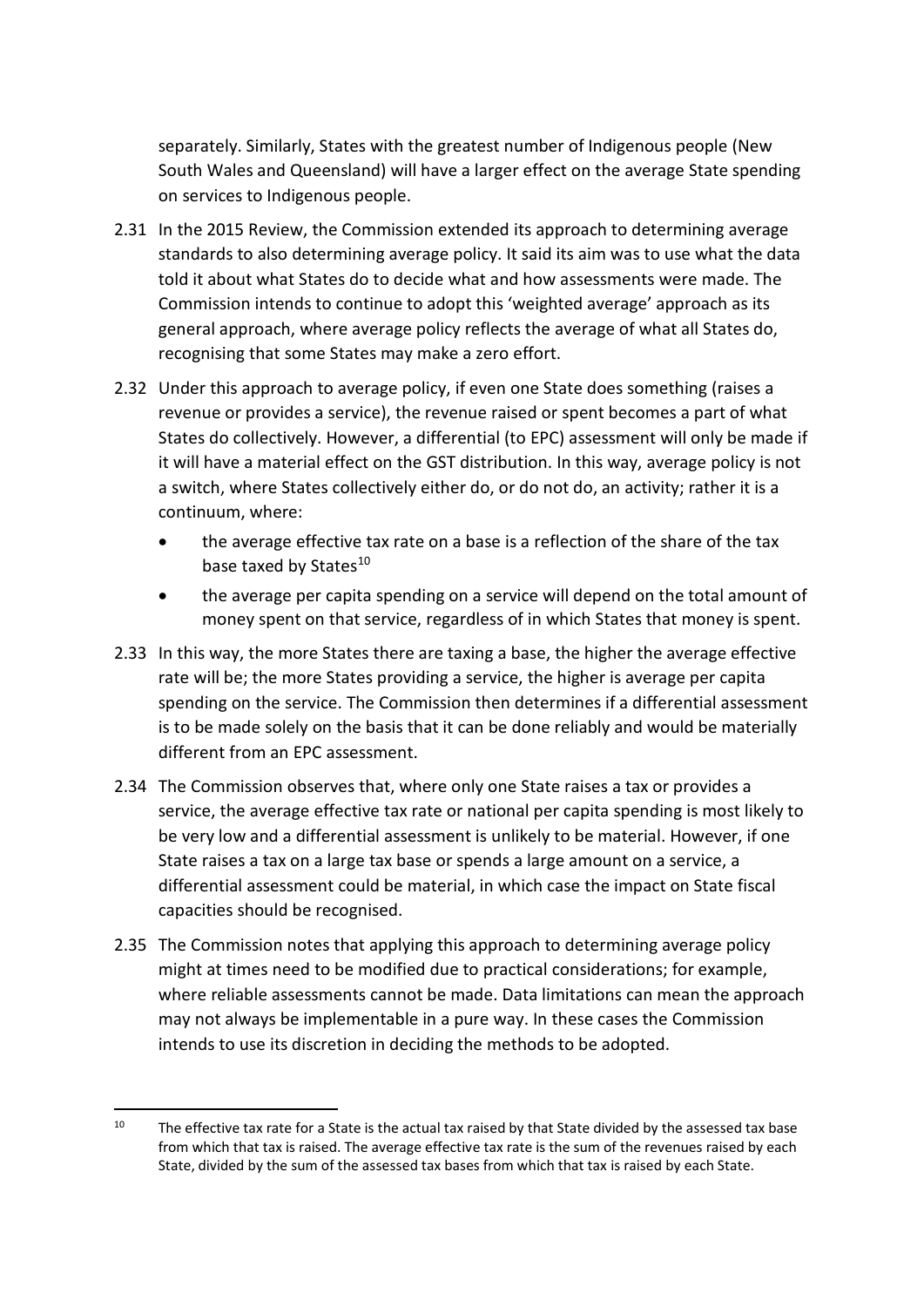#### *Disability measurement*

- 2.36 The Commission intends to continue to use the general approaches it has used in the past and for its assessments to reflect what States do on average.
- 2.37 For revenue assessments, it can often do this easily. For example, in the case where a revenue assessment uses the base that States actually tax, actual (national average) tax rates can be applied to that base.
- 2.38 In expense assessments, the Commission typically relies on what the data tell it about what States do, including the populations to whom they provide services. What States spend on different population groups, such as Indigenous and non-Indigenous, different age groups, people living in different socio-economic status areas or different remoteness regions is calculated. The Commission then takes total spending by States on different population groups and divides that by the national number of people in each of those groups. The resulting expense per person in each group is applied to the actual numbers of people in the group in each State to calculate what each State needs to spend if it applied the average policy (if it spent the average amount per person in each group).
- 2.39 While States may not develop or implement their policies by deciding how much to spend per person in different groups, the data capture the result of how States have implemented their policies. So, to that extent, the Commission measures what States do. For example, the Commission observes that for admitted patient hospital services, States spend twice as much per capita on Indigenous people as non-Indigenous people, and nearly six times as much on people aged 75 years and over as those under 15 years, based upon clinical need rather than explicit client group policy goals. The Commission's assessments reflect these observations.
- 2.40 There are population groups that the Commission may not include in any differential assessment, for a variety of reasons. For example, some groups may:
	- have a higher cost per episode of service delivery, but lower use of services, so that overall the cost of servicing these population groups is not materially different to other population groups. There is some evidence that overseas born populations fall into this category.
	- be high cost, but the numbers of them are not large, or the interstate distribution is not sufficiently different from EPC to make a material impact. There is some evidence that the population of recent refugees falls into this category.
	- be high cost, but the Commission does not have reliable data on their interstate distribution. The population of students with disabilities currently falls into this category.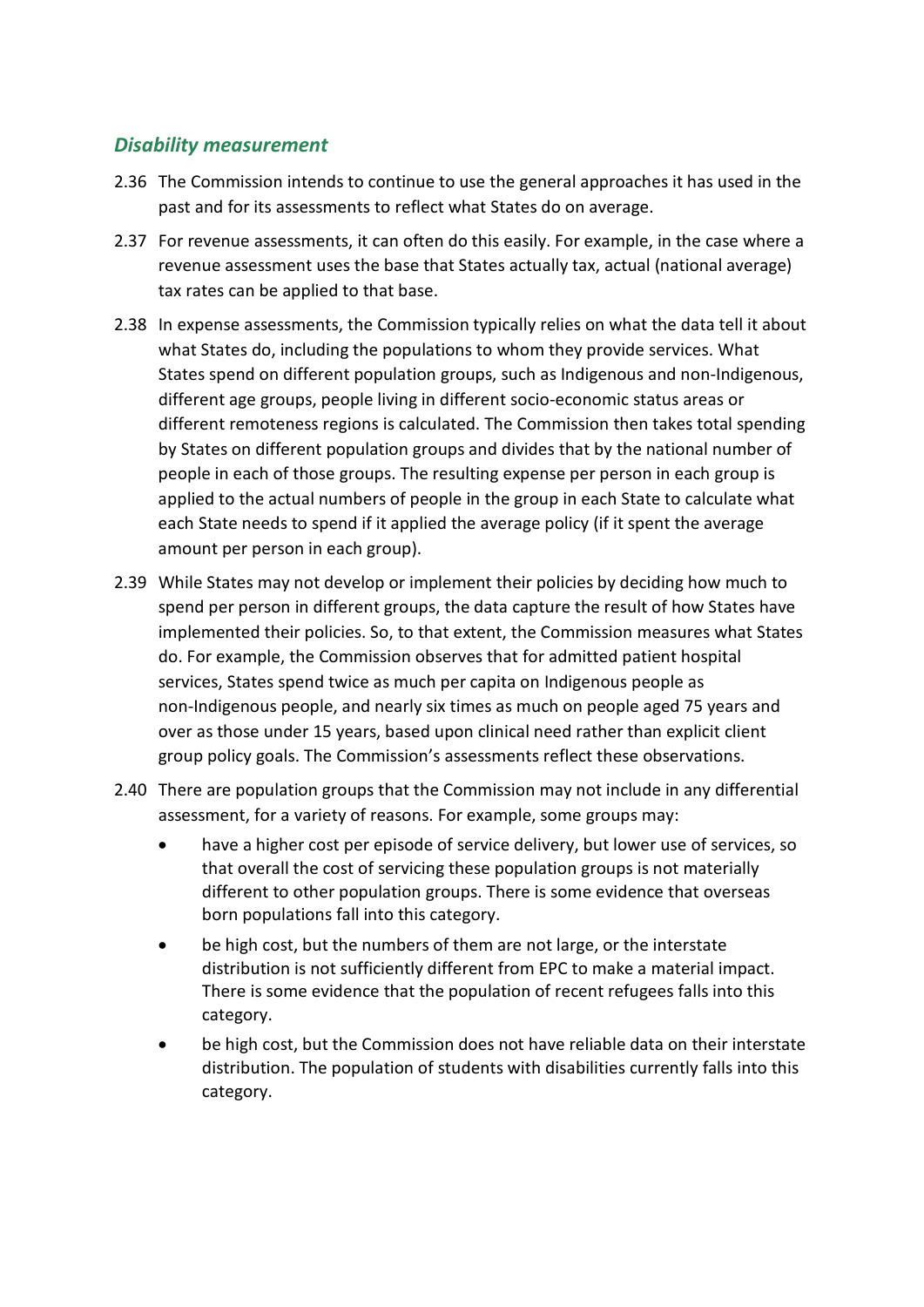- 2.41 Under the 2015 Review approach there are some assessments where the relationship between what States do and how the Commission assesses State needs is less direct. For example:
	- bulkbilled Medicare services are a proxy for non-State provided health services
	- private sector wage levels for comparable employees are a proxy for the pressure on public sector wage levels
	- distances between towns are a proxy for the length of the rural road network States would provide under average policy.
- 2.42 Population growth, and other aspects of the capital assessments, are proxies for the pressures States face in their capital requirements.
- 2.43 The interstate location adjustment is a Commission judgment-based assessment that proxies the costs of isolation of capital cities not captured by the regional costs assessment.
- 2.44 In each of these cases, the Commission's measurement is not directly tied to what States actually do, but reflects real disabilities and differences between States in the most reliable way it can measure them. Similar approaches in the 2020 Review will be considered in detail over the course of the review as individual assessments are developed.

# <span id="page-21-0"></span>**Commission position on policy neutrality**

- 2.45 This supporting principle aims to ensure that State policy choices have minimal direct influence on HFE assessments and conversely, that HFE has minimal direct influence on State policy choices.
- 2.46 Any equalisation has the potential to interact with policy choices, at least indirectly. However, minimising direct influences can be achieved satisfactorily in most cases through assessing fiscal capacity on the basis of the weighted average of the revenue and expenditure policies of the States. The Commission does not consider that any policy neutrality improvements that might flow from adopting a rotating State average approach would offset the increase in complexity that would flow from operationalising such an approach. A rotating standard approach was not supported by any State.
- 2.47 Each State's GST requirement will be based on average policies, so that a State's incentive to change its own policies in the expectation of gaining a greater share of GST (that is, engage in grant seeking behaviour) is limited to the effect of its policies on the average. Under the Commission's policy neutral approach, no allowance is made in calculating GST shares for the difference between the average policy and a State's own policy. To the extent those differences lead to increased costs, States are responsible for funding those additional costs. To the extent those differences lead to reduced costs, States retain the benefit of the cost savings.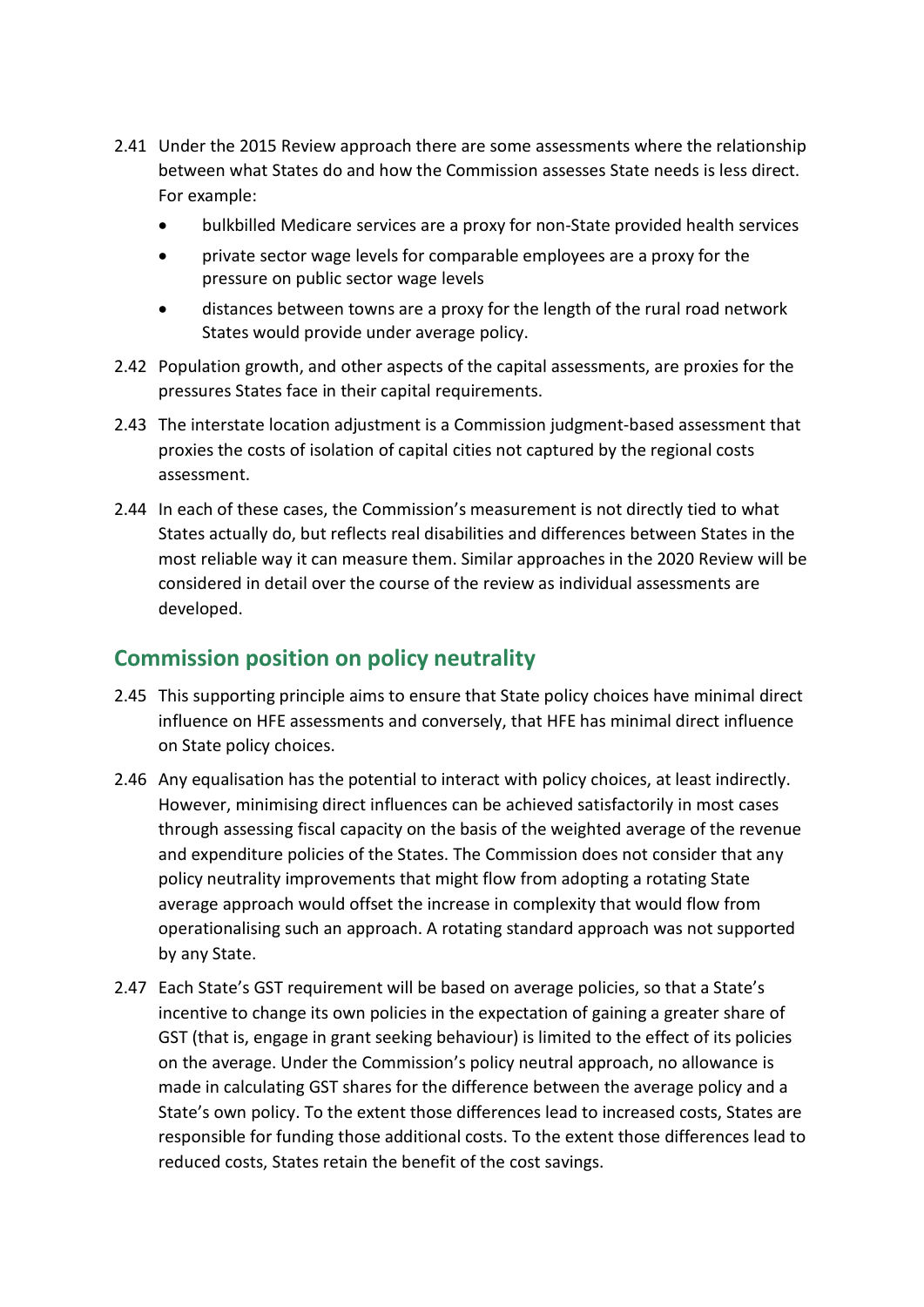#### *Dealing with policy neutrality of State revenue raising capacity*

- 2.48 The Commission accepts that adoption of broader indicators, particularly for revenue assessments, would improve policy neutrality, but it does not agree that this would necessarily result in an improved HFE outcome when appropriate regard is had to all supporting principles. The Commission does not agree with the view that HFE can only be achieved with complete policy neutrality, and that policy neutrality can only be achieved with a 'long term view' of what States do, as argued by Western Australia.[11](#page-22-0)
- 2.49 Western Australia has again raised the issue of its investment in the North-West shelf as representing a policy influence on its mineral reserves that should be recognised in the Commission's mining revenue assessment. While the revenue associated with this project can be identified, what cannot be determined is how much of the revenue from the North-West shelf can be attributed to Western Australia's efforts, and how much of Western Australia's efforts were above the average effort across all States. Similarly, any additional revenue that may be attributable to various economic development projects (reflecting above the average effort) in other States cannot be identified.
- 2.50 In the absence of evidence that certain States have invested more, or invested more effectively, in the development of their State's economic base (leading directly to enhanced State revenue bases), the Commission cannot separately identify revenue raised due to the effects of above average effort on the revenue base. There is no reason to assume that a discount (as proposed by some States) would produce a more reliable HFE measure as this would assume that in all cases, States with higher than average revenue raising capacity are in this position because of greater, or more effective, historical State development policies. Similarly, a discount would assume that States with lower than average revenue raising capacity have so because of lesser, or less effective, historical State development policies. A discount would assume, for example, that the ACT's lack of a mining industry is due, at least in part, to its own lack of effort to develop such an industry, not to a lack of mineral resources.
- 2.51 Western Australia also argued that the current approach can result in a high loss of GST grants from increased tax compliance. This is because increasing compliance will increase the size of a State's tax base, increasing its relative revenue raising capacity for that tax. The Commission's view is that States mainly settle on a level of compliance activity that balances tax receipts with the costs of collection. It is more likely that diminishing returns, resulting from when collection costs increase at a

<span id="page-22-0"></span><sup>&</sup>lt;sup>11</sup> Western Australia said that the effects of past policies on current revenue bases should necessarily be recognised in some manner, including by applying a discount.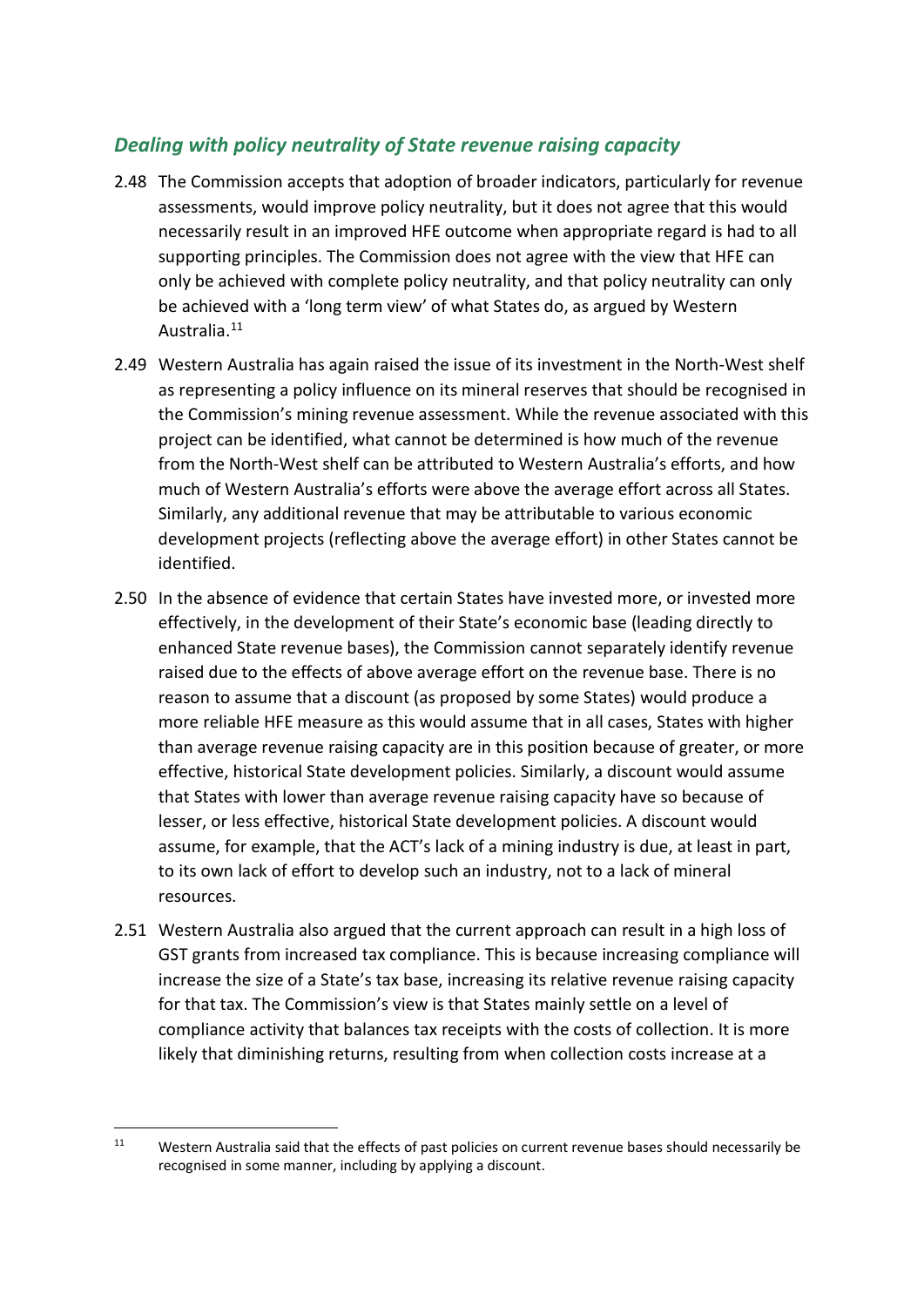faster rate than tax receipts increase, would have a larger effect on compliance policy than GST effects.

- 2.52 Other assessment issues raised by States, such as proposals to determine revenue bases as the sum of individual revenue bases, with adjustments to convert motor vehicle numbers and land values from stocks to flows, will be considered through the course of the review as assessments are developed.
- 2.53 The legislative incidence of State revenue raising policies affects rates of tax, as well as the tax base to which those rates are applied. In applying a common policy to determine States' revenue raising capacities, the Commission adopts different approaches depending upon the circumstances.
- 2.54 There are a number of circumstances where the Commission has had to address policy neutrality concerns relating to the comparability of States' revenue rates and bases.

#### *Dealing with policy neutrality concerns relating to revenue rates*

- 2.55 In most cases, each State has only a limited influence on the average rate policy of all States. However, exceptions can arise, and over the past decade these have become potentially significant in the case of State mining revenues. Where a tax base is concentrated in one or two States (such as iron ore in Western Australia and coal in Queensland), the policies of those States have a dominant role in determining average policy for assessments, particularly where minerals are assessed separately.
- 2.56 The Commission considers that its current assessments of mining revenues appropriately support the achievement of HFE. However, the assessment methods may conflict with the policy neutrality principle in some circumstances — the Commission will aim to modify the operation of its assessments in those circumstances to achieve greater policy neutrality. In particular, the Commission wishes to ensure its assessment methods do not distort a State's consideration whether or not to make a tax rate change.
- 2.57 The Commission indicated in the 2015 Review that any policy change by States in the case of mining revenue would lead it to review the assessment approach, but this gives little guidance on how the Commission would respond. For the 2020 Review, the Commission will make its approach clearer and more predictable. Where practicable, it will ensure that future discretionary revenue policy changes do not excessively change the GST distribution. It will do this by limiting the extent to which any discretionary change in royalty rates by a State (which has a dominant role in the production of a mineral) flows through to the assessed revenue capacity of that State (see the discussion in the box on *HFE and mining revenue policy* for further details).
- 2.58 This recognises (as do the Commission's methods more generally) that discretionary changes in tax or royalty rates do not necessarily represent equivalent changes in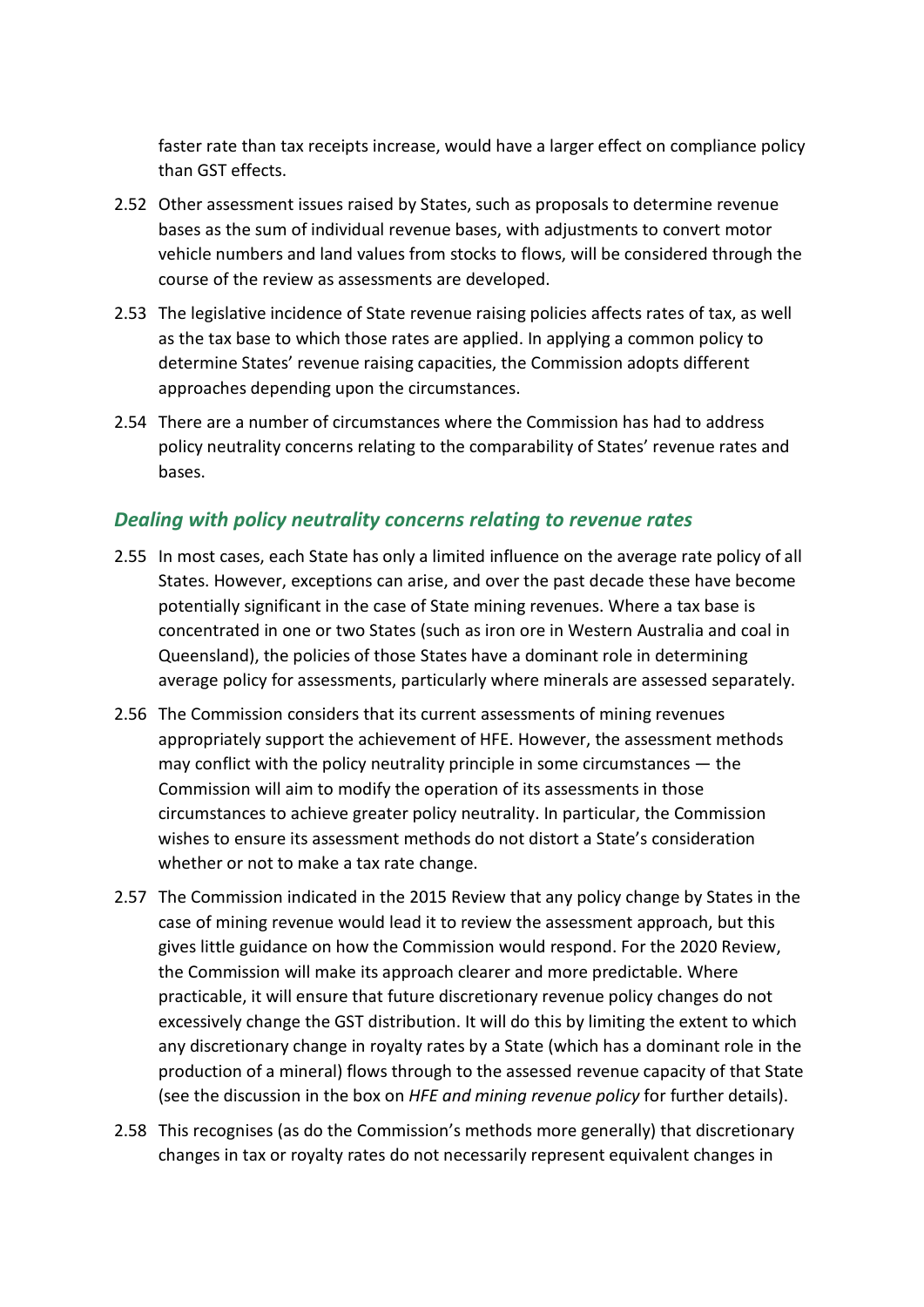fiscal capacity. The result generally will be that, after consideration of changes to its GST share, the State will retain at least half of the own-source revenue effects of its policy change.

#### *Dealing with States applying a nil rate to a revenue base*

2.59 A State may apply a nil rate to a revenue base in circumstances where reliable data are available to estimate the revenue base for that State. This occurs in the case of the Land tax assessment, where the Northern Territory does not raise this tax. For the purposes of the Commission's assessment of the Northern Territory's capacity to raise land tax if it followed average policy, the Commission imputes for it a land tax base.

#### *Dealing with uncertain distributions of State revenue bases*

- 2.60 Revenue may be raised from a revenue base in circumstances where the distribution of that revenue base across States is unclear because specific policies relating to that activity are highly variable among the States. Gambling revenue is an example of this circumstance, where the legal framework for gaming varies considerably across the States, on the numbers and placement of gaming machines in particular. In the case of gambling revenue the Commission has taken the view since the 2010 Review that, because it cannot identify comparable revenue bases across States, it cannot construct a reliable and materially differential assessment. Therefore it makes an EPC assessment of gambling revenue (which does not influence GST shares).
- 2.61 The Commission in the 2020 Review will consider whether similar considerations arise in certain potential mineral and energy developments. One such possibility may occur in the case of the mining of coal seam gas (CSG).<sup>12</sup> While Queensland and South Australia currently have no restrictions on onshore oil and gas exploration and development, New South Wales, Victoria, Western Australia, Tasmania and the Northern Territory all at present either ban coal seam gas exploration and/or development, in some or all areas, or have a moratorium on fracking.
- 2.62 In these circumstances, the Commission could take the view that all States that have CSG have the opportunity to exploit it and whether they do or not solely reflects policy choice. Similarly to gambling revenue, this view could lead to an EPC assessment of States' capacities to raise royalty revenue from CSG production, meaning that the royalties raised on CSG gas would not lead to a redistribution of GST revenue away from an EPC distribution. The Commission will address this issue in the 2018 Update (if it is material) and further in the relevant category assessment over the course of the 2020 Review.<sup>[13](#page-24-1)</sup>

<span id="page-24-0"></span><sup>&</sup>lt;sup>12</sup> Similar considerations also apply to the mining of uranium.<br> $\frac{13}{2}$  To data the Commission because that had to deside these issues

<span id="page-24-1"></span>To date the Commission has not yet had to decide these issues because neither CSG nor uranium royalty revenues have been sufficiently large as to result in a material assessment.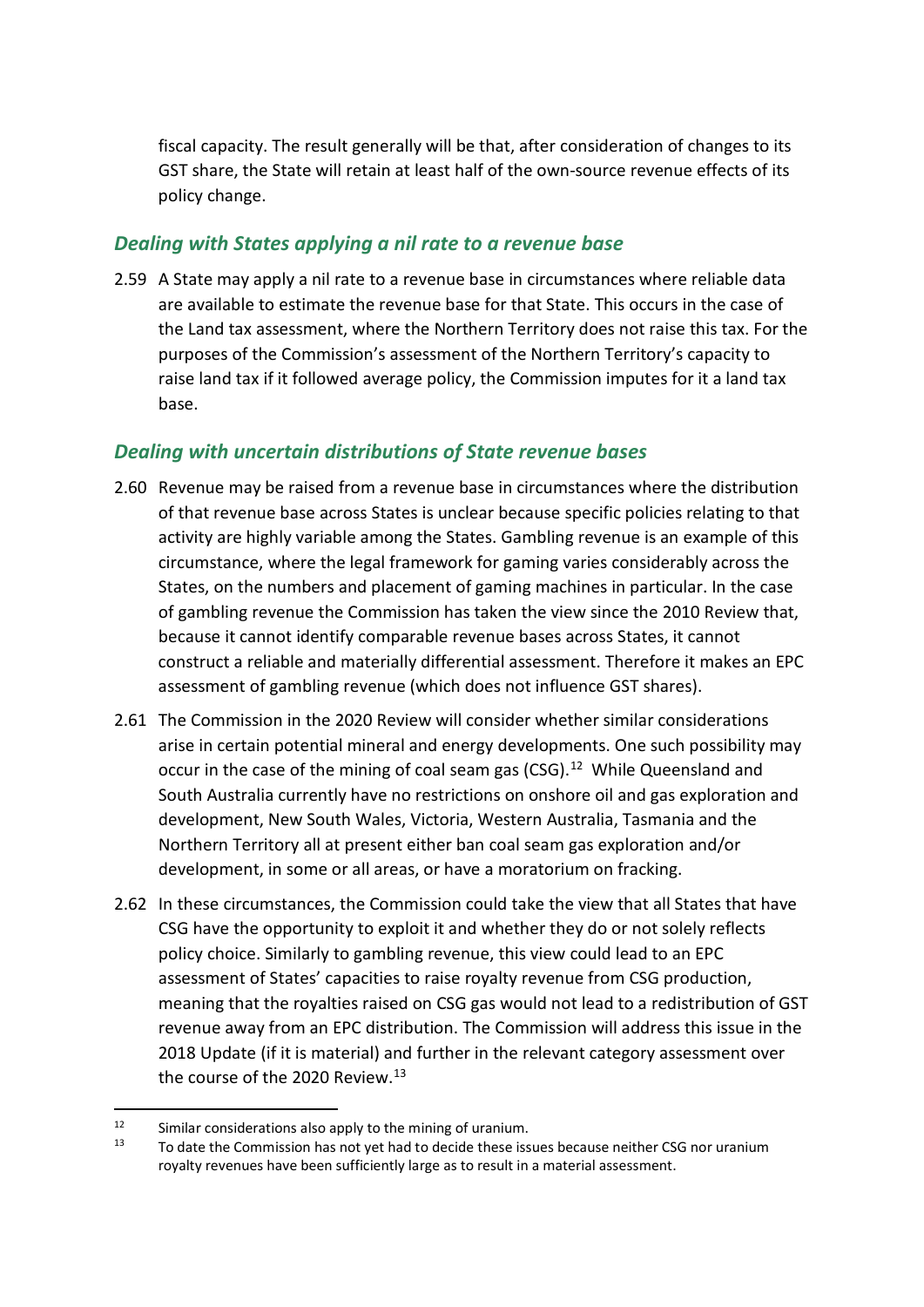2.63 In situations such as the CSG case, the Commission is not attracted to imputing a base for the banning States, based say on known gas reserves. This is because where exploration has been banned or discouraged known reserves may be incomplete, and not all known reserves have the same economic value. The economic value of mineral reserves depends upon a range of factors, such as the grade of the mineral deposit along with the ease (or otherwise) of access to the deposit (affecting production costs). The relevant commodity price is a major influence on whether a deposit is viewed as economic.

#### *Dealing with tax rate effects on a revenue base*

- 2.64 For revenue assessments generally, the Commission will also aim to ensure, to the extent practicable, tax reform disincentives arising from the direct effects on tax bases (elasticity effects) of tax policy choices are minimised.
- 2.65 The general approach of the Commission is to assess revenues on the basis of a common (average) revenue policy. It is reasonably straightforward to estimate the average rate of tax to apply in such assessments, but it is less clear what the tax base of each State would be under such a common policy. In the past, the Commission's assessments have in some cases reflected elasticity adjustments of tax bases, but these have not been continued due to the difficulty of finding reliable and material estimates of elasticity effects.
- 2.66 In this review the Commission is undertaking further research on this issue, and will consider whether elasticity effects can be reliably estimated and are material and, if they are, how they should be recognised, consistent with achieving HFE.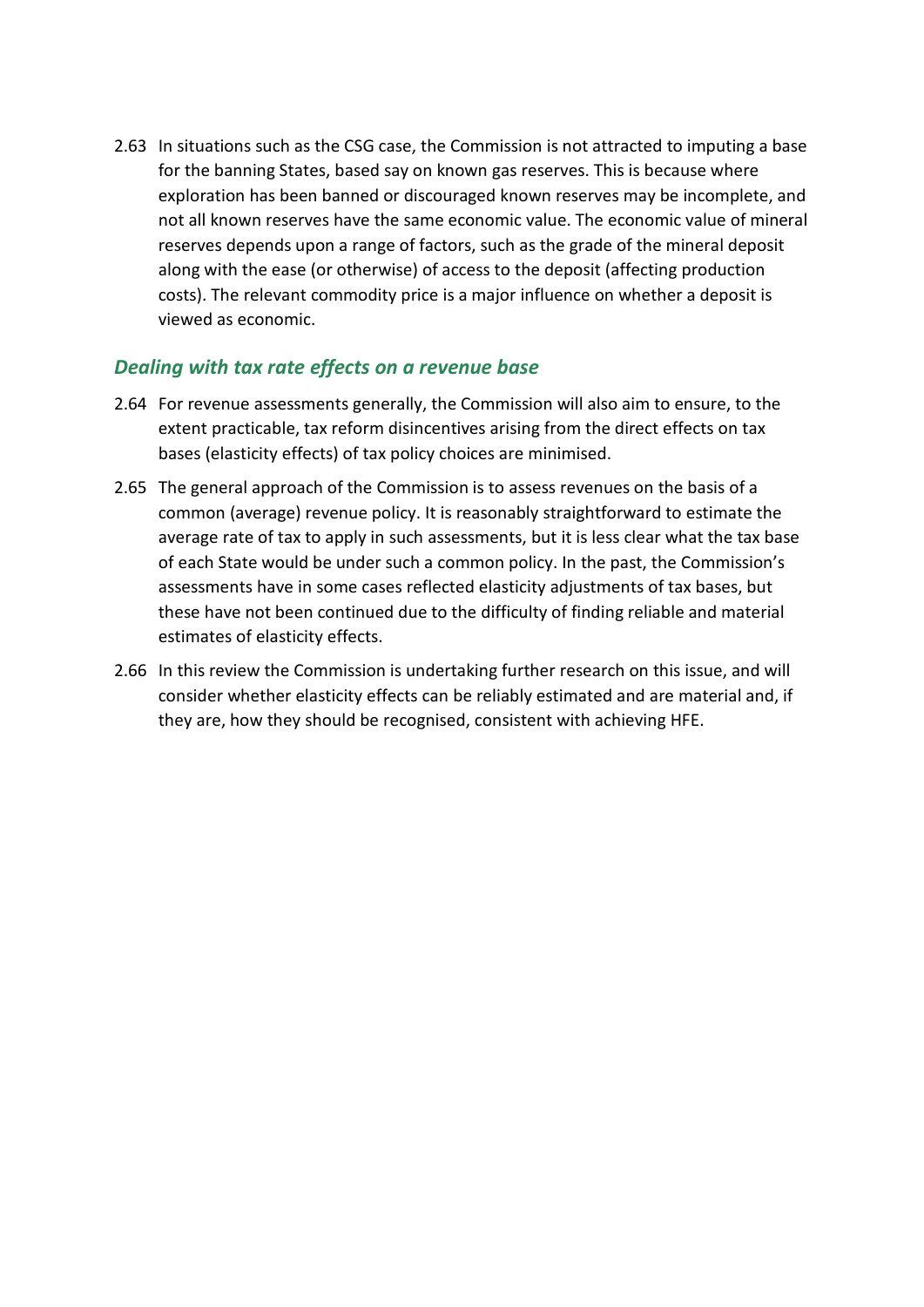# <span id="page-26-0"></span>**HFE and mining revenue policy**

This section addresses the issue of how the supporting principle of policy neutrality should be reflected in the Commission's assessment of mining revenues.

### *The changing fiscal role of mining revenue*

Over the past decade, the role of mining revenues in fiscal equalisation has significantly increased. States' mining revenues, mainly from iron ore and coal, have increased more than four-fold since the early 2000s. The expansion of mining has had major implications for the structure of Australia's economic development and for the distribution across Australia of State fiscal capacities.

The expansion of Australia's mineral and energy industries has been generated mainly by the continuing emergence of China and other Asian countries as leading growth engines of the world economy. Australia's endowments have made it possible for it to enter into the rapidly expanding Asian supply chain, mainly as a provider of raw materials, particularly iron ore and coal.

While there has been some cyclical element in the price of commodities, the mining expansion is largely long term and structural. The fiscal capacity of Western Australia, the main mining State, has been transformed: while it received greater than average per capita Commonwealth funding throughout most of the 20th century under fiscal equalisation arrangements, it now requires much less than average funding under the same arrangements, due overwhelmingly to its high share of State mining revenues, which have greatly increased its fiscal capacity.

#### *Applying the HFE supporting principles to mining revenues*

Mining differs from most other State tax bases for the following reasons.

- Mineral activity is highly unequally distributed across the States.
- Each mineral product has long had a different effective tax (royalty) rate.
- The conceptual driver of the tax base is unclear  $-$  royalties probably are set with regard to the underlying profitability of mining activities but the royalty base itself is generally the gross value of production rather than profit. States have adjusted some royalty rates in recent years to reflect the higher profitability of many major mining developments, but royalty rates otherwise have tended to be relatively stable over time.

The unusual features of the mining revenue base in Australia present unique challenges in applying, and appropriately balancing, the supporting principles for HFE. In general, the 'what States do' and practicality principles have been applied reliably to mining revenues in much the same way as to other assessments, while the issues raised by some States due to the interaction of the contemporaneity supporting principle with budget management processes are well-known (and addressed separately in the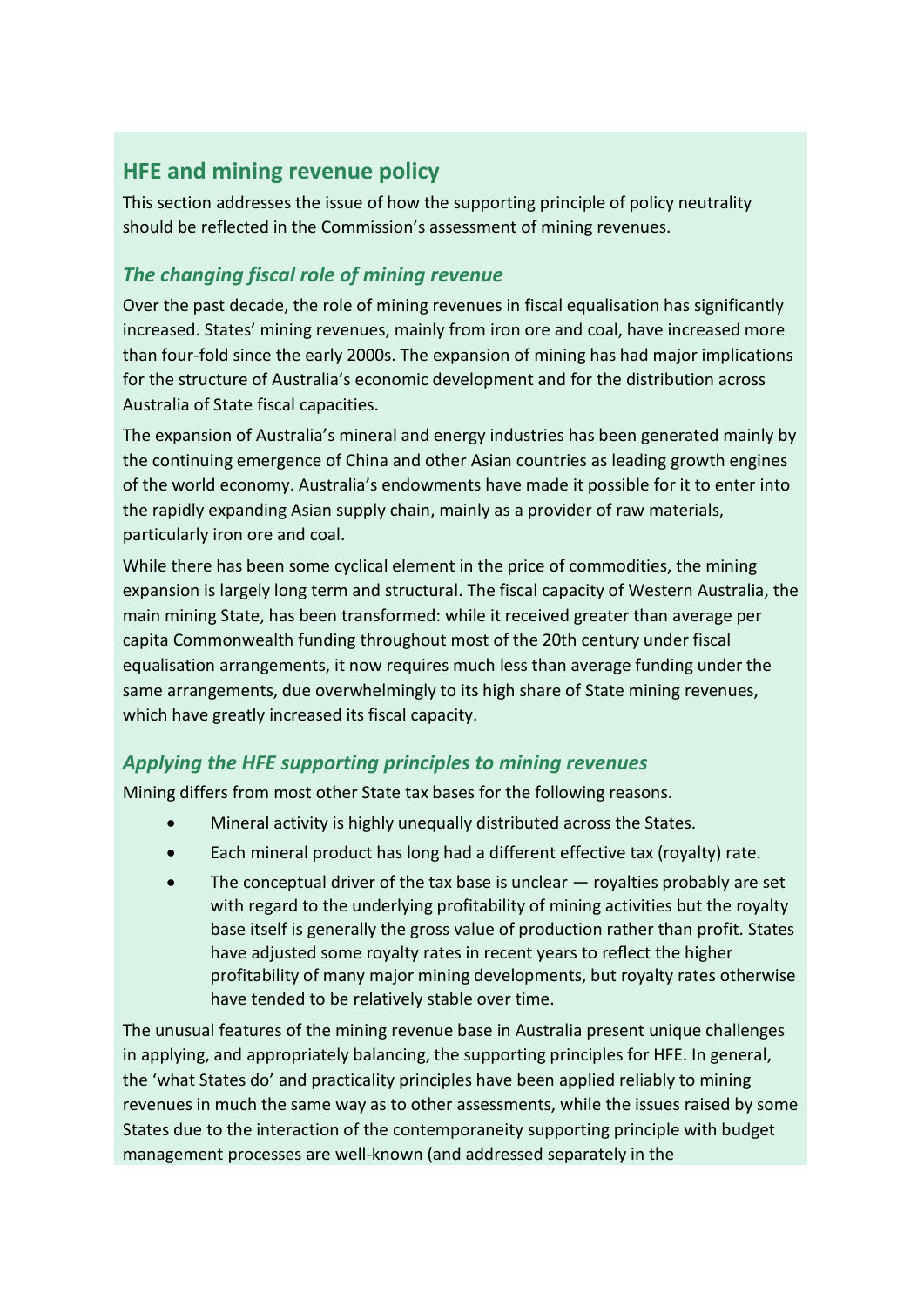contemporaneity section of this paper). However, the assessment approach has also generated policy neutrality concerns in some circumstances.

The Commission's judgment has been that differences in royalty rates for different minerals mainly reflect differing circumstances, including underlying profitability, of the different mining sectors, rather than discretionary policy choices. This favours assessing revenue capacity separately for each major mineral, which is the approach the Commission has adopted since 2015. The Commission considers that its current mining assessments reliably assess fiscal capacity and contribute appropriately to achieving HFE. However, where one State has a dominant role in the production of a mineral, this approach means that State's own royalty rate largely determines the average rate applied in assessments of revenue capacity. This carries a risk to policy neutrality since any future consideration of discretionary royalty rate changes in those circumstances may be influenced by expectations of resultant off-setting effects on GST shares (that is, a State's choice of changes in own-source revenues may have differentially significant GST effects).

The Commission was aware of this potential difficulty and therefore said in its 2015 report that it would review the assessment approach if there were any major changes in State mining revenue policies. However, the Commission did not provide advance guidance on what action it might take in the event of such policy changes.

#### *Giving appropriate weight to policy neutrality*

For the 2020 Review, the Commission considers that it should articulate more explicitly, and in advance, how it would respond to discretionary changes in effective tax or royalty rates applied to mining.<sup>[14](#page-27-0)</sup>

In doing so, the Commission must ensure that the other supporting principles continue to appropriately inform its method choices and that HFE is achieved. It must also retain sufficient flexibility to deal in the future with possible major changes in mining industry circumstances or the revenue policies States apply to the mining industry.

A key feature for almost all revenue assessments (apart from some mining assessments) is that any State that makes a discretionary change in its tax rates retains the major part of the net fiscal consequences of its decision. That is, the GST effects (positive or negative) are small compared to the own-source revenue effects flowing from the policy change. This contributes to appropriate fiscal incentives for policy choices in each State. For fiscal capacity assessments, averaging rates across the States means that the GST consequences of discretionary policy changes by any one State are rarely, if ever, more than say half of the own-source revenue effect for that State, and most often much less. In mining, particularly with mineral-by-mineral assessments, in the absence of any adjustment to the assessment, cases may arise where the GST effect is much larger, for

<span id="page-27-0"></span><sup>&</sup>lt;sup>14</sup> Consistent with its position in the 2015 Review, the Commission may respond to discretionary changes in effective royalty rates prior to completion of the 2020 Review.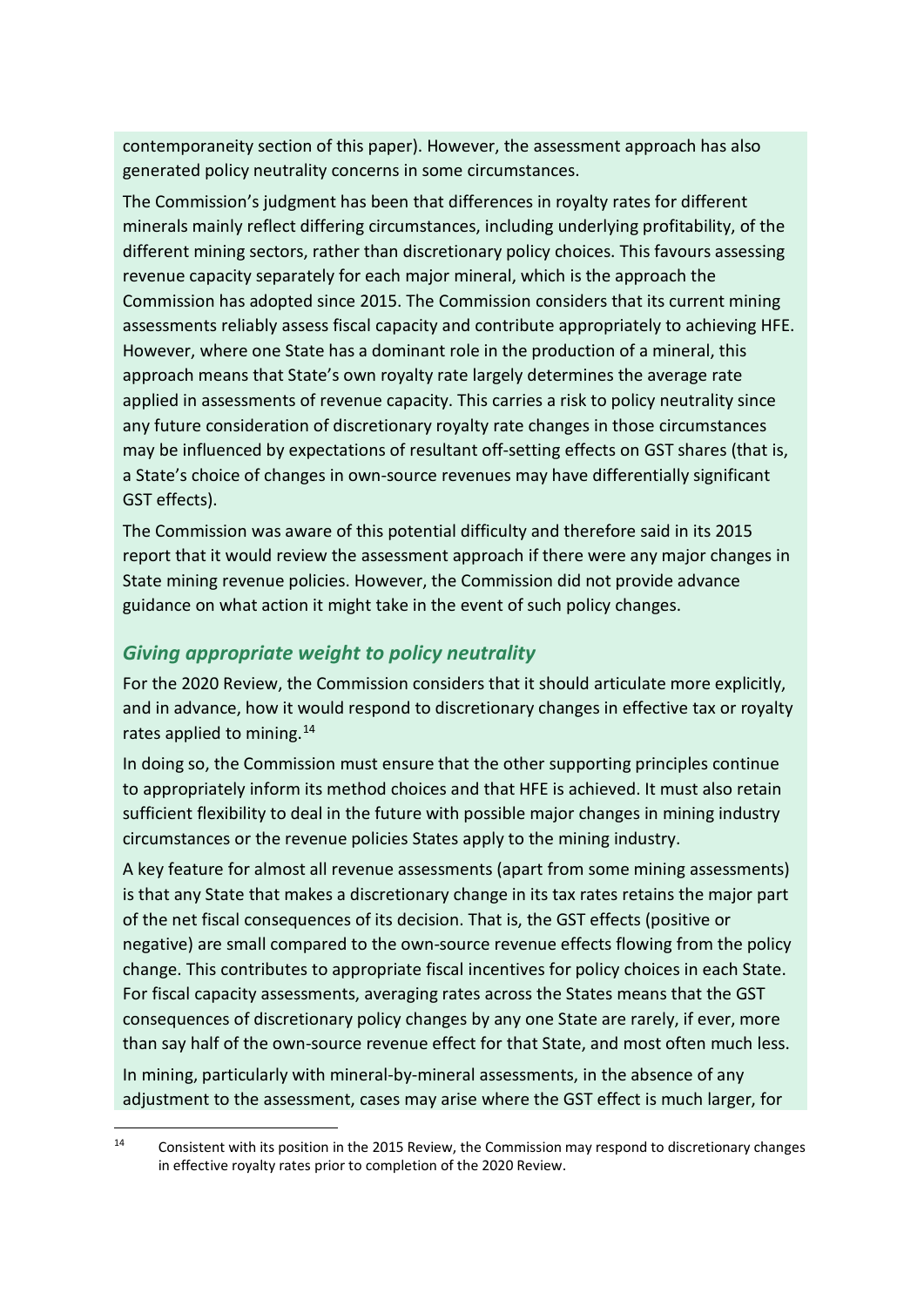example exceeding 50% of the own-source revenue effect of discretionary policy change for that State. For example, a State with 100% of a mining revenue base will find that (apart from the temporary benefit of assessment lags), after equalisation, it retains only its population share of any revenue changes. The smaller a State's population share, the larger the (negative) effects on its GST share will be. For example, where the State's population share is 10%, then 90% of the changed revenue will be redistributed through the equalisation process.

For the 2020 Review, the Commission considers that its methods should ensure each State retains, after equalisation, at least half of the own-source revenue effects of the discretionary policy changes that it makes. This will ensure that for any discretionary rate change, no more than half of the changed revenue will be affected by the equalisation process, thereby removing the potential for cases to arise where the equalisation effects outweigh the effects of discretionary policy change.

Existing weighted average policy methods already meet this objective in almost all cases – with exceptions only being likely where a State with a small population is a dominant producer of a separately assessed mineral. The Commission considers that ensuring that this outcome is achieved in all major mining revenue assessments appropriately balances the competing considerations, including due weight to policy neutrality, arising from the several supporting principles and the HFE objective itself.

This approach to policy neutrality could be achieved for the mining assessments in several ways. One possibility is to revisit options for grouping minerals, as was the approach adopted by the Commission in the 2010 Review. The effect of grouping is that any discretionary change in royalty rates by one State has a less than complete impact on the average royalty rate used to assess revenue capacity  $-$  so the change in its royalty revenues has a correspondingly lesser effect on its GST share. In the example above, in a grouped assessment, a State with 100% of a particular mineral base may have only 60% of the base of the group in which that mineral is placed. In this case, where the State's population share is 10%, then 50% of the changed revenue will be redistributed through the equalisation process.

However, given the problems previously identified for grouping options, another approach may be required, based on retaining the approach adopted in the 2015 Review of mineral-by-mineral assessments. This could be done by directly reducing the effect of a discretionary change in effective mining tax rates by the dominant State on the rate of tax used for the calculation of revenue capacity. This would apply only to the extent necessary to meet the at least 50% objective.

The specific methods to be adopted by the Commission to give effect to this approach will be considered in consultation with the States over the course of the review.

The Commission may need to exercise its discretion and make changes to its approach in the event of major changes in economic or policy circumstances. These could include a major reform of mining taxation (for example, a shift to rent or profit based taxes could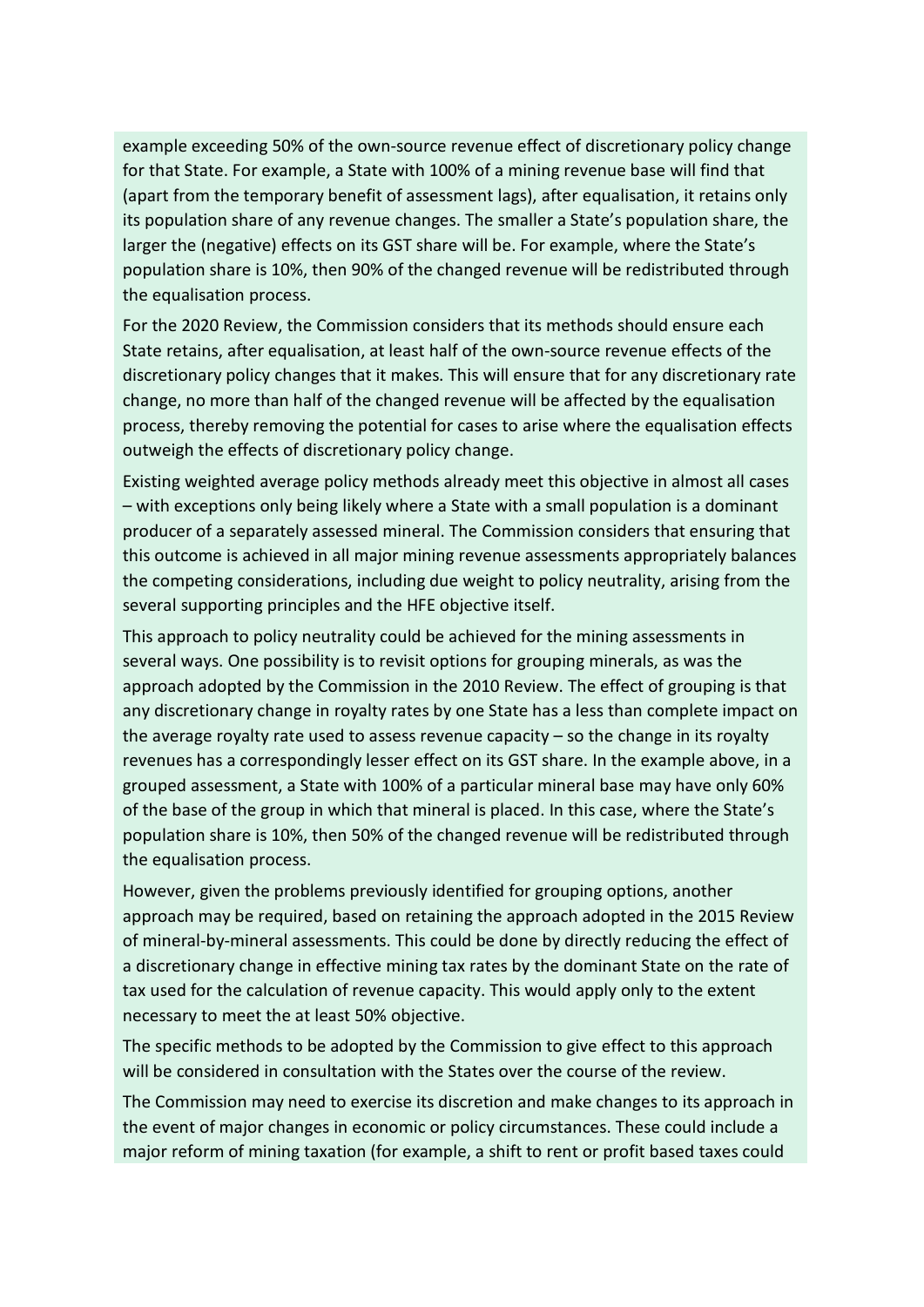require a change in methods) or a major change in circumstances in the mining industry such as a major long term fall in commodity prices (so that changes in royalty rates may more fully represent reductions in fiscal capacity).

# <span id="page-29-0"></span>**Commission position on practicality**

- 2.67 This supporting principle means that assessments should be based on sound and reliable data and methods and be as simple as possible, while also reflecting the major influences on State expenses and revenues.
- 2.68 Practicality is an umbrella principle that covers the following.
	- Simplicity  $-$  the Commission's assessments should be as simple as possible while being conceptually sound and reflecting the major influences on State expenses and revenues.
	- Reliability the methods for making assessments should use reliable data, including the use of discounting where there are specific concerns about the degree to which data are fit for purpose.
	- Materiality assessments will only be made where they have a sufficiently large impact on the GST distribution.
	- Quality assurance processes have been put in place to ensure data have been used and methods developed in a robust way and in accordance with HFE and the supporting principles.
	- Fitness for purpose the Commission's relativities are practically useful for States to incorporate into their budgets.
- 2.69 This principle originated from the emphasis in the 2010 Review terms of reference on simplification, reliability, materiality and quality assurance and was continued in the 2015 Review. The practicality principle is put into practice in the Commission's assessment guidelines (including a discounting framework and determination of materiality thresholds) and quality assurance plan, which are discussed in the section on Implementation issues.
- 2.70 Practicality recognises that, while State fiscal capacities are affected by a wide variety of factors, an improved HFE outcome may not be achieved by including factors when sufficient data are not available to measure their effects or where effects are small. This effectively limits the extent to which the Commission can achieve full fiscal equalisation.
- 2.71 The Commission considers that the practicality principle applies in all stages of the development of assessments, including:
	- the scope of the revenue and expenditure that should be part of fiscal equalisation and how they are grouped into categories and components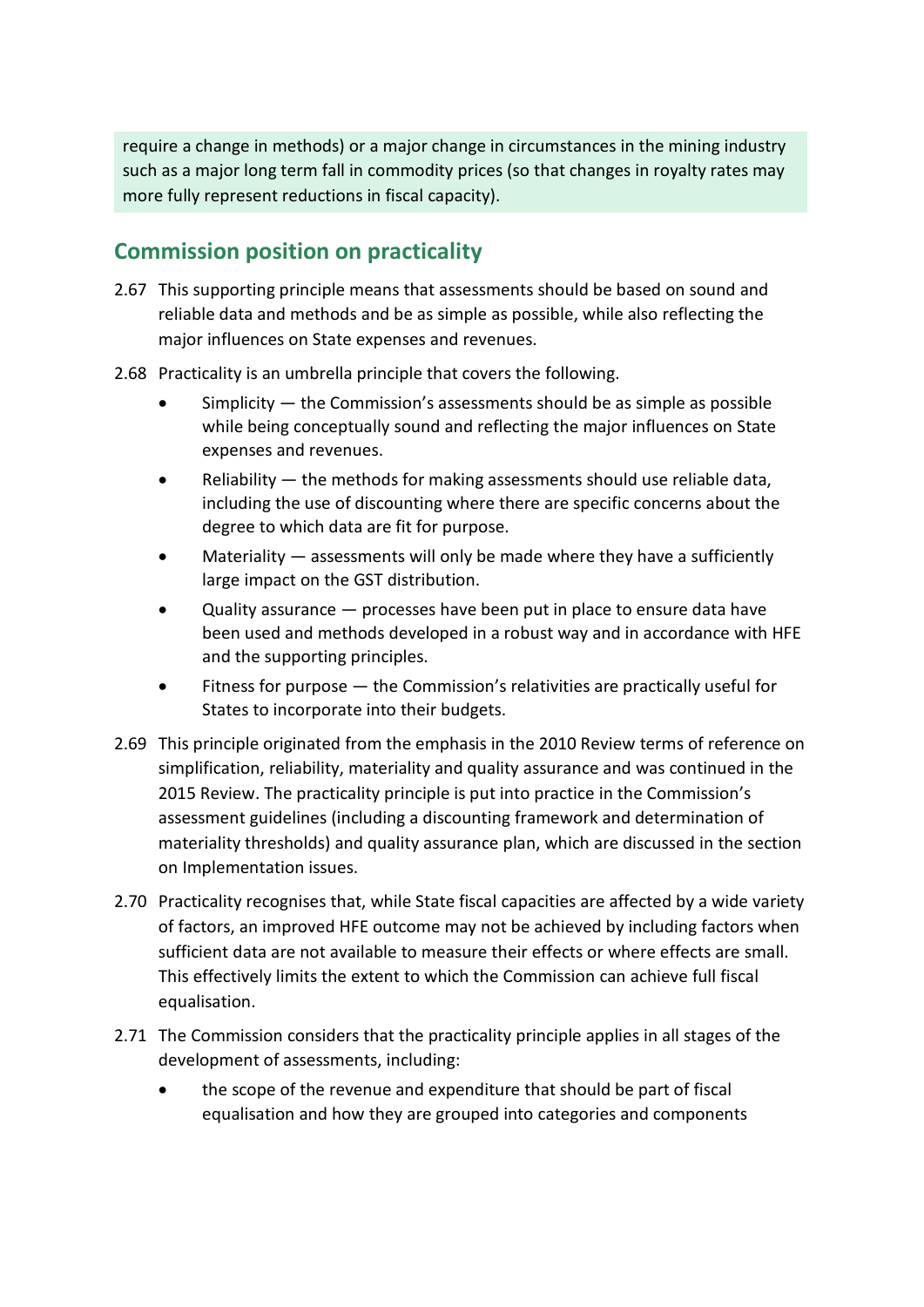- the disabilities that should be assessed  $-$  this covers the conceptual case and the assessment of disabilities.
- 2.72 The terms of reference (clause 7) ask the Commission to aim to have assessments that are simple and consistent with the quality and fitness for purpose of the available data and to ensure robust quality assurance processes. The existing practicality principle means the Commission's assessments should comply with these requirements.
- 2.73 Following consultations with States, the Commission has further developed its view on the practicality principle, to make explicit the need also for recommendations to be formulated and delivered in a way that is 'fit for purpose' for State budget processes.
- 2.74 All States have identified the Commission's recommended relativities as being a key component in the preparation of their budgets, including across the forward estimates. All States except Western Australia have said that what they seek in this regard are fixed relativities available in February, prior to the presentation of State budgets (for the following financial year) and which are to the extent possible predictable and reasonably stable over the period of the forward estimates. These States seek to minimise forecasting errors across the forward years, which could be greater if relativities are based on a narrower assessment window, or are based upon forecasts and estimates which are subject to correction. While the Commission does not consider that stability or predictability are necessarily relevant to achieving HFE itself, it recognises these considerations are of some practical relevance in its choice of methods, through their impact on State budget processes.
- 2.75 In contrast, as a State subject to considerable volatility in own-source revenue (which in turn affects its GST requirement), Western Australia would prefer GST outcomes that are much more contemporaneous, to offset movements in its own-source revenues, leading to greater stability in its overall revenues. It regards the lag arising from the historical assessment window as creating difficulty for its budget processes. Western Australia supports the use of forecasts (potentially updated during the financial year) followed by a final correction in the following year to reflect final outcomes. In setting out this view, Western Australia is also advocating a radical change to current assessment methods more generally. These issues are addressed further in the following section on contemporaneity.

### <span id="page-30-0"></span>**Commission position on contemporaneity**

2.76 The terms of reference ask the Commission to provide relativities for distributing GST revenue in an application year (the year in which its recommended relativities are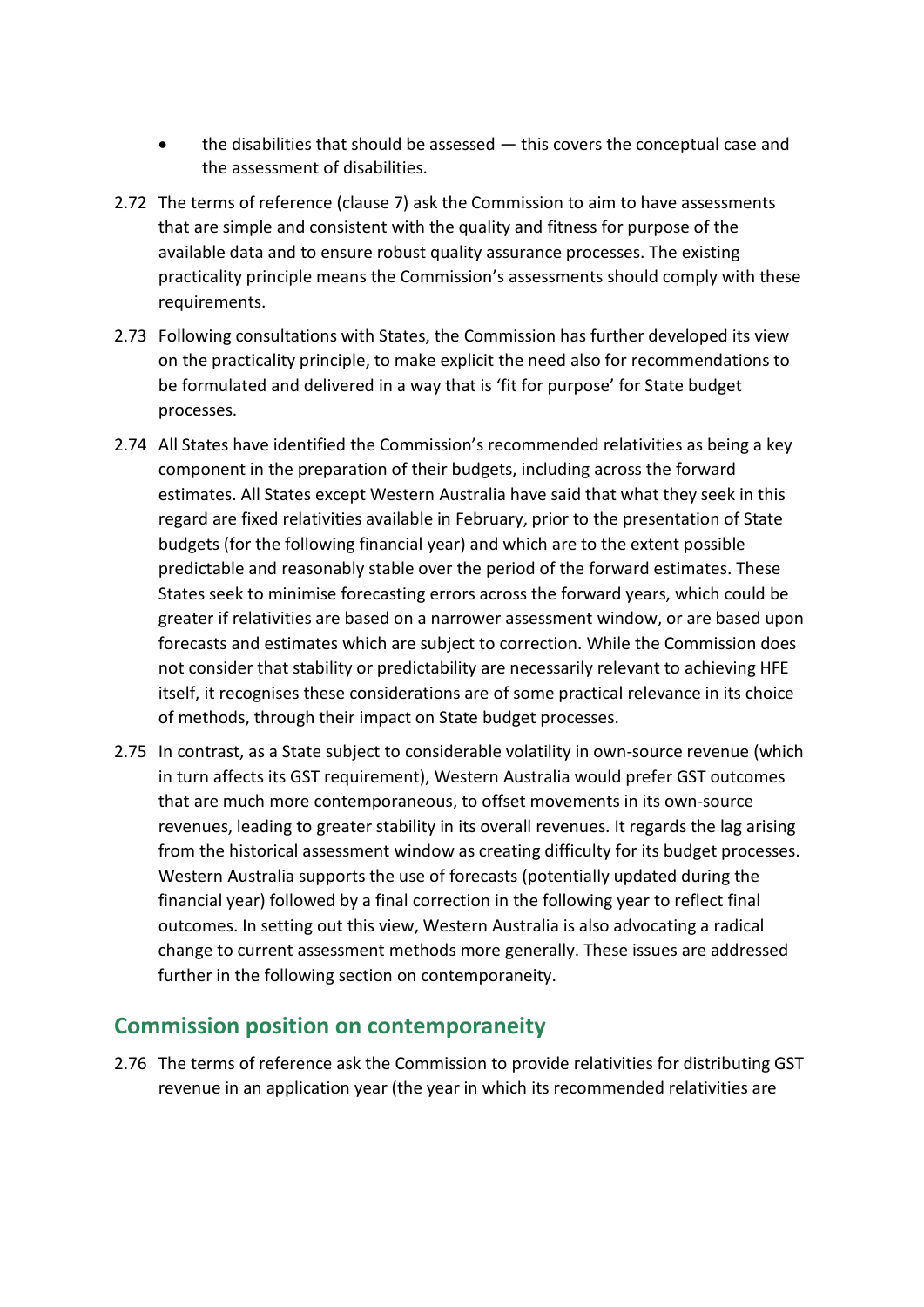applied)[.15](#page-31-0) Past Commissions have interpreted this as meaning recommending relativities appropriate to equalising State fiscal capacities in the application year.

- 2.77 A fully contemporaneous approach would equalise State fiscal capacities in the application year. However, implementing this approach would require application year data, which are not available in a robust, tested way until the application year has passed.<sup>16</sup> In the absence of such data, past Commissions have based recommendations on historical data, regarding that as providing a result which is reasonably appropriate for the application year, notwithstanding that changes in State circumstances are reflected in assessments only with some lag.
- 2.78 Since 2010 the assessment window has been the most recent three years for which reliable data exist. In this review the Commission has considered a range of alternative approaches. These have ranged from continuing to use historical data while reducing the gap between assessment and application years, to treating volatile revenues by absorption, or by using forecasts of conditions in the application year.[17](#page-31-2)
- 2.79 After consideration, the Commission's view is that for this review, subject to other practical considerations, it should continue to maintain the established approach while seeking to minimise the lag between the years in which reliable data are available to make an assessment (for example by narrowing the assessment window) and the year in which the resulting relativities will be applied (the application year).
- 2.80 The Commission's view is that, whatever the size of the assessment window, be it one, two or three years, HFE can still be achieved albeit with different effects on the accuracy and stability of GST shares depending on the quality of the data used under the different assessment windows. However, as discussed in the practicality section, the Commission will take note of what size assessment window is of most practical use to States.
- 2.81 Accordingly, the Commission is not settled on changing the size of the assessment window from the current (lagged) three years but will give further consideration over the course of the review to whether the window should comprise the most recent one, two or three years. In doing this, the Commission recognises the trade-off between increased contemporaneity versus smoother, more predictable GST shares.
- 2.82 In the case where the assessment window is greater than one year, the Commission also is not inclined to finesse the required average of years by applying any differential weighting to them. The Commission does not consider that such fine gradations would be useful or warrant the increased complexity.

<span id="page-31-0"></span><sup>&</sup>lt;sup>15</sup> For example, the application year for the relativities recommended by the Commission in its 2017 Update Report is 2017-18. These relativities were derived from the average of the relativities calculated for the 2013-14, 2014-15 and 2015-16 assessment years (the assessment window).

<span id="page-31-2"></span><span id="page-31-1"></span><sup>&</sup>lt;sup>16</sup> It would require application year data on State revenues, spending and associated State disabilities.

Under an absorption approach the distribution of grants in the application year, rather than their distribution in the assessment years, is used to derive State GST shares in the application year.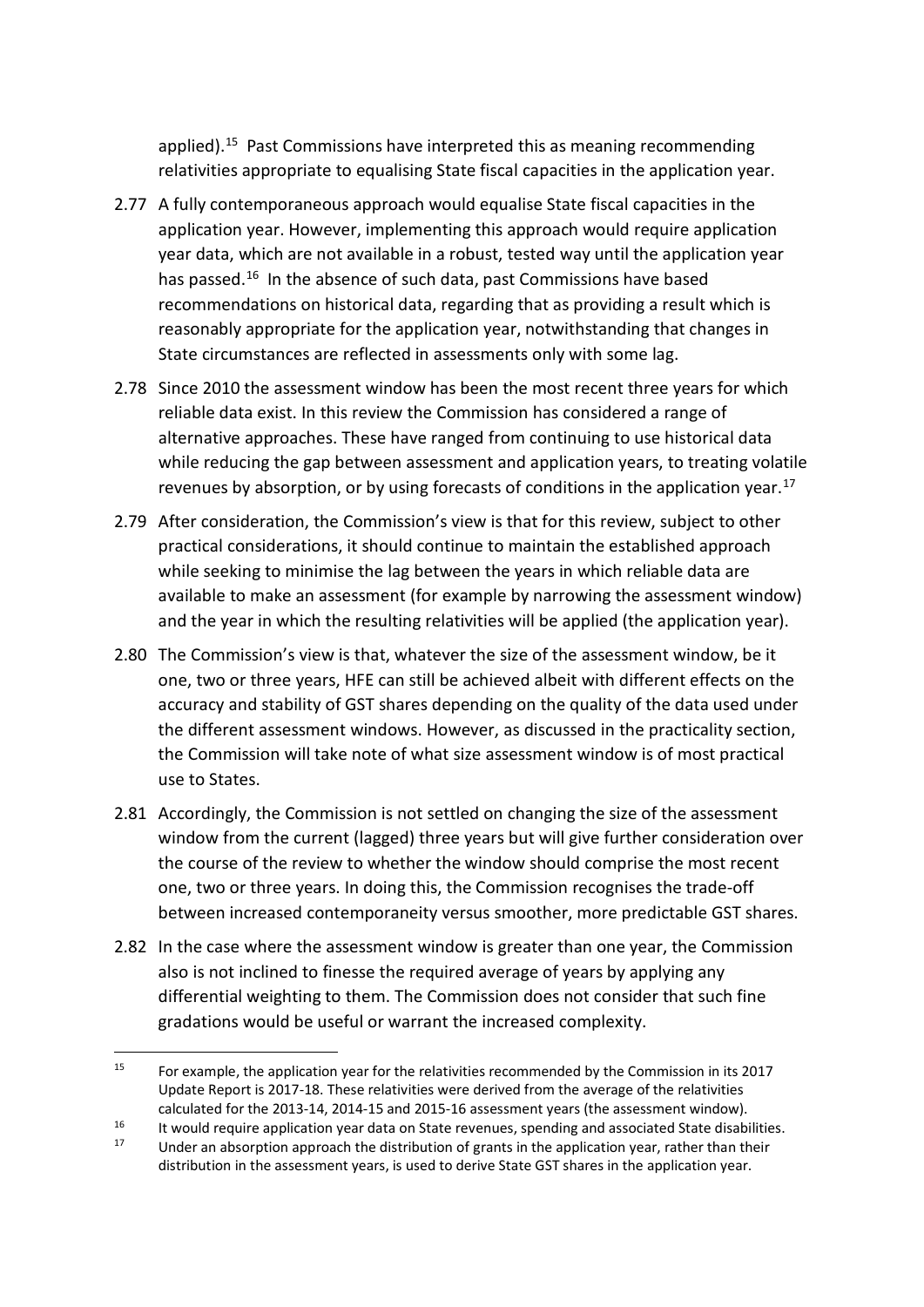- 2.83 The Commission is not attracted to using State, or independent, estimates or forecasts of revenues and expenditure in the application year. These are unlikely to be sufficiently reliable as the basis of the GST distribution. In addition, there is no basis for forecasting what disabilities should be applied in the application year. Historically, errors in forecasts have at times been large, particularly for volatile revenues. The Commission's view is that an approach using such unreliable data raises a range of issues, including that it would almost certainly require consequent GST adjustments in future to compensate for errors. This ex-post correction could, of itself, undermine the contemporaneity of GST distributions in future years. Most States expressed concerns that the use of forecasts would merely introduce unwarranted complexity, uncertainty and volatility.
- 2.84 Currently, the Commission's recommendations are expressed in the form of relativities. The effect of applying relativities (based upon the assessment window) to the application year is that States' GST requirements are inflated by the growth in GST revenue between the assessment window and the application year.
- 2.85 In principle, some other form of indexation (or no indexation) could be applied, such as growth in gross State final demand expenditure or some similar deflator. However, applying any indexation to State GST requirements other than growth in the GST pool would mean that the sum of GST requirements in the application year would not match the pool. That is, there would be a 'gap' and judgment would be required on how that gap should be distributed amongst States.
- 2.86 As a matter of practicality the Commission considers that the relativity approach continues to be the appropriate approach, regardless of the size of the assessment window.

# <span id="page-32-0"></span>**Commission position on applying the supporting principles**

- 2.87 In general, wherever data are adequate, the Commission follows clear methods that can be readily understood and replicated. However, the areas of difference between the States are not always sufficiently clear cut and the data to measure these differences not always sufficiently reliable. This means that judgments on what constitutes the best equalisation outcome must continue to be made. The Commission seeks to make its judgments as consistent and understandable as possible, and rejects suggestions that its judgments are arbitrary or inexplicable.
- 2.88 Ideally all methods would embody the attributes of all the supporting principles. In practice, the Commission often has to evaluate alternative methods which embody mixtures of these principles and has to decide trade-offs between them — for example, between methods that capture what States do in detail and methods that are policy neutral.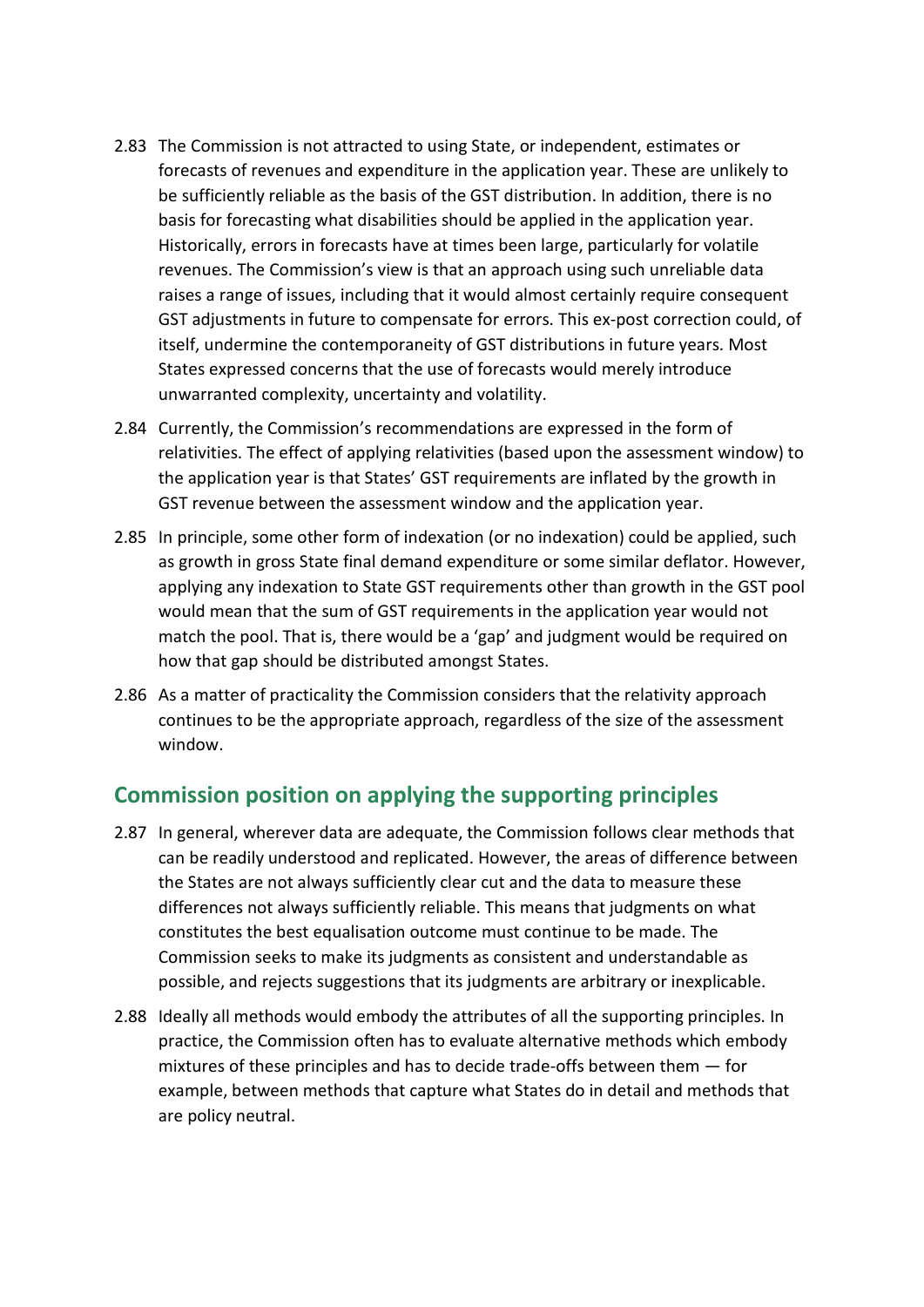- 2.89 As in past reviews, as circumstances require, the Commission has no practical alternative but to reserve the right to exercise its own judgment on how best to achieve HFE. The Commission does not think that the impracticality of giving full weight to all supporting principles in every situation is an argument, as some States suggested, for diverging from HFE.
- 2.90 The Commission's approach is to develop methods which achieve HFE, balancing the principles to guide it among alternative methods. For example, the weighted average approach to determining revenue and expenditure standards incorporates aspects of all the supporting principles:
	- what States do the standards reflect the actual revenue raising or spending practices collectively of the States, with each state contributing on the basis of its weight in the tax or spending base
	- policy neutrality the averaging process means that (in the vast majority of cases) no one State's policy decisions directly drive the standards
	- practicality reliable and comparable data on State revenue raising and spending practices are readily available when assessments are based on what States do
	- contemporaneity the actual revenue and spending as revealed in the assessment window are those upon which assessments are based, and are updated each year.
- 2.91 The Commission considers that its supporting principles, together with the HFE objective itself, are sufficient to guide all relevant methodological issues and that the addition of further supporting principles, including those suggested by Western Australia, would not be operationally useful. Particular issues are as follows.
	- An equity principle incorporates elements of other existing supporting principles, such as policy neutrality, while conservatism appears likely to be interpreted as leading to partial equalisation. In both cases the Commission's Assessment guidelines (addressed later in this paper) act to ensure that disabilities are only recognised where a conceptual case exists and where the effects of the disability can be measured using sufficiently reliable data.
	- Suggested accountability and transparency principles appear to relate more to processes or governance of the arrangements (of the Commission or of other bodies) rather than to guiding assessment methodologies to achieve HFE. As distinct issues, insofar as they relate to the Commission's task they are covered separately in the terms of reference. For example, in accordance with clause 3 of the terms of reference, the Commission regularly consults the Commonwealth and the States on its methods. Clause 7 directs the Commission to aim to have assessments that are simple and consistent with the quality and fitness for purpose of the available data, to use the latest available data consistent with this and to ensure robust quality assurance processes. Some matters (such as simplicity) referred to by Western Australia in suggesting these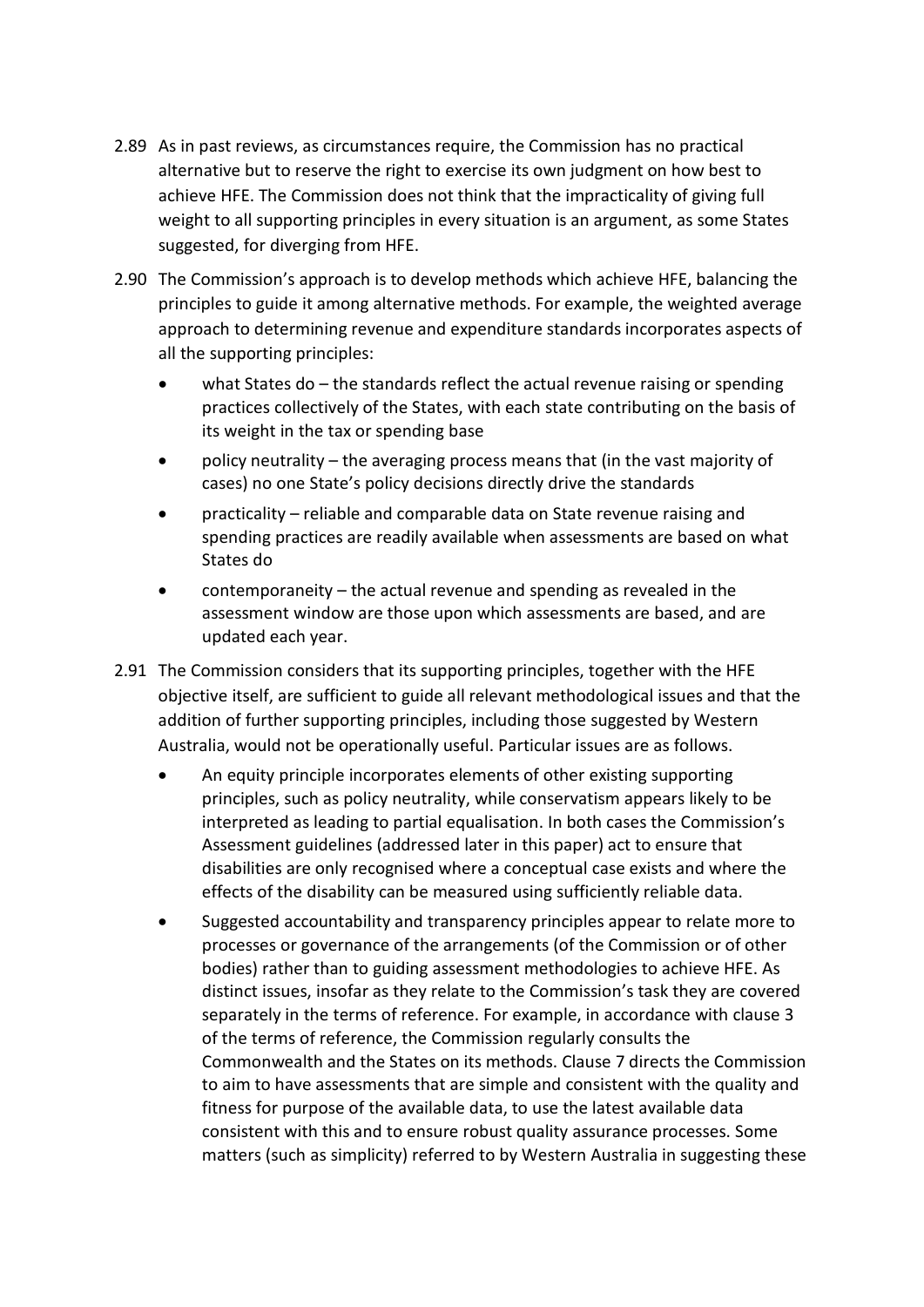further principles may relate in part to assessment methods, but are already covered in the existing practicality principle.

- 2.92 In the case of an EPC distribution, as proposed by New South Wales, supporting principles are largely superfluous (perhaps other than contemporaneity), as such a distribution does not meet HFE and so is not consistent with the Commission's terms of reference.[18](#page-34-0)
- 2.93 Specific implementation issues are addressed in the following section. Finally, a number of States raised issues relating to administrative arrangements or the Commission's communication processes. These are not relevant to the supporting principles for interpreting HFE discussed in this paper and (where within the scope of the Commission's terms of reference) will be addressed separately over the course of the review.

<span id="page-34-0"></span><sup>&</sup>lt;sup>18</sup> Under an EPC approach, no consideration of either what States do, or policy neutrality, is required. Reliable population estimates are available, negating the need for further practicality considerations, while using the version of these estimates relating to the year in which the GST revenue is paid to States, arguably negating the need for any further consideration of contemporaneity.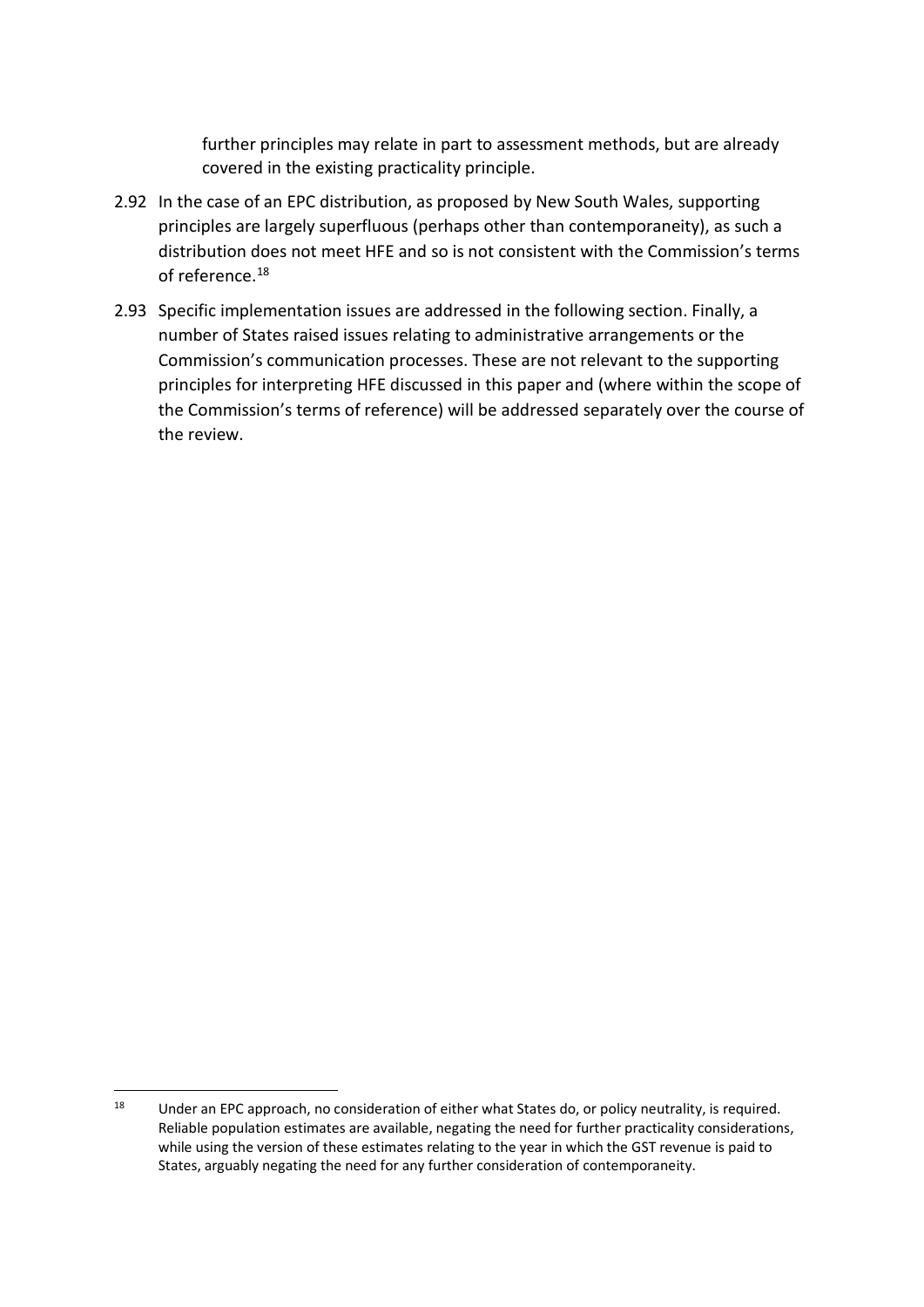# <span id="page-35-0"></span>**3. IMPLEMENTATION ISSUES**

### <span id="page-35-1"></span>**Discounting assessments**

- 3.1 The Commission is often in the position where it considers there is a conceptual case for including a particular influence (disability) beyond State control that would materially affect State fiscal capacities. The Commission has a choice of either letting the data influence the GST distribution in proportion to their quality or ignoring the data and the particular influence completely.
- 3.2 Measurement of the effect of a disability can be affected when the associated data are incomplete, dated, unreliable, not fully fit for purpose or a combination of all these factors. In these cases, the Commission has to exercise judgment about whether to make an assessment of the disability or not. Judgment is guided by the quality of the available data.
- 3.3 Discounting allows the Commission to partially recognise the influence of a disability when the presumptive case for the disability has been established but there are concerns with the measurement of that disability. In other words, discounting allows the Commission to achieve the HFE objective while taking into account practical issues which affect the measurement of State fiscal capacities.
- 3.4 In this review, the Commission intends to utilise the discounting framework adopted in the 2015 Review. This framework consists of three levels of discounting — low (12.5%), medium (25%) and high (50%) — depending on the Commission's judgment about the reliability of the data. The discounts are applied as follows:
	- 12.5%, if there is not full confidence about the size of an effect because of a low level of concern with the data on which it was based
	- 25%, if there is a medium level of confidence about the size of an effect or a medium level of concern with the data
	- 50%, if an effect on States is known to be large and there is confidence about its direction but there is limited confidence in the measurement of its size due to a high level of concern with the data
	- if there is little confidence in the direction of an effect or its size, no differential assessment is made (100% discount).
- 3.5 The Commission notes that some States have concerns regarding the appropriateness of having discounts and with the consistency of their application. These issues will be considered as they arise over the course of the review as assessments are developed.
- 3.6 While the Commission considers discounting as a tool to better achieve HFE, there are instances when the Commission does not consider discounting to be appropriate. For example, the Commission does not intend to discount the best available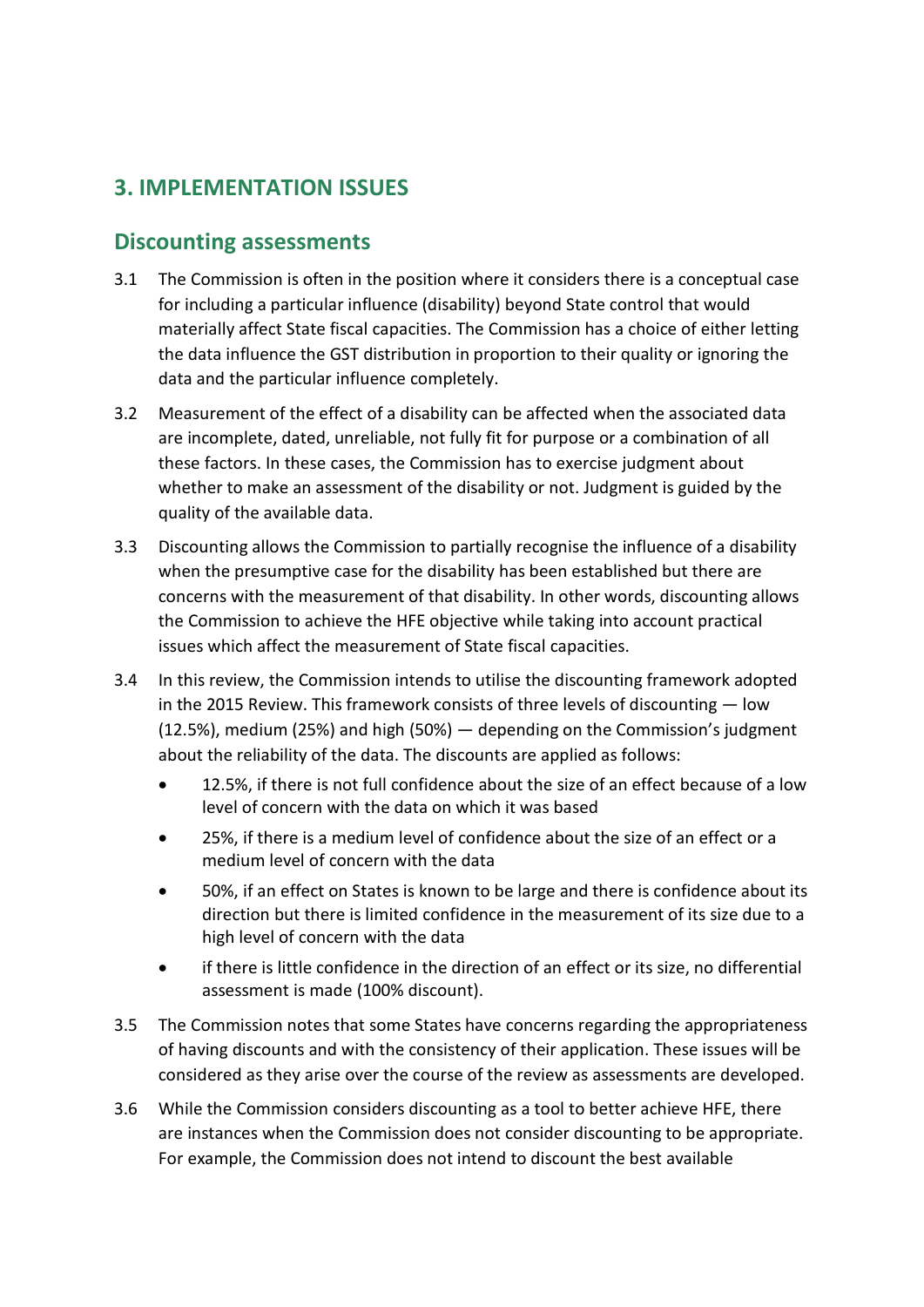estimates of national spending, such as those derived from ABS Government Finance Statistics. Similarly to the 2015 Review, the Commission considers in this review that discounting is also not appropriate for judgment-based estimates, such as the proportion of expenses to which a disability should be applied, because in making that judgment the Commission will already have incorporated all relevant information and weighted it according to its reliability.

- 3.7 In addition, the Commission does not intend, as argued by some States, that the use of discounts should be expanded to include issues which the existing framework is unable to deal with adequately, such as policy neutrality or general uncertainty. As discussed under policy neutrality, while conceptually differences in tax rates or State development policies may affect the observed bases, the Commission's view is that discounting does not necessarily move assessments in a direction appropriate to achieving HFE.
- 3.8 Other assessment issues raised by States, such as on the use of confidential data, will be addressed as they arise over the course of the review. States will be encouraged to share confidential data at the Treasury level to facilitate the review of assessments.

### <span id="page-36-0"></span>**Materiality thresholds**

- 3.9 Materiality thresholds were introduced in the 2010 Review to help achieve greater simplicity. They were retained with higher thresholds in the 2015 Review. Materiality thresholds were set with reference to the impact an assessment had on the per capita GST distribution for at least one State.
- 3.10 The Commission considers that maintaining materiality thresholds is an effective way of maintaining simplicity in its assessments and to ensure that attention is focused on the major drivers of differences between the States. The large increase in the disability threshold applied in the 2015 Review achieved its goal of reducing the number of disabilities assessed by the Commission to those that have a substantive effect on the GST distribution.
- 3.11 Therefore the Commission intends to increase the threshold only to the extent that it retains its value after adjusting for price and wages increases. Consistent with this, the Commission intends to use a disability threshold of \$35 per capita (up from \$30 per capita) for any State for this review. As the increase is small, no change will be made to the threshold for data adjustments, which will remain at \$10 per capita. The Commission views the materiality thresholds as a guide to making assessments. Each case is considered separately.
- 3.12 In summary, the Commission intends to apply materiality thresholds to handle three circumstances.
	- *Disability assessment.* A disability will be considered material if it redistributes more than \$35 per capita for any State, across all categories. The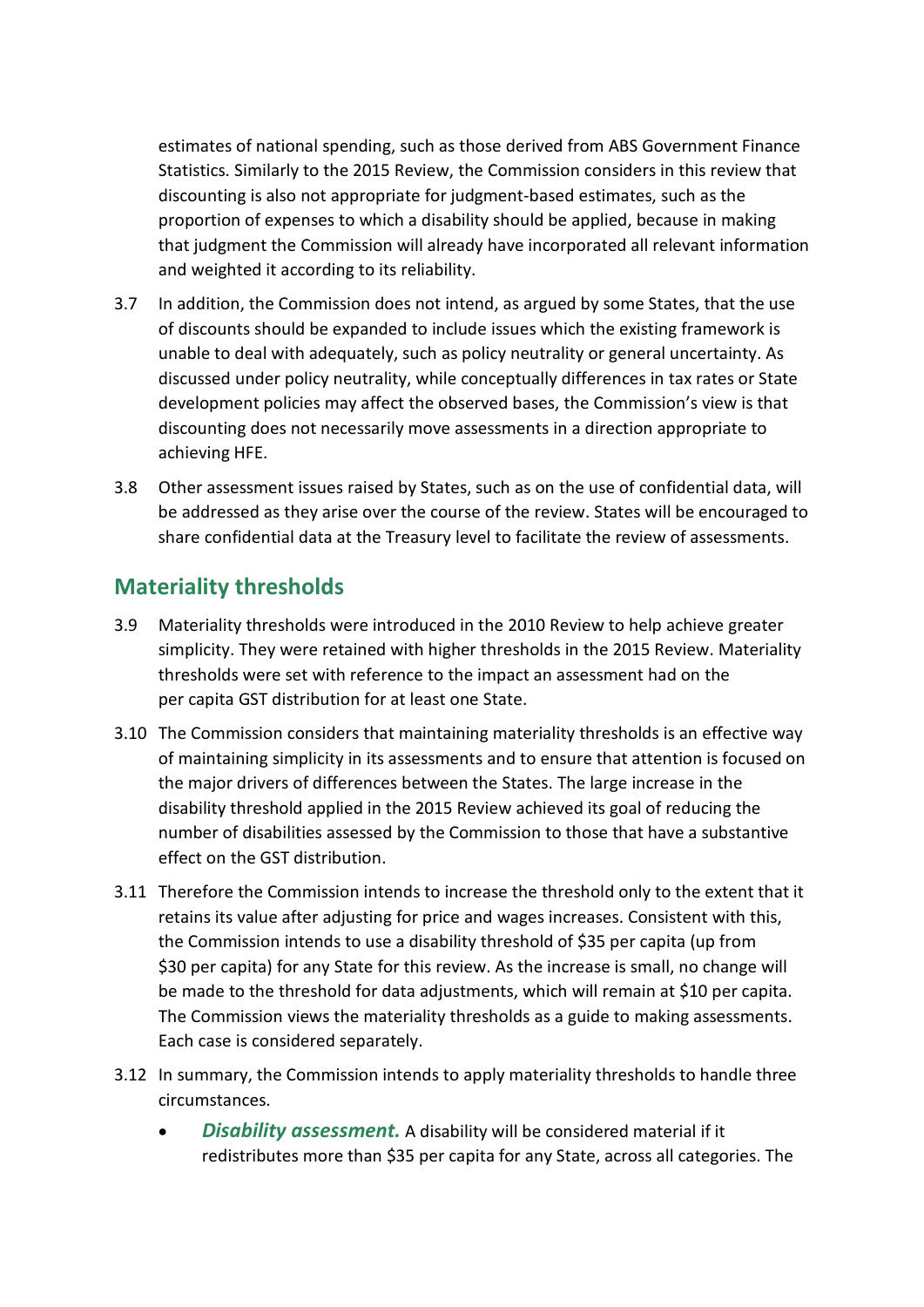disability will be included in all assessments where there is a conceptual case for including it and this can be done reliably, regardless of its materiality in individual assessments.

- *Disability disaggregation.* The Commission intends to apply a \$35 per capita materiality threshold for disaggregating a disability. For example, the Commission may start with broad age groups (say 0-14; 15-64; 65 and over) in an individual category and only disaggregate them further if it is material to do so.
- *Data adjustment.* Data will be adjusted where necessary to improve interstate comparability, but only if the adjustment redistributes more than \$10 per capita for any State.

### <span id="page-37-0"></span>**Quality assurance**

- 3.13 An important way of ensuring the Commission's assessments are as reliable and as accurate as possible is through a quality assurance process. As noted earlier, the terms of reference for the 2020 Review ask the Commission to 'ensure robust quality assurance processes' (clause 7d) are adopted in preparing assessments. The Commission has responded to similar terms of reference in the past (in both the 2010 and 2015 Reviews) by undertaking a risk assessment and preparing quality assurance strategic plans and action plans. $19$
- 3.14 The 2020 Review quality assurance (QA) strategy and its implementation will be based on those adopted in the 2015 Review and the ensuing updates, along with suggestions from the external audit of the Commission's decision making and other processes in the 2015 Review. The Commission wants to ensure assessment methods are:
	- conceptually sound
	- based on robust and reliable data
	- built using consistently applied principles
	- implemented without error.
- 3.15 Staff will prepare the 2020 Review QA Strategic Plan and send a draft copy to States for further comment. The Commission will then consider State comments and produce the 'final' plan to be used in the 2020 Review.
- 3.16 The Commission's view is that its terms of reference task it as the body, in consultation with the States and the Commonwealth, to address all necessary methodological considerations in developing the relativities the Commission recommends for the distribution of GST revenue. Any additional accountability

<span id="page-37-1"></span><sup>19</sup> The 2015 Review plans are on the [Commission website,](https://cgc.gov.au/index.php?option=com_content&view=article&id=219&Itemid=318) (https://cgc.gov.au/).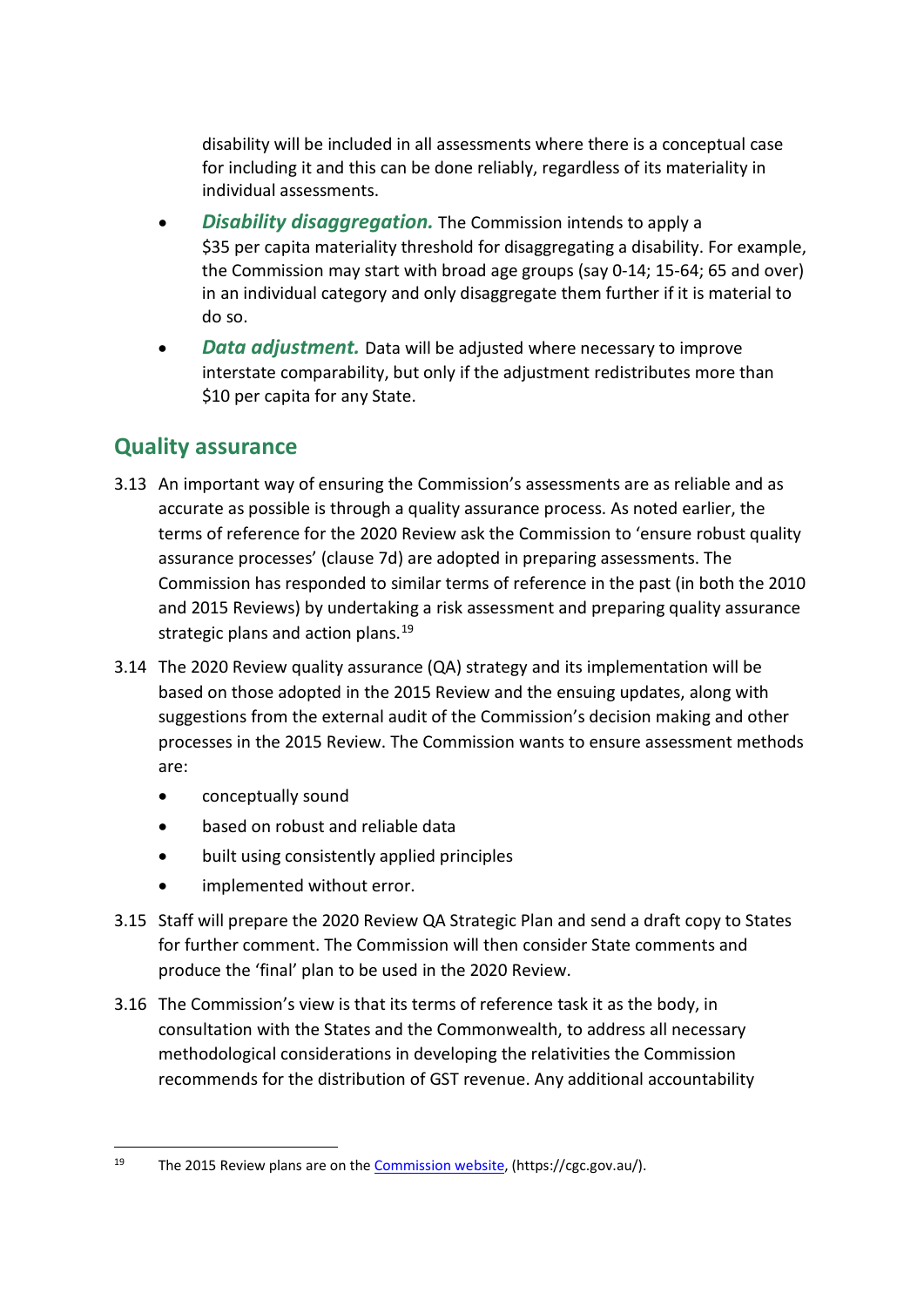controls over and above those put in place by the Commission, such as the Quality Assurance Strategy, are at the discretion of the Commonwealth.

# <span id="page-38-0"></span>**Backcasting**

- 3.17 In the 2015 Review there was a limited exception to the use of historical data in assessments, which was in the case of backcasting major changes in Commonwealth-State financial arrangements. The Commission's view was that reflecting a major change in Commonwealth-State arrangements in the application year was desirable if the relativities were to give meaningful and contemporary outcomes. However this approach was applied only where the Commission considered the change was reliably known, while noting the considerable difficulties in extending this approach beyond such cases.
- 3.18 Most States continue to support backcasting, where changes can be made reliably and they are material.
- 3.19 In this review the Commission intends to use backcasting but, to avoid situations where renegotiations of Commonwealth-State agreements can lead to uncertainty in application year funding distributions, only in exceptional circumstances. These circumstances include where there are major changes in Commonwealth-State relations, such as transfers or changes in function, and where the budget implications of any such changes are known.

# <span id="page-38-1"></span>**Treatment of other Commonwealth payments to States**

- 3.20 The terms of reference (clause 8) direct the Commission to take account of Commonwealth payments in making its assessments. They asked the Commission:
	- to treat National specific purpose payments (SPPs), National health reform (NHR) funding, project National partnership payments (NPPs) and general revenue assistance (GRA), other than the GST, so that they would affect GST shares, but treat facilitation NPPs so that they would not
	- to ensure that some specified payments (usually referred to as quarantined payments), including all reward NPPs and payments for which the Commission has been directed to apply a 50% discount (certain infrastructure payments), have no (or the appropriately reduced) impact on the GST distribution.
- 3.21 However, the terms of reference (clause 8d) also give the Commission discretion to vary the treatment of the first group of payments where it considers appropriate, 'reflecting the nature of the particular payment and the role of the State governments in providing particular services'. The Commission interprets this clause as meaning that in exercising its discretion, it will be guided only by the purpose of the GST distribution, which is the objective of HFE.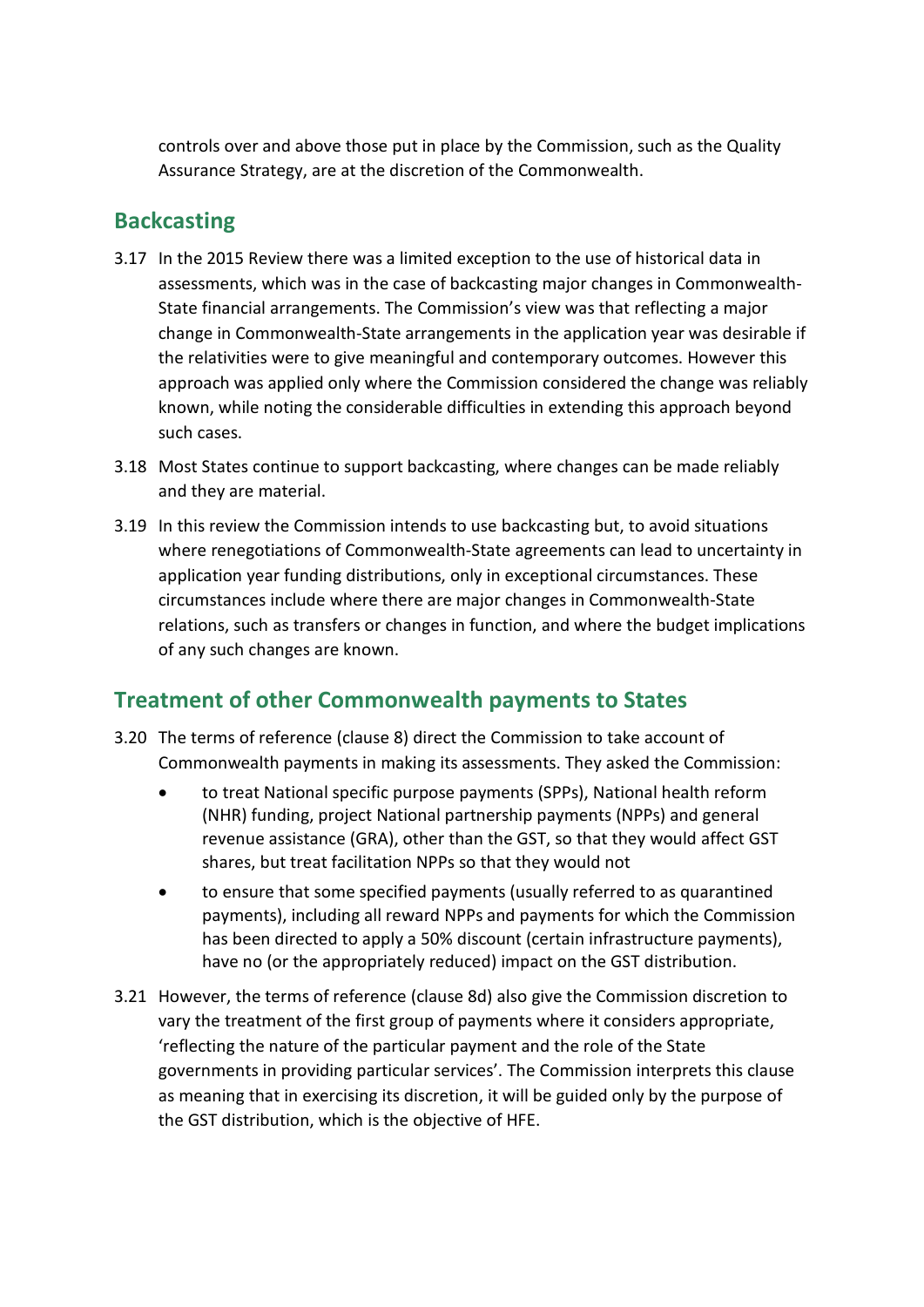3.22 In this review the Commission intends to adopt the following guideline, as in the 2015 Review, to decide the treatment of all payments on a case by case basis:

> 'Payments which support State services, and for which expenditure needs are assessed, will have an impact on the relativities.'

- 3.23 Under this approach, all Commonwealth payments which could be used to completely or partially offset the fiscal consequences of disabilities leading to differential assessed expenses will be recognised in assessing State GST requirements. Similarly, Commonwealth payments not used to address differences the Commission has taken into account in its calculations will not affect the GST distribution (that is, not redistribute GST revenue away from an equal per capita share).
- 3.24 In considering whether needs are assessed for the activity for which the payment has been made, the Commission will have regard to the rationale (or driver) applied by the Commonwealth in determining the distribution of the payment. Where there is a particular driver applied by the Commonwealth for the distribution of the payment among States, the Commission will consider whether this driver is sufficiently reflected in its assessments as to warrant that 'needs are assessed'. Where this is not the case, the payment will not affect GST shares.
- 3.25 Most States support this continuation of the current treatment of other Commonwealth payments. The Commission notes that some States have raised issues in relation to the varied treatment of infrastructure payments, with some such payments quarantined from affecting GST shares, some having a 50% effect on GST shares and some fully affecting GST shares. The Commission will consider the appropriate treatment of Commonwealth payments as they arise over the course of the review.

### <span id="page-39-0"></span>**The Assessment guidelines**

- 3.26 Since the 2010 Review, the Commission has used guidelines to assist in the implementation of HFE. The guidelines allow the Commission to give effect to the HFE objective having regard to the supporting principles. They have been developed in consultation with the States. The Commission intends to maintain the Assessment guidelines developed in the 2015 Review in this review. The Assessment guidelines for the 2020 Review are included in the following box.
- 3.27 The guidelines also form a key part of the quality assurance process. They allow the Commission to be confident all relevant steps in the decision-making process are followed. They allow external parties to follow the Commission's decision processes and to form conclusions about whether due process has been observed.
- 3.28 The guidelines cover the following implementation processes:
	- the steps for establishing and measuring disabilities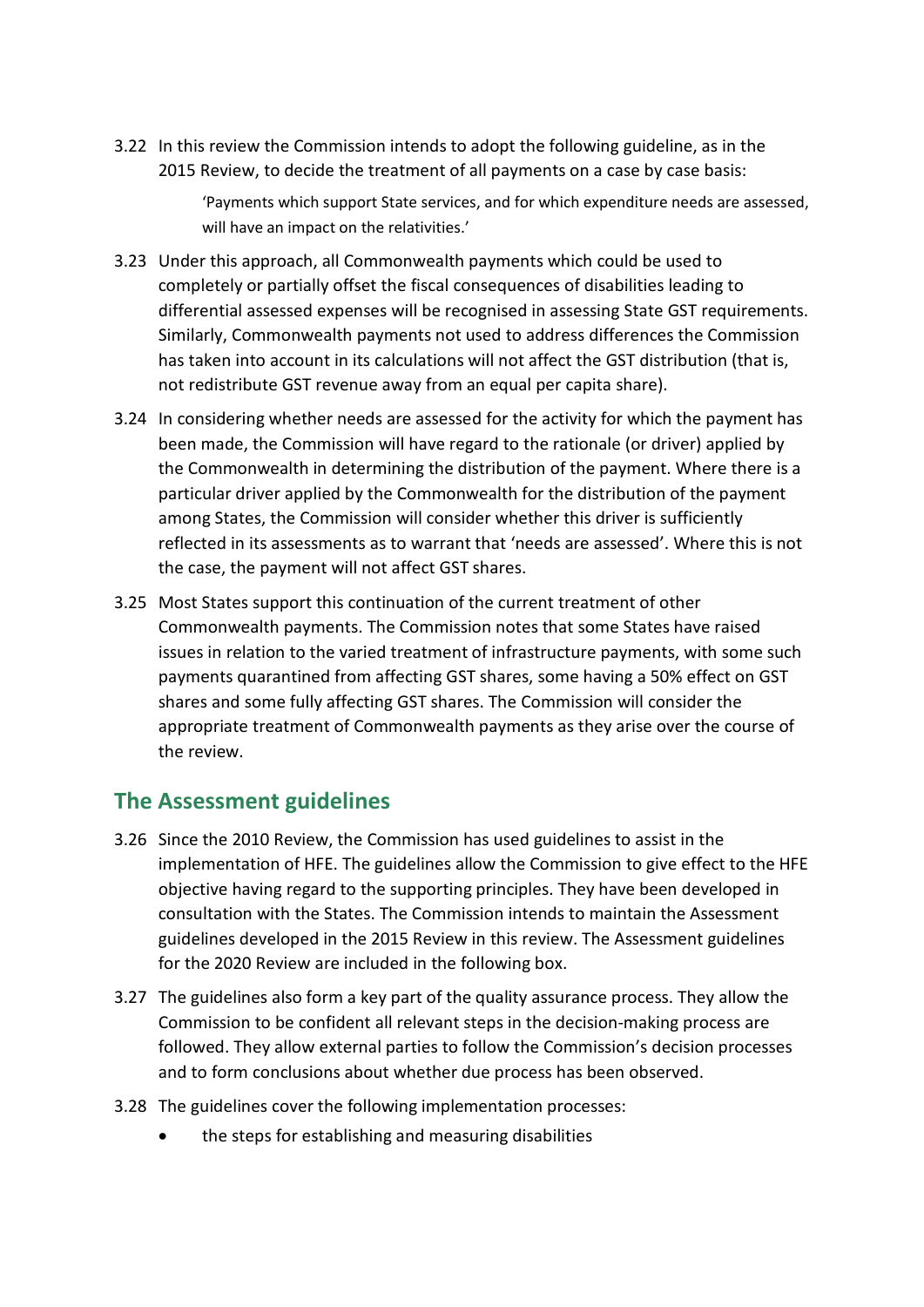- when and how discounting decisions are made and applied
- the threshold change in the GST distribution for recognising a disability.
- 3.29 While the guidelines are used to inform the Commission's decision-making processes, the Commission retains the right to exercise judgment if its best endeavours to build a reliable assessment do not lead to an outcome consistent with its observations and understanding of State circumstances. Where the Commission deviates from the guidelines, it will aim to clearly explain its reasoning. The Commission notes the views expressed by some States that it could improve the way its deliberations and decisions are documented by providing additional information on how the supporting principles are applied to reach conclusions for individual assessments including discounting decisions.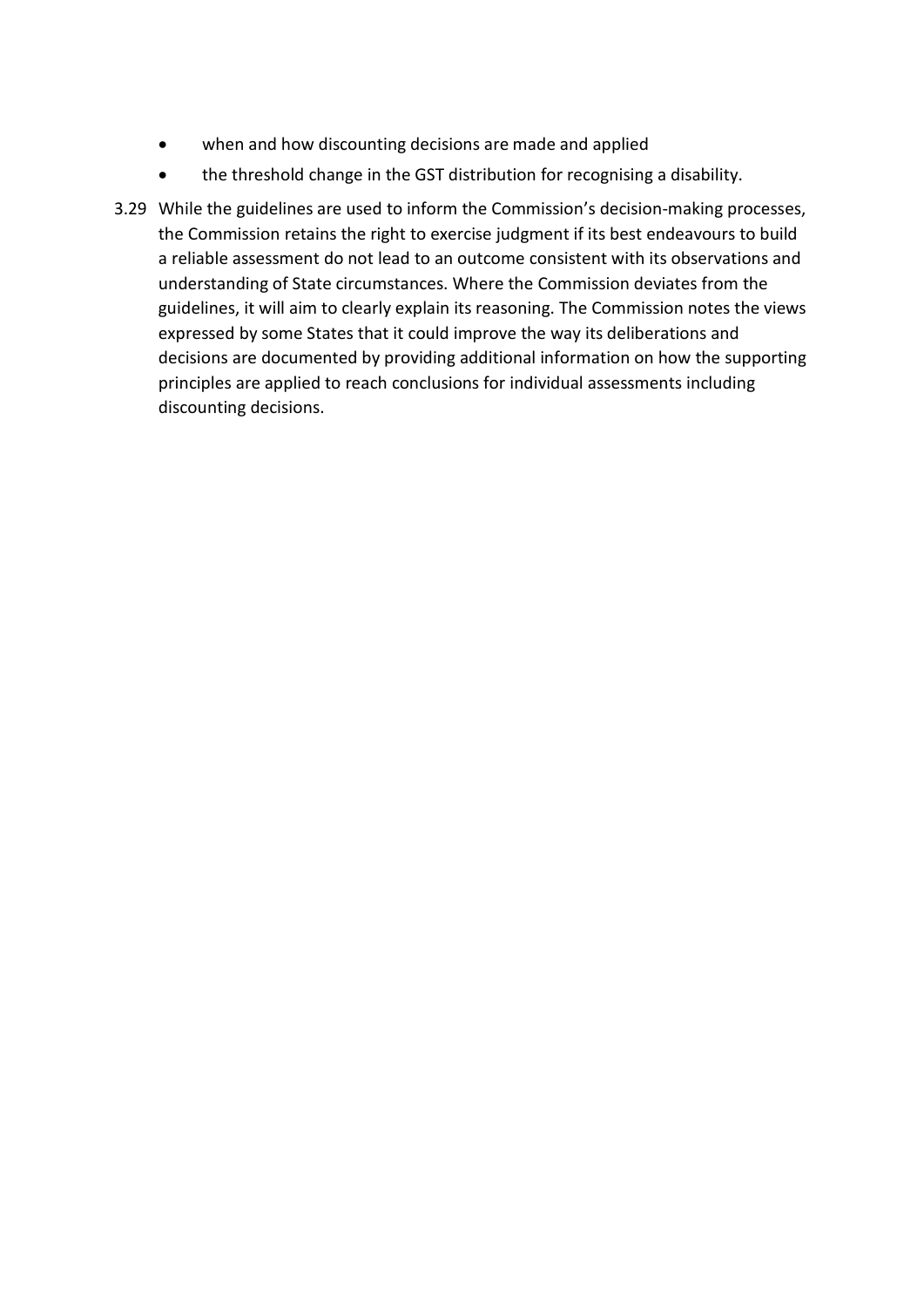# <span id="page-41-0"></span>**Assessment guidelines for the 2020 Review**

The Commission organises its work by making assessments for individual categories. Separate assessments will be made when they are materially different from other assessments or if the assessment is easier to understand if undertaken in a separate category.

The Commission will include a disability in a category when:

- a case for the disability is established, namely:
	- a sound conceptual basis for these differences exists
	- there is sufficient empirical evidence that material differences exist between States in the levels of use and/or unit costs in providing services or in their capacities to raise revenues
- a reliable method has been devised that is:
	- − conceptually rigorous (for example, it measures what is intended to be measured, is based on internal standards and is policy neutral)
	- implementable (the disability can be measured satisfactorily)
	- where used, consistent with external review outcomes
- data are available that are:
	- $fit$  for purpose  $-$  they capture the influence the Commission is trying to measure and provide a valid measure of States' circumstances
	- of suitable quality the collection process and sampling techniques are appropriate, the data are consistent across the States and over time and are not subject to large revisions.

Data will be adjusted where necessary to improve interstate comparability. The Commission will not make data adjustments unless they redistribute more than \$10 per capita for any State.

Where a case for including a disability in a category is established but the Commission is unable to make a suitable assessment of its impact, the options are:

- to discount the impact that has been determined
- to make no assessment.

The option chosen will reflect the specific circumstances of the assessment. It will depend on:

- the particular concerns about the assessment
- the strength of the conceptual case for assessing the category or the disability
- the reliability of the method and data
- the sensitivity of the assessment to the data used, measured in terms of the